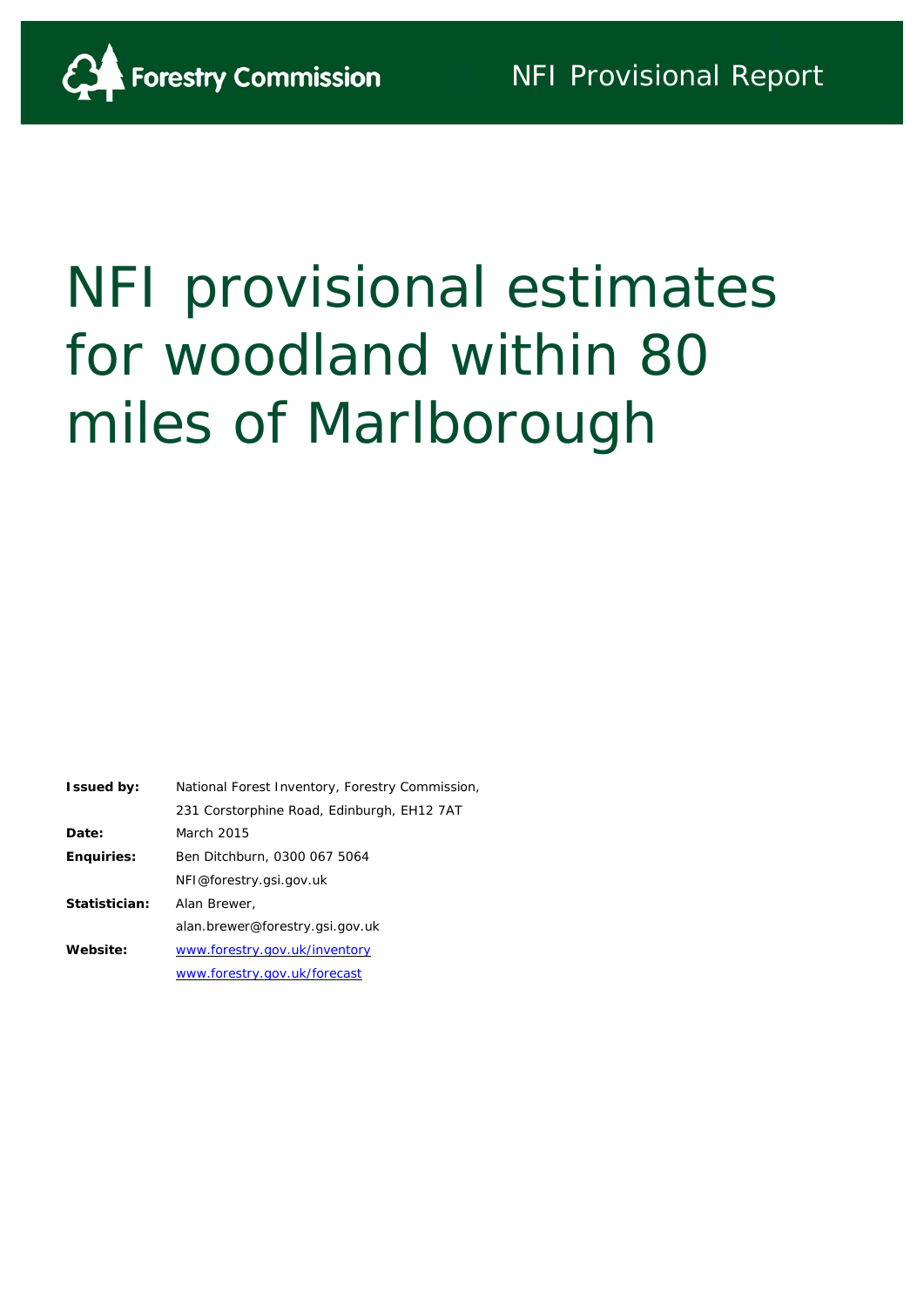# Summary

This report provides a detailed picture of the stocked area in woodland, the standing volume of timber and the associated live biomass and carbon stocks for woodland within an 80-mile radius of Marlborough. These estimates are a subset of those published as part of the 2012 growing stock information presented in the National Forest Inventory (NFI) *50-year forecast of softwood timber availability* (2014) and *50-year forecast of hardwood timber availability* (2014). NFI reports are published at [www.forestry.gov.uk/inventory.](http://www.forestry.gov.uk/inventory)

In addition, the report provides forecasts of timber availability, standing volume and increment for softwoods and hardwoods arising from the stocked area and standing volume. Forecasts are based on the 'headline' harvesting scenario described in the 50 year forecasts NFI reports. An alternative forecast is provided using a harvesting scenario which brings all Private sector broadleaved woodland into production.



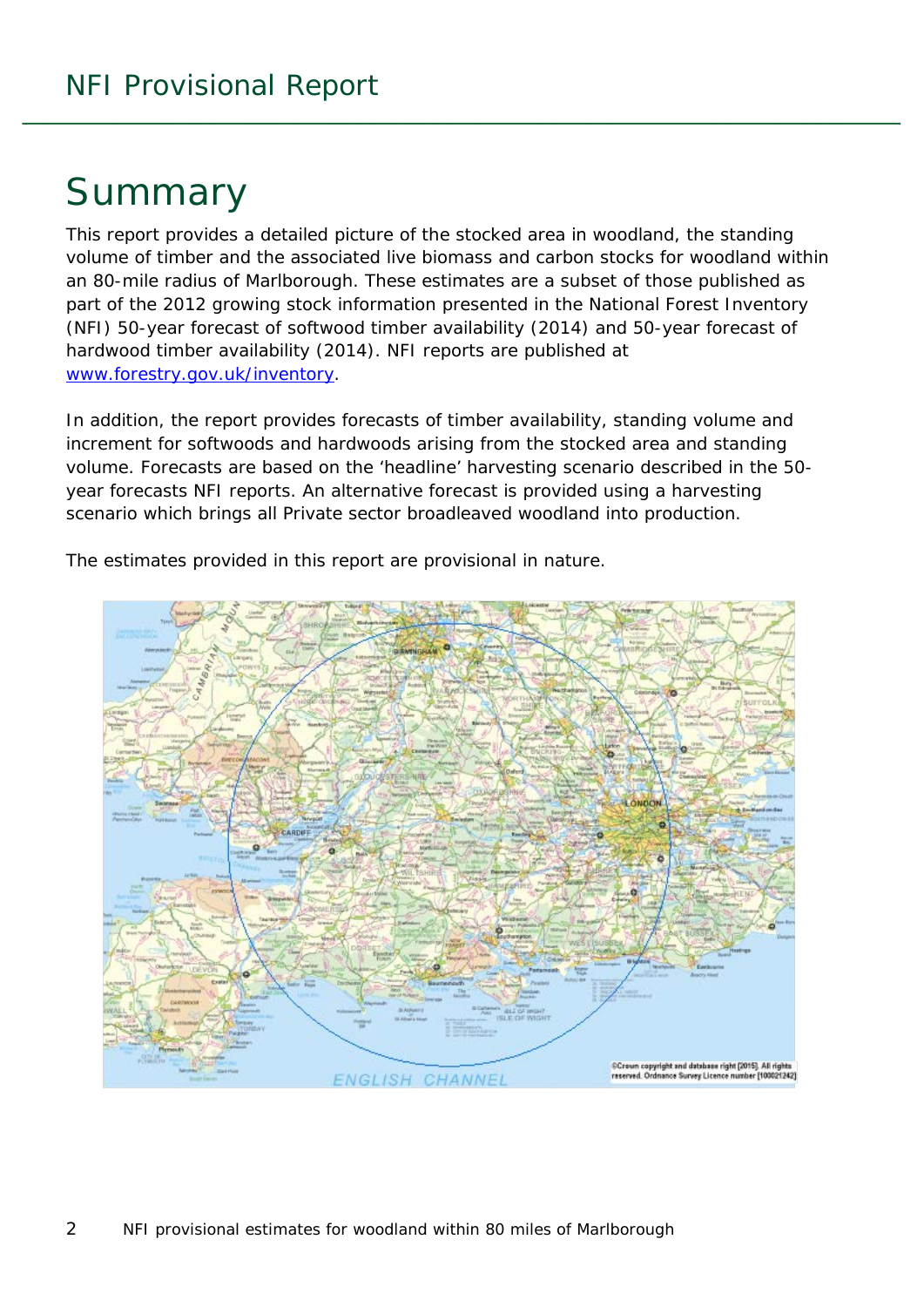# **Contents**

| 50-year forecast of timber availability under the 'headline' harvesting scenario 20 |    |
|-------------------------------------------------------------------------------------|----|
| 50-year forecast of timber availability under the 'unrestricted' scenario           | 28 |
| Comparison of hardwood production between harvesting scenarios                      | 36 |
|                                                                                     |    |
|                                                                                     |    |

### Figures

| Figure 1 Principal tree species composition by stocked area at 31 March 20127         |
|---------------------------------------------------------------------------------------|
| Figure 1a Principal conifer tree species composition by stocked area at 31 March 2012 |
| Figure 2 Principal tree species composition by standing volume at 31 March 201211     |
| Figure 2a Principal conifer tree species composition by standing volume at 31 March   |
|                                                                                       |
|                                                                                       |
| Figure 4 Overview of 50-year forecast of average annual softwood availability 25      |
|                                                                                       |
|                                                                                       |
| Figure 7 50-year forecast of softwood standing volume, increment and availability27   |
| Figure 8 50-year forecast of hardwood standing volume, increment and availability 27  |
| Figure 9 Overview of 50-year forecast of average annual softwood availability -       |
|                                                                                       |
| Figure 10 50-year forecast comparison of average annual softwood availability-        |
|                                                                                       |
| Figure 11 50-year forecast comparison of average annual hardwood availability -       |
|                                                                                       |
| Figure 12 50-year summary of softwood standing volume, increment and availability -   |
|                                                                                       |
| Figure 13 50-year summary of hardwood standing volume, increment and availability -   |
|                                                                                       |
| Figure 14 50-year forecast comparison of average annual hardwood timber availability  |
|                                                                                       |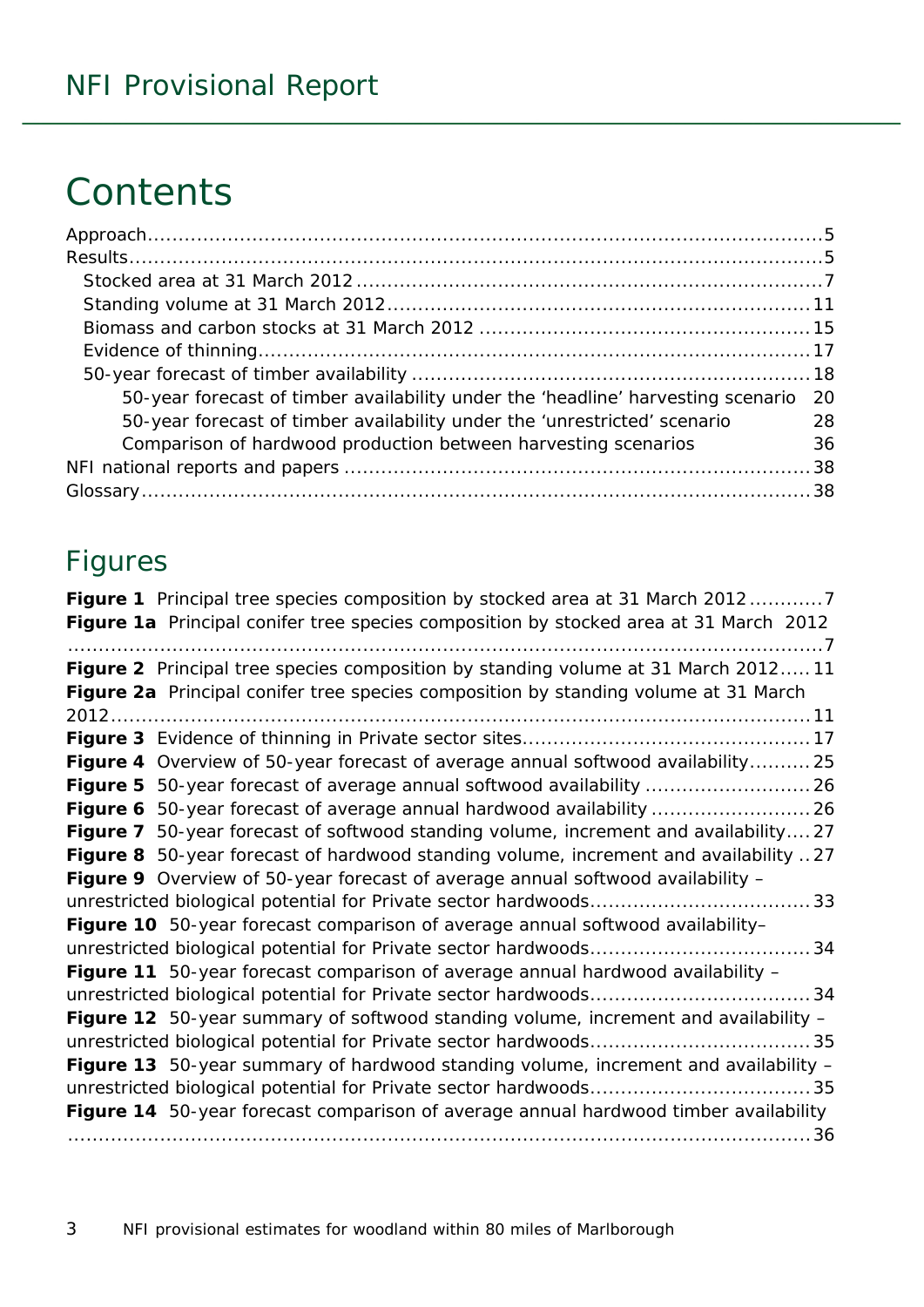**Figure 15** [15-year forecast comparison of average annual hardwood timber availability](#page-36-0) [.........................................................................................................................37](#page-36-0)

### Tables

| Table 3 Stocked area by mean stand DBH class at 31 March 2012 10                           |
|--------------------------------------------------------------------------------------------|
|                                                                                            |
| Table 5 Standing volume by principal tree species at 31 March 2012  12                     |
|                                                                                            |
| Table 7 Standing volume by mean stand DBH class at 31 March 201214                         |
| Table 8 Standing biomass by principal tree species at 31 March 2012  15                    |
| Table 9 Total carbon stocks in principal tree species at 31 March 2012 16                  |
| Table 10 50-year forecast of timber availability by time period and principal species . 20 |
| Table 11 50-year forecast of standing volume; average annual volumes within periods        |
|                                                                                            |
| Table 12 50-year forecast of net increment; average annual volumes within periods . 24     |
| Table 13 50-year forecast of timber availability by time period and principal species -    |
|                                                                                            |
| Table 14 50-year forecast of standing volume; average annual volumes within periods        |
|                                                                                            |
| <b>Table 15</b> 50-year forecast of net increment; average annual volumes within periods - |
|                                                                                            |
| Table 16 15-year forecast comparison of average annual timber availability  37             |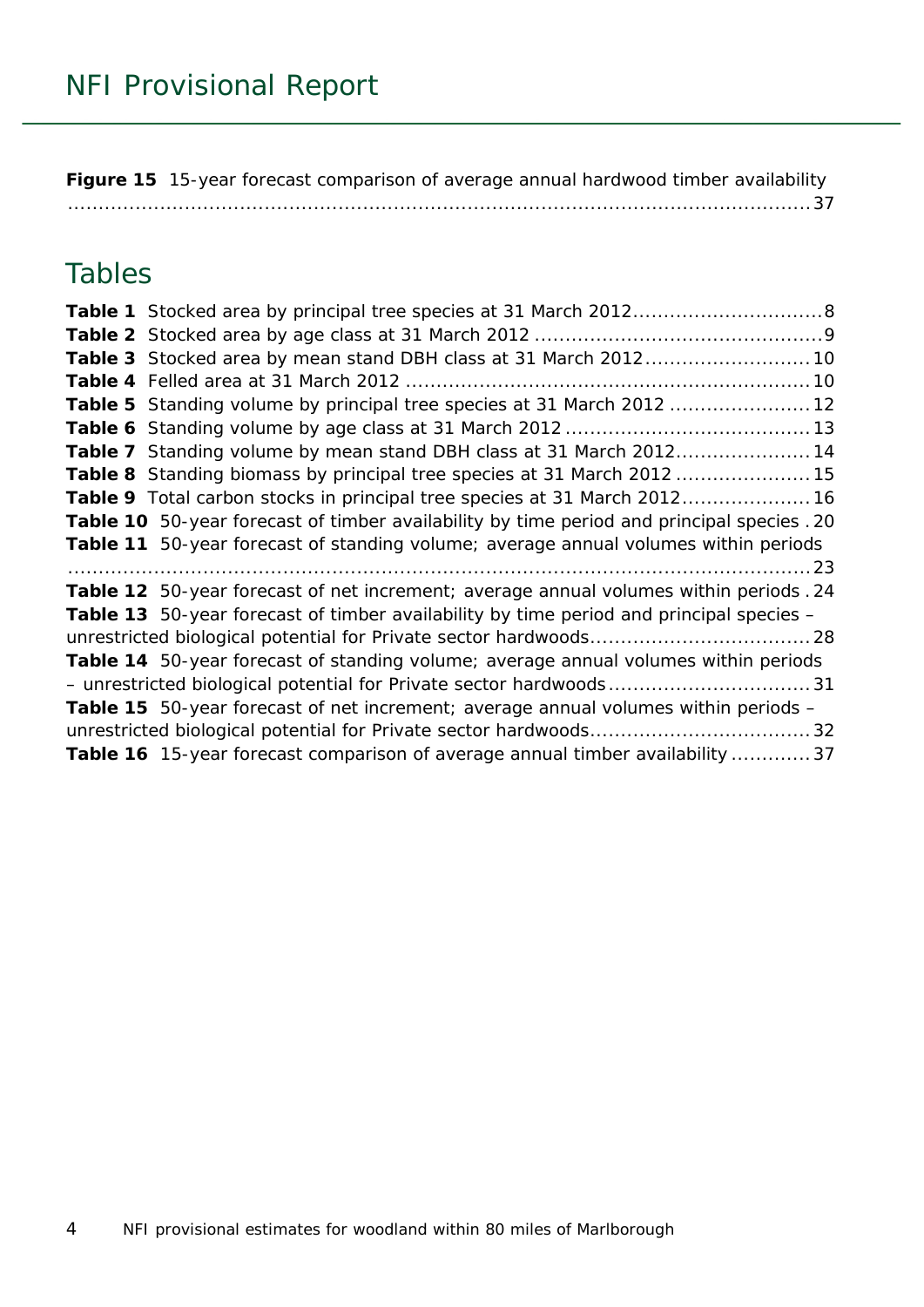# <span id="page-4-0"></span>Approach

The approach taken in the derivation of these results and to be used in their interpretation is described in the full suite of forecast reports which can be found at [www.forestry.gov.uk/forecast.](http://www.forestry.gov.uk/forecast) Refer to the *Standing timber volume for coniferous trees in Britain* (2012) and the *NFI preliminary estimates of quantities of broadleaved species in British Woodlands with special focus on ash* (2012) reports for a description of the underlying methodologies and interpretation, and also for the England and Great Britain (GB) context. Refer to the *NFI forecasts methodology* (2012) overview report for a detailed description and discussion of forecasting future availability of timber from NFI field survey data and from information in the Forestry Commission's sub-compartment database (SCDB). The wider context of forecasts of timber production from woodland in GB and its constituent countries under a range of harvesting scenarios can be found in the *50-year forecast of softwood timber availability* (2014) and the *50-year forecast of hardwood timber availability* (2014).

The estimates reported here are based upon field samples assessed between October 2009 and August 2013, the results of which have been subjected to rigorous data quality assurance procedures. These field samples constitute approximately two-thirds of the sites to be sampled within the first cycle of NFI field sampling. As a consequence, the estimates in this report are classed as provisional.

# <span id="page-4-1"></span>**Results**

The results presented in this report are estimates of standing volumes and stocked areas at 31 March 2012, and 50-year forecasts of softwood and hardwood availability under the 'headline' harvesting scenario and also under a scenario assuming all hardwoods are harvested in Private sector woodland within 80 miles of Marlborough. The data sources used for the compilation of these estimates are the same as described in the NFI reports *Standing timber volume for coniferous trees in Britain* (2012), the *50-year forecast of softwood availability* (2014) and the *50-year forecast of hardwood availability* (2014). Estimates for the Forestry Commission (FC) estate are derived from the FC's SCDB, while those for the Private sector (i.e. non-FC) estate are derived from information collected in the NFI field survey. A fuller description of these data sources and how they are used in the production of estimates, including sampling standard errors (SEs) attached to the Private sector estimates, is provided in the earlier documents.

Results are provided for stocked area at 31 March 2012 (**Figures 1–1a** and **Tables 1– 3**), felled area (**Table 4**), standing volume at 31 March 2012 (**Figures 2–2a** and **Tables 5–7**), biomass and carbon stocks at 31 March 2012 (**Tables 8–9**), evidence of thinning in Private sector stands from the NFI field survey (**Figure 3**), the 'headline' 50 year forecast (**Figures 4–8** and **Tables 10–12**) and the 'unrestricted' 50-year forecast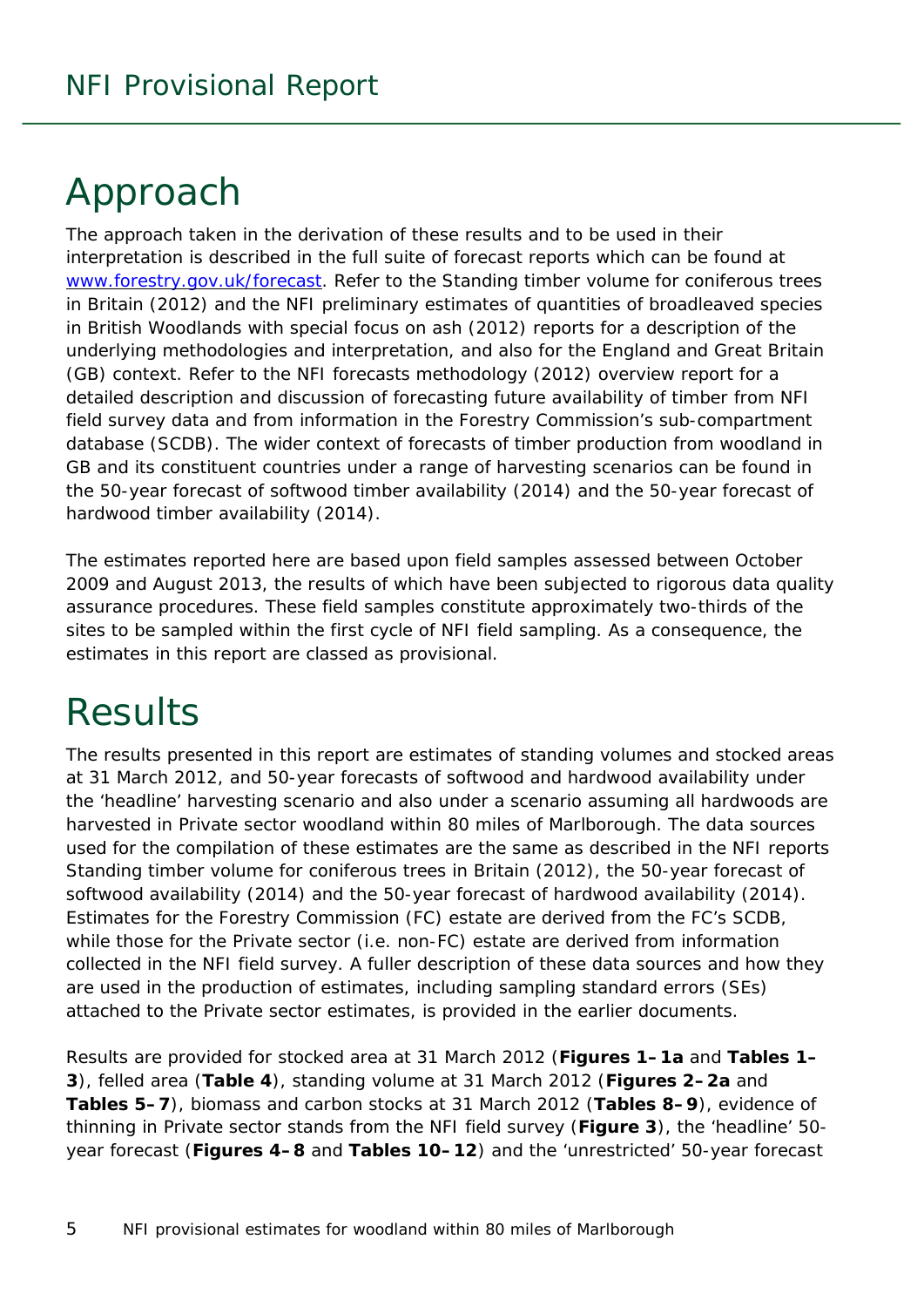(**Figures 9–13** and **Tables 13–15**). **Figures 14–15** and **Table 16** compare the hardwood production under the two scenarios.

The values in the tables have been independently rounded, so may not add to the totals shown. In some breakdowns of Private sector estimates, the estimates in the body of the table may not sum to the quoted total because each individual value, including the total, has been independently generated by the estimation procedure used for results from the NFI sample survey. Sampling SEs attached to Private sector estimates are expressed in relative terms (%) to the right of the relevant estimate. Percentages in the pie charts may also not sum to 100 due to rounding.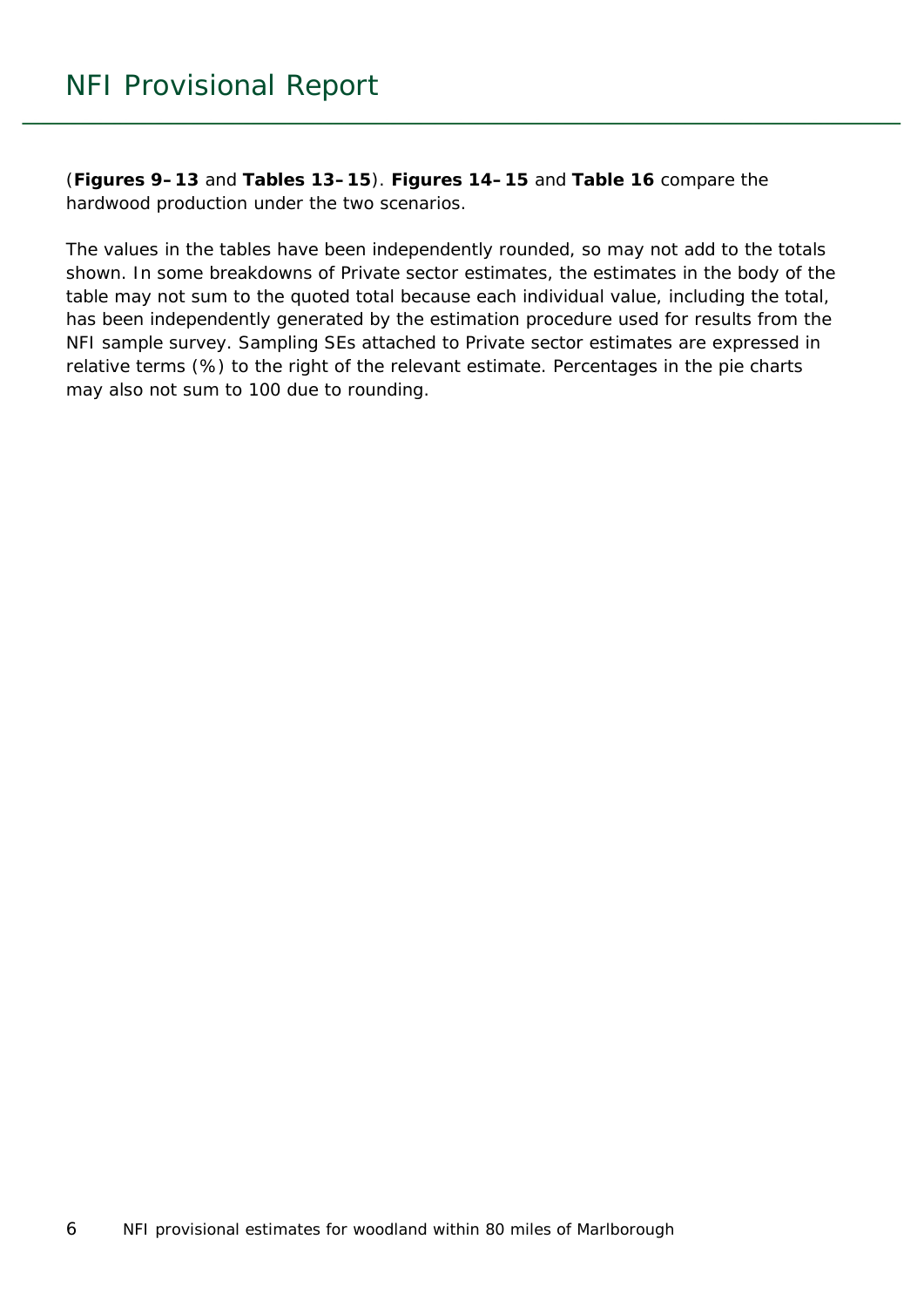<span id="page-6-1"></span>

#### <span id="page-6-0"></span>Stocked area at 31 March 2012

<span id="page-6-2"></span>**Figure 1a** Principal conifer tree species composition by stocked area at 31 March 2012

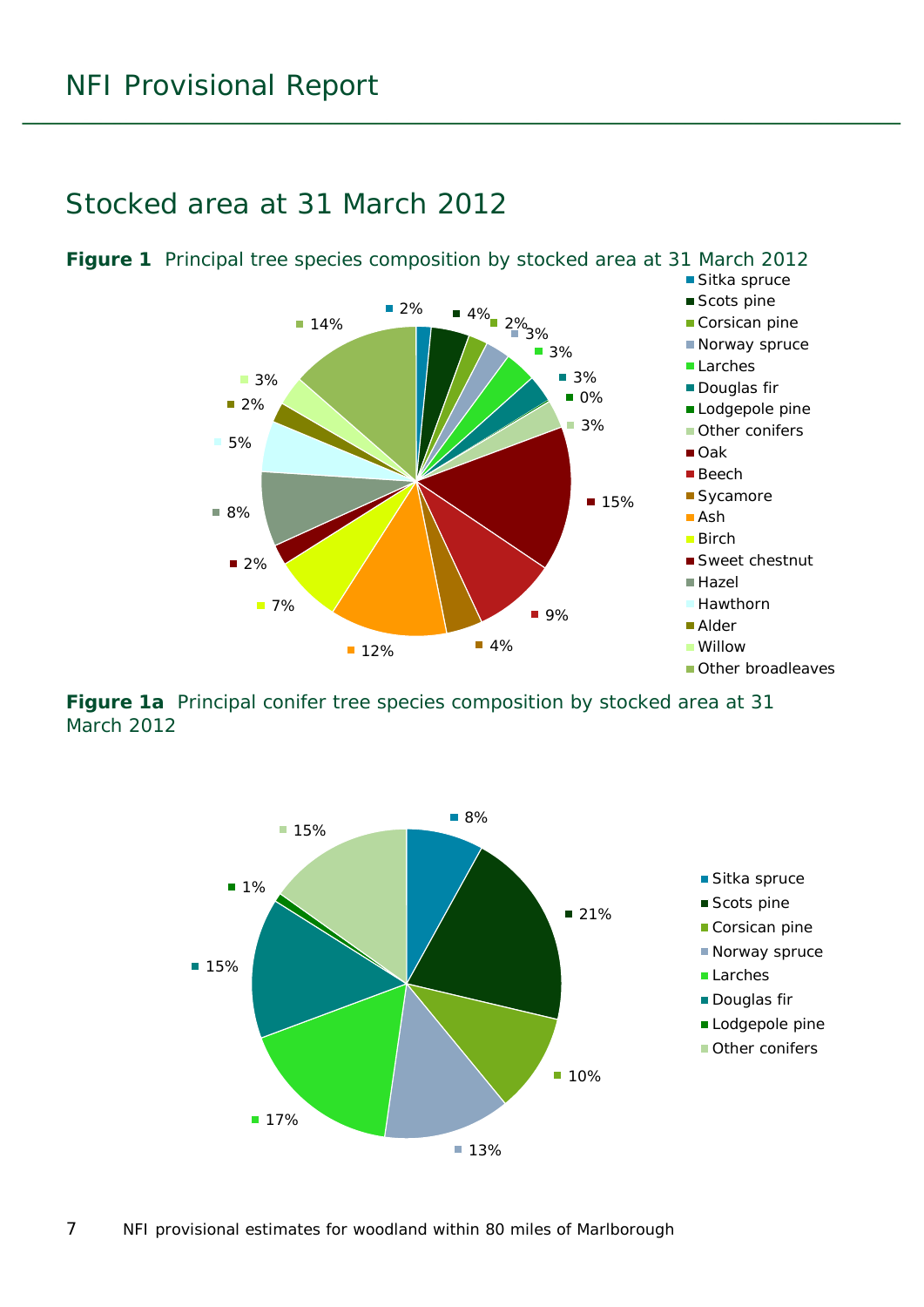#### <span id="page-7-0"></span>**Table 1** Stocked area by principal tree species at 31 March 2012

|                        | FC/NRW                     | Private sector             |                | Total                                          |
|------------------------|----------------------------|----------------------------|----------------|------------------------------------------------|
| Principal species      | area<br>$(000 \text{ ha})$ | area<br>$(000 \text{ ha})$ | SE%            | $\overline{\text{area}}$<br>$(000 \text{ ha})$ |
| Conifers               |                            |                            |                |                                                |
| Sitka spruce           | 5.7                        | 2.2                        | 28             | 7.9                                            |
| Scots pine             | 4.3                        | 16.1                       | $\mathcal{B}$  | 20.4                                           |
| Corsican pine          | 6.2                        | 4.0                        | 15             | 10.2                                           |
| Norway spruce          | 3.2                        | 9.8                        | 9              | 13.0                                           |
| Larches                | 6.1                        | 10.7                       | 8              | 16.8                                           |
| Douglas fir            | 6.3                        | 8.1                        | 10             | 14.4                                           |
| Lodgepole pine         | 0.6                        | 0.3                        | 48             | 0.9                                            |
| Other conifers         | 2.8                        | 12.2                       | 9              | 14.9                                           |
| <b>All conifers</b>    | 35.2                       | 63.5                       | 3              | 98.7                                           |
| <b>Broadleaves</b>     |                            |                            |                |                                                |
| Oak                    | 11.8                       | 65.4                       | $\overline{4}$ | 77.2                                           |
| Beech                  | 10.1                       | 33.9                       | 6              | 44.1                                           |
| Sycamore               | 0.3                        | 18.9                       | $\overline{7}$ | 19.2                                           |
| Ash                    | 1.7                        | 60.7                       | $\overline{4}$ | 62.4                                           |
| <b>Birch</b>           | 2.0                        | 33.7                       | 5              | 35.7                                           |
| Sweet chestnut         | 0.6                        | 10.4                       | 11             | 11.0                                           |
| Hazel                  | 0.3                        | 39.7                       | 5              | 39.9                                           |
| Hawthorn               | 0.0                        | 26.9                       | 6              | 26.9                                           |
| Alder                  | 0.3                        | 10.5                       | 9              | 10.7                                           |
| Willow                 | 0.0                        | 15.5                       | 8              | 15.5                                           |
| Other broadleaves      | 6.8                        | 62.5                       | $\overline{4}$ | 69.2                                           |
| <b>All broadleaves</b> | 33.9                       | 378.5                      | $\mathbf{1}$   | 412.4                                          |
| All species            |                            |                            |                |                                                |
| <b>All species</b>     | 69.1                       | 442.0                      | $\mathbf{1}$   | 511.1                                          |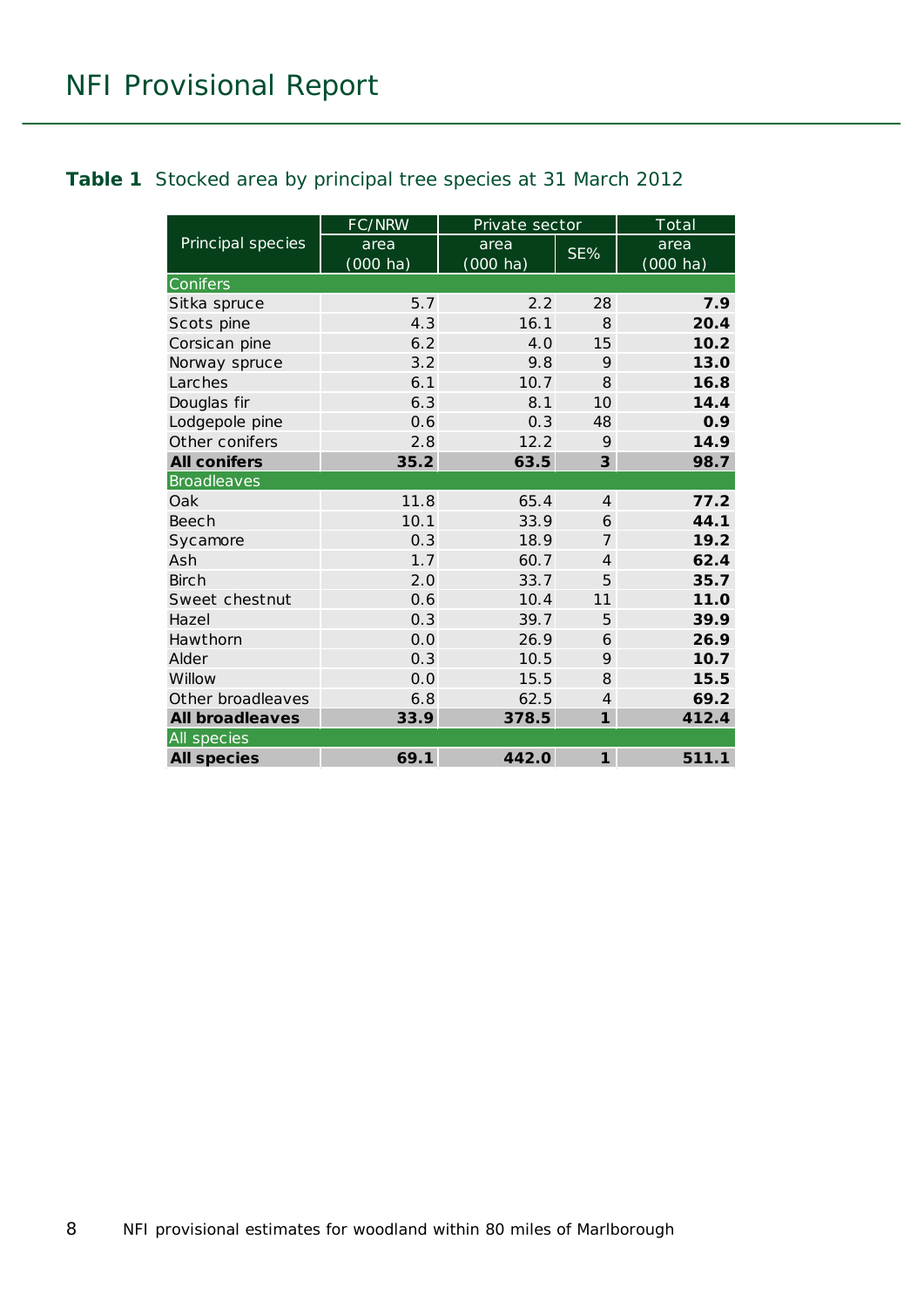#### <span id="page-8-0"></span>**Table 2** Stocked area by age class at 31 March 2012

|                     | FC/NRW           | Private sector             |                | Total                      |
|---------------------|------------------|----------------------------|----------------|----------------------------|
| Age class           | area<br>(000 ha) | area<br>$(000 \text{ ha})$ | SE%            | area<br>$(000 \text{ ha})$ |
| <b>All conifers</b> |                  |                            |                |                            |
| 0-10 years          | 2.8              | 2.0                        | 23             | 4.8                        |
| $11-20$ years       | 4.2              | 2.9                        | 19             | 7.2                        |
| $21 - 40$ years     | 8.4              | 15.8                       | $\overline{7}$ | 24.2                       |
| $41-60$ years       | 14.5             | 31.6                       | 5              | 46.2                       |
| $61-80$ years       | 3.7              | 8.0                        | 11             | 11.7                       |
| 81-100 years        | 1.2              | 1.6                        | 24             | 2.7                        |
| $100+$ years        | 0.4              | 1.5                        | 22             | 1.9                        |
| <b>Total</b>        | 35.2             | 63.5                       | 3              | 98.7                       |
| All broadleaves     |                  |                            |                |                            |
| 0-10 years          | 1.6              | 42.3                       | 6              | 43.9                       |
| $11-20$ years       | 1.6              | 50.8                       | 5              | 52.4                       |
| $21-40$ years       | 2.6              | 100.7                      | 3              | 103.3                      |
| $41-60$ years       | 7.4              | 61.4                       | $\overline{4}$ | 68.8                       |
| $61-80$ years       | 7.7              | 48.4                       | 5              | 56.1                       |
| 81-100 years        | 2.7              | 44.8                       | 5              | 47.5                       |
| $100+$ years        | 10.2             | 30.1                       | 6              | 40.3                       |
| <b>Total</b>        | 33.9             | 378.5                      | $\mathbf{1}$   | 412.4                      |
| All species         |                  |                            |                |                            |
| 0-10 years          | 4.4              | 44.4                       | 5              | 48.8                       |
| 11-20 years         | 5.9              | 53.8                       | $\overline{4}$ | 59.7                       |
| $21-40$ years       | 11.0             | 116.6                      | 3              | 127.6                      |
| $41-60$ years       | 21.9             | 93.1                       | 3              | 115.1                      |
| 61-80 years         | 11.4             | 56.4                       | $\overline{4}$ | 67.8                       |
| 81-100 years        | 3.8              | 46.4                       | 5              | 50.3                       |
| $100+$ years        | 10.7             | 31.3                       | 6              | 41.9                       |
| <b>Total</b>        | 69.1             | 442.0                      | $\mathbf{1}$   | 511.1                      |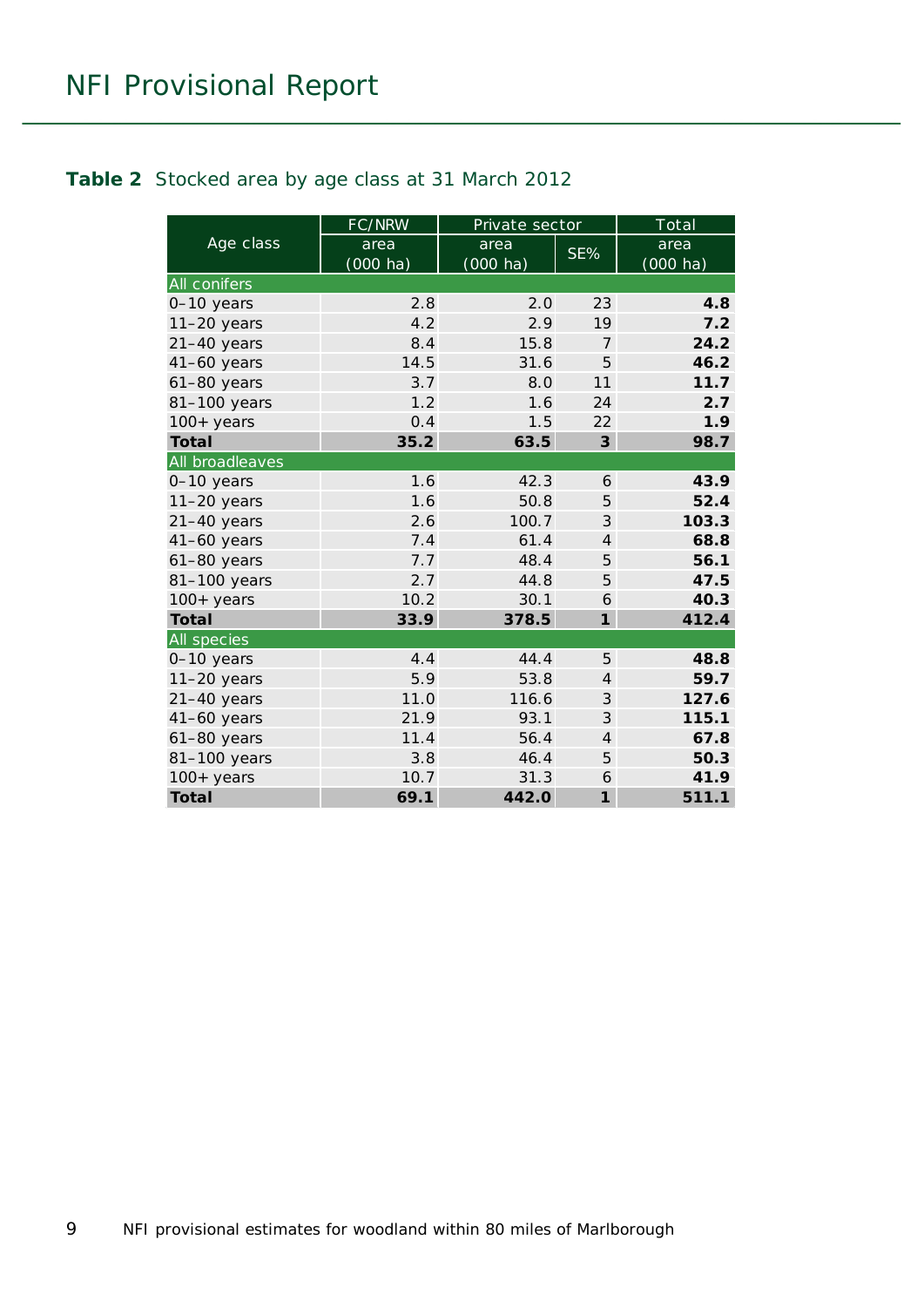#### <span id="page-9-0"></span>**Table 3** Stocked area by mean stand DBH class at 31 March 2012

|                     | <b>FC/NRW</b>      | Private sector     |                | Total              |
|---------------------|--------------------|--------------------|----------------|--------------------|
| Mean stand DBH      | area               | area               | SE%            | area               |
|                     | $(000 \text{ ha})$ | $(000 \text{ ha})$ |                | $(000 \text{ ha})$ |
| <b>All conifers</b> |                    |                    |                |                    |
| $0-7$ cm            | 3.5                | 2.0                | 20             | 5.5                |
| 7-10 cm             | 1.5                | 2.6                | 16             | 4.1                |
| 10-15 cm            | 4.1                | 4.4                | 15             | 8.5                |
| 15-20 cm            | 3.8                | 6.3                | 12             | 10.1               |
| 20-30 cm            | 7.8                | 15.6               | $\overline{7}$ | 23.5               |
| 30-40 cm            | 7.2                | 16.0               | 7              | 23.2               |
| 40-60 cm            | 6.3                | 13.9               | 8              | 20.2               |
| 60-80 cm            | 0.8                | 1.7                | 21             | 2.6                |
| $80+cm$             | 0.2                | 1.0                | 31             | 1.3                |
| <b>Total</b>        | 35.2               | 63.5               | $\mathbf{3}$   | 98.7               |
| All broadleaves     |                    |                    |                |                    |
| $0-7$ cm            | 2.4                | 53.9               | 5              | 56.3               |
| 7-10 cm             | 2.8                | 68.3               | $\mathfrak{Z}$ | 71.1               |
| 10-15 cm            | 3.4                | 52.1               | $\overline{4}$ | 55.5               |
| 15-20 cm            | 4.2                | 35.9               | 5              | 40.2               |
| 20-30 cm            | 9.7                | 54.9               | $\overline{4}$ | 64.6               |
| 30-40 cm            | 6.7                | 36.3               | 5              | 43.0               |
| 40-60 cm            | 3.5                | 46.7               | 5              | 50.2               |
| 60-80 cm            | 0.9                | 19.3               | $\overline{7}$ | 20.2               |
| $80+cm$             | 0.2                | 11.1               | 11             | 11.3               |
| <b>Total</b>        | 33.9               | 378.5              | $\mathbf{1}$   | 412.4              |
| All species         |                    |                    |                |                    |
| $0-7$ cm            | 5.9                | 56.0               | 5              | 61.9               |
| 7-10 cm             | 4.3                | 71.0               | $\mathfrak{Z}$ | 75.3               |
| 10-15 cm            | 7.5                | 56.6               | $\overline{4}$ | 64.1               |
| 15-20 cm            | 8.0                | 42.3               | $\overline{4}$ | 50.3               |
| 20-30 cm            | 17.5               | 70.5               | 3              | 88.0               |
| 30-40 cm            | 13.9               | 52.3               | $\overline{4}$ | 66.2               |
| 40-60 cm            | 9.8                | 60.5               | $\overline{4}$ | 70.2               |
| 60-80 cm            | 1.7                | 20.8               | $\overline{7}$ | 22.5               |
| $80+cm$             | 0.5                | 12.2               | 10             | 12.6               |
| <b>Total</b>        | 69.1               | 442.0              | $\mathbf{1}$   | 511.1              |

#### <span id="page-9-1"></span>**Table 4** Felled area at 31 March 2012

|                  | <b>FC/NRW</b>              | Private sector             |     | Totall           |
|------------------|----------------------------|----------------------------|-----|------------------|
| Clearfelled area | area<br>$(000 \text{ ha})$ | area<br>$(000 \text{ ha})$ | SE% | area<br>(000 ha) |
|                  | $2.6^{\circ}$              | 2.0                        | 27  | 4.6              |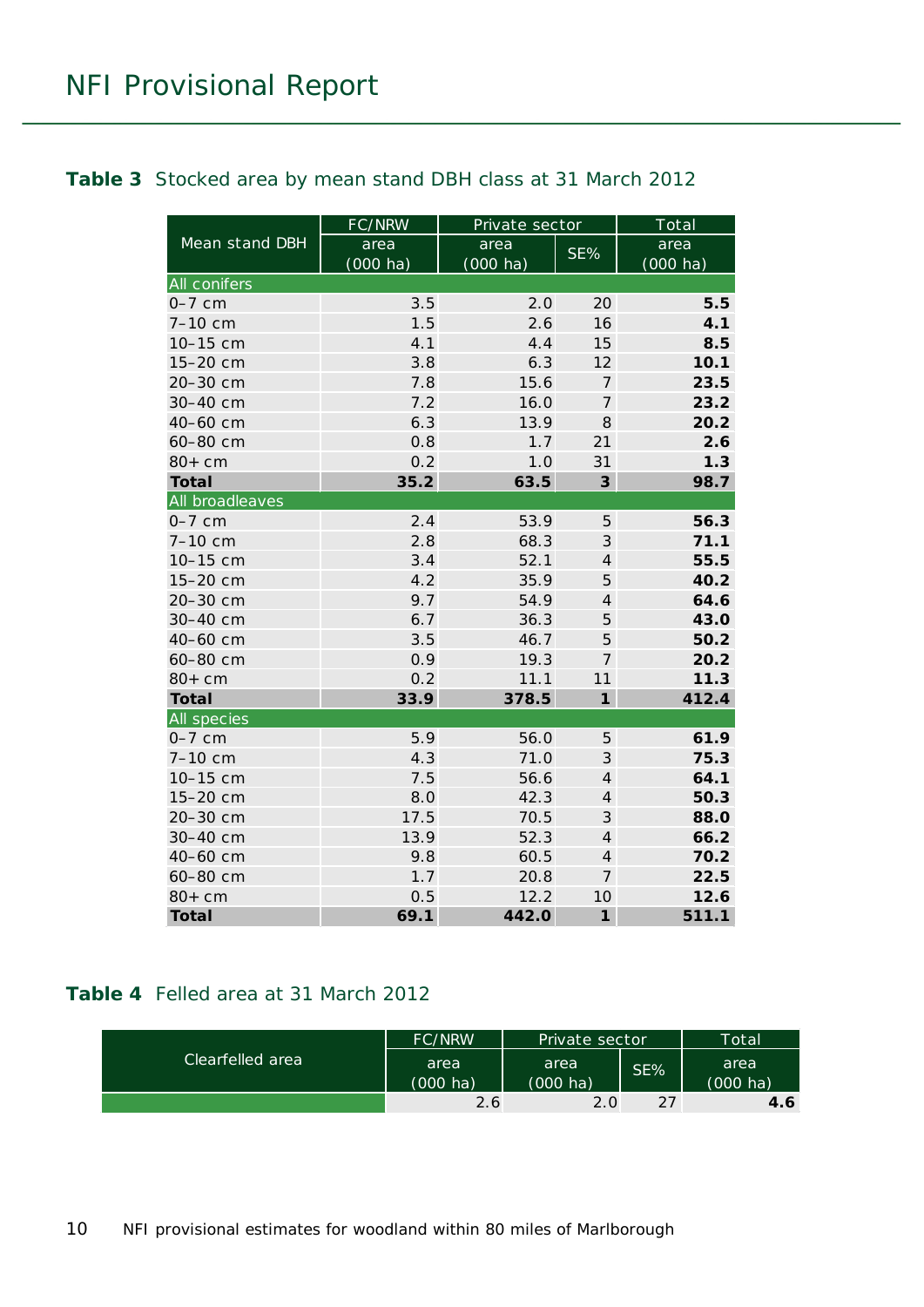#### <span id="page-10-0"></span>Standing volume at 31 March 2012

<span id="page-10-1"></span>**Figure 2** Principal tree species composition by standing volume at 31 March 2012



<span id="page-10-2"></span>**Figure 2a** Principal conifer tree species composition by standing volume at 31 March 2012

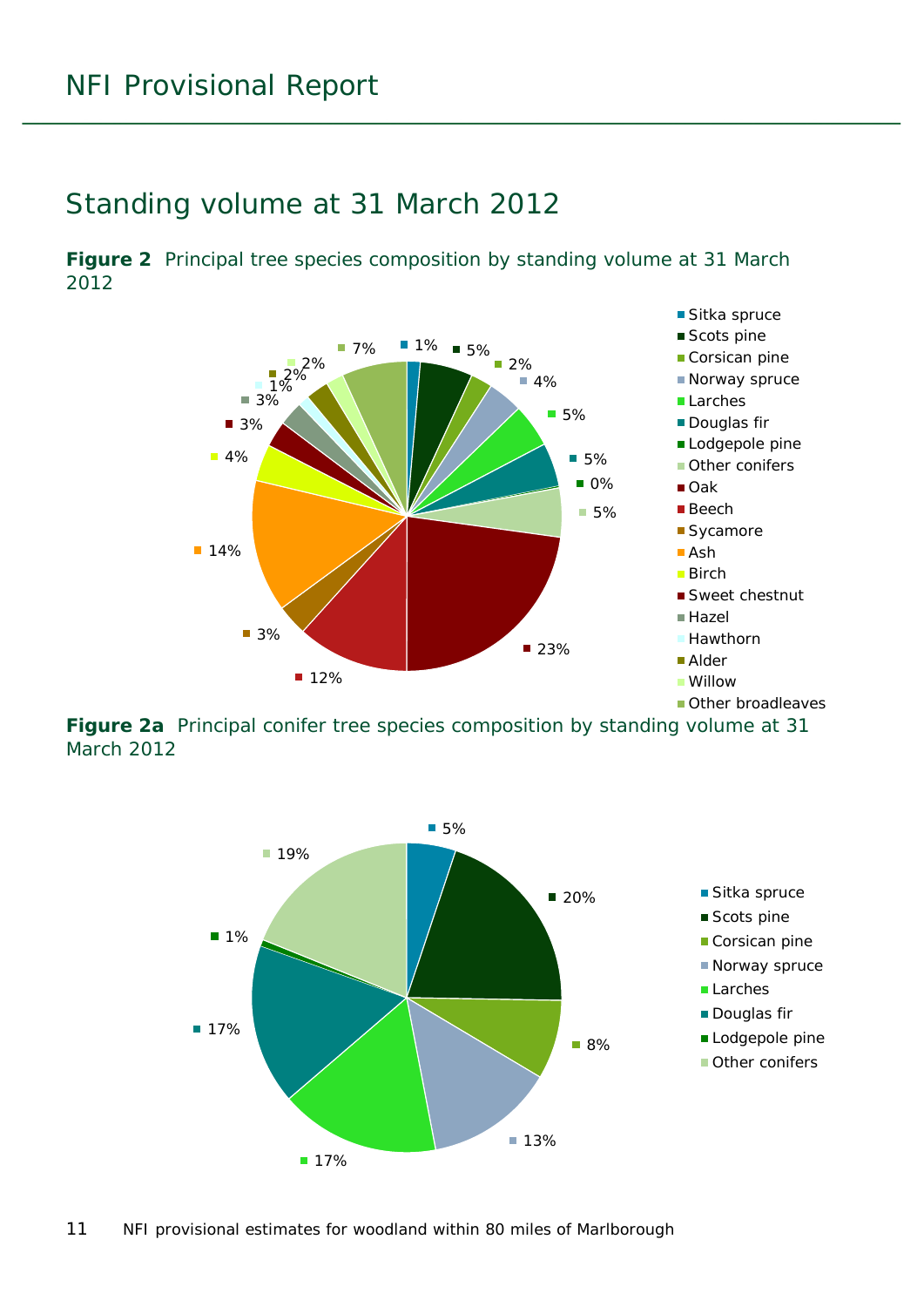#### <span id="page-11-0"></span>**Table 5** Standing volume by principal tree species at 31 March 2012

|                        | FC/NRW                          | Private sector                  |                  | $\overline{\text{Total}}$           |
|------------------------|---------------------------------|---------------------------------|------------------|-------------------------------------|
| Principal species      | volume                          | volume                          |                  | volume                              |
|                        | $(000 \text{ m}^3 \text{ obs})$ | $(000 \text{ m}^3 \text{ obs})$ | SE%              | $(000 \; \text{m}^3 \; \text{obs})$ |
| Conifers               |                                 |                                 |                  |                                     |
| Sitka spruce           | 1,196                           | 569                             | 30               | 1,764                               |
| Scots pine             | 1,225                           | 5,728                           | $\mathcal{B}$    | 6,953                               |
| Corsican pine          | 1,398                           | 1,458                           | 16               | 2,856                               |
| Norway spruce          | 991                             | 3,644                           | 10 <sup>2</sup>  | 4,635                               |
| Larches                | 1,390                           | 4,367                           | 9                | 5,757                               |
| Douglas fir            | 1,869                           | 3,913                           | 13               | 5,782                               |
| Lodgepole pine         | 129                             | 105                             | 52               | 234                                 |
| Other conifers         | 1,050                           | 5,457                           | 13               | 6,507                               |
| <b>All conifers</b>    | 9,248                           | 25,278                          | $\boldsymbol{4}$ | 34,526                              |
| <b>Broadleaves</b>     |                                 |                                 |                  |                                     |
| Oak                    | 2,796                           | 26,194                          | 5                | 28,990                              |
| <b>Beech</b>           | 2,427                           | 12,364                          | 8                | 14,790                              |
| Sycamore               | 40                              | 4,056                           | 10 <sup>1</sup>  | 4,096                               |
| Ash                    | 265                             | 17,245                          | 6                | 17,510                              |
| <b>Birch</b>           | 211                             | 4,651                           | 6                | 4,862                               |
| Sweet chestnut         | 94                              | 3,343                           | 12               | 3,437                               |
| Hazel                  | 23                              | 3,222                           | $\overline{7}$   | 3,244                               |
| Hawthorn               | $\Omega$                        | 1,446                           | 9                | 1,446                               |
| Alder                  | 45                              | 3,016                           | 12               | 3,061                               |
| Willow                 | $\Omega$                        | 2,305                           | 13               | 2,305                               |
| Other broadleaves      | 864                             | 7,775                           | 7                | 8,638                               |
| <b>All broadleaves</b> | 6,764                           | 85,632                          | $\overline{2}$   | 92,396                              |
| All species            |                                 |                                 |                  |                                     |
| <b>All species</b>     | 16,012                          | 110,879                         | $\overline{2}$   | 126,891                             |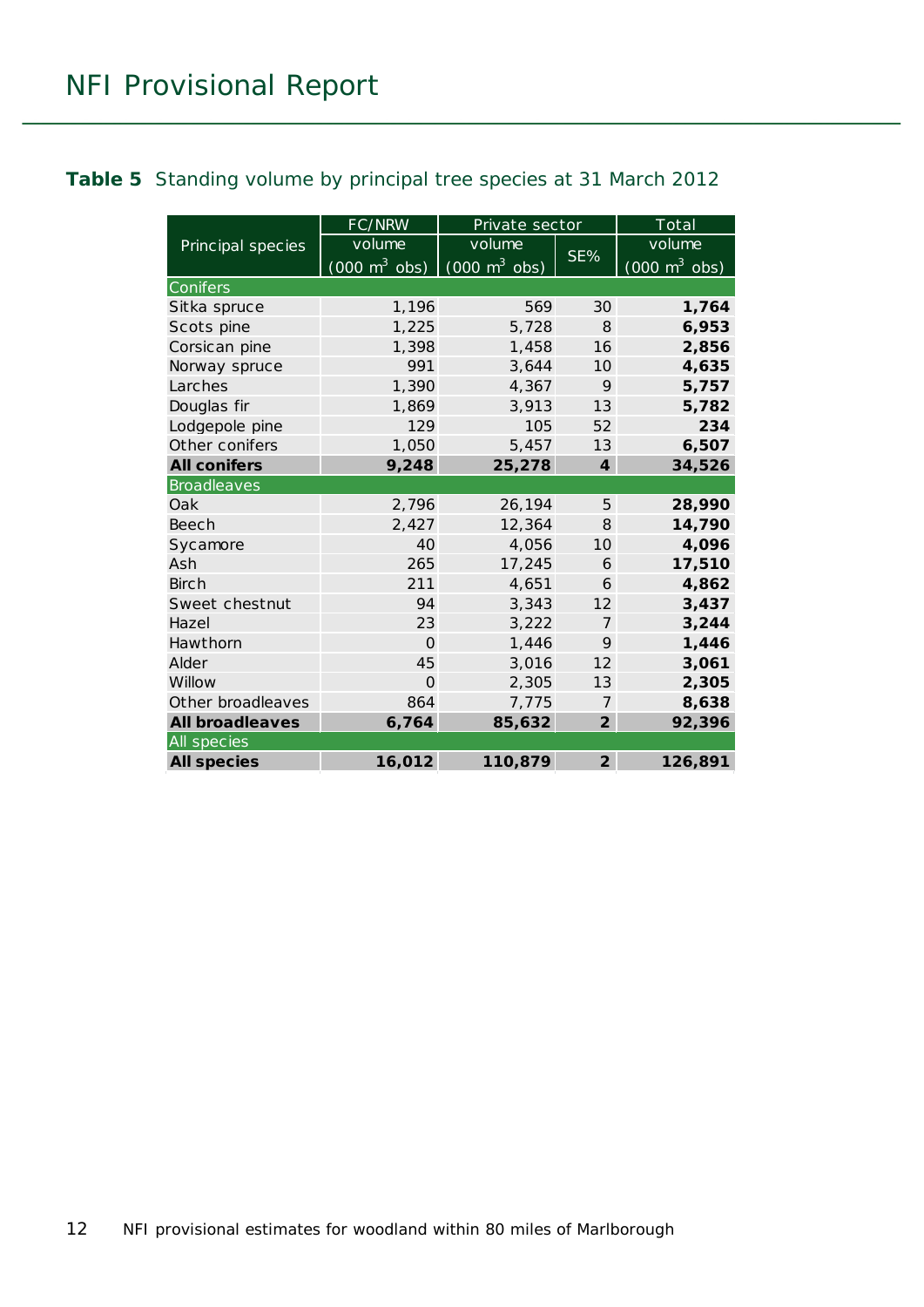#### <span id="page-12-0"></span>**Table 6** Standing volume by age class at 31 March 2012

|                     | FC/NRW                          | Private sector                  |                | Total                           |
|---------------------|---------------------------------|---------------------------------|----------------|---------------------------------|
| Age class           | volume                          | volume                          |                | volume                          |
|                     | $(000 \text{ m}^3 \text{ obs})$ | $(000 \text{ m}^3 \text{ obs})$ | SE%            | $(000 \text{ m}^3 \text{ obs})$ |
| <b>All conifers</b> |                                 |                                 |                |                                 |
| 0-10 years          | 2                               | 2                               | 58             | 5                               |
| $11-20$ years       | 221                             | 175                             | 27             | 396                             |
| $21-40$ years       | 1,768                           | 4,378                           | 10             | 6,146                           |
| 41-60 years         | 5,140                           | 13,630                          | 6              | 18,770                          |
| $61-80$ years       | 1,404                           | 4,808                           | 14             | 6,212                           |
| 81-100 years        | 486                             | 1,315                           | 31             | 1,801                           |
| $100+$ years        | 227                             | 970                             | 26             | 1,197                           |
| <b>Total</b>        | 9,248                           | 25,278                          | $\overline{4}$ | 34,526                          |
| All broadleaves     |                                 |                                 |                |                                 |
| $0-10$ years        | $\Omega$                        | 89                              | 21             | 90                              |
| $11-20$ years       | 23                              | 2,163                           | $\overline{7}$ | 2,186                           |
| $21-40$ years       | 170                             | 12,577                          | $\overline{4}$ | 12,747                          |
| $41-60$ years       | 1,180                           | 15,105                          | 5              | 16,285                          |
| 61-80 years         | 1,531                           | 16,563                          | 6              | 18,094                          |
| 81-100 years        | 583                             | 21,937                          | 6              | 22,520                          |
| $100+$ years        | 3,277                           | 17,197                          | 8              | 20,475                          |
| <b>Total</b>        | 6,764                           | 85,632                          | $\overline{2}$ | 92,396                          |
| All species         |                                 |                                 |                |                                 |
| 0-10 years          | 2                               | 92                              | 21             | 94                              |
| $11-20$ years       | 244                             | 2,343                           | 7              | 2,587                           |
| $21-40$ years       | 1,938                           | 16,932                          | $\overline{4}$ | 18,870                          |
| $41-60$ years       | 6,320                           | 28,754                          | $\overline{4}$ | 35,073                          |
| 61-80 years         | 2,936                           | 21,382                          | 5              | 24,318                          |
| 81-100 years        | 1,068                           | 23,279                          | 6              | 24,347                          |
| $100+years$         | 3,504                           | 18,097                          | 7              | 21,601                          |
| <b>Total</b>        | 16,012                          | 110,879                         | $\overline{2}$ | 126,891                         |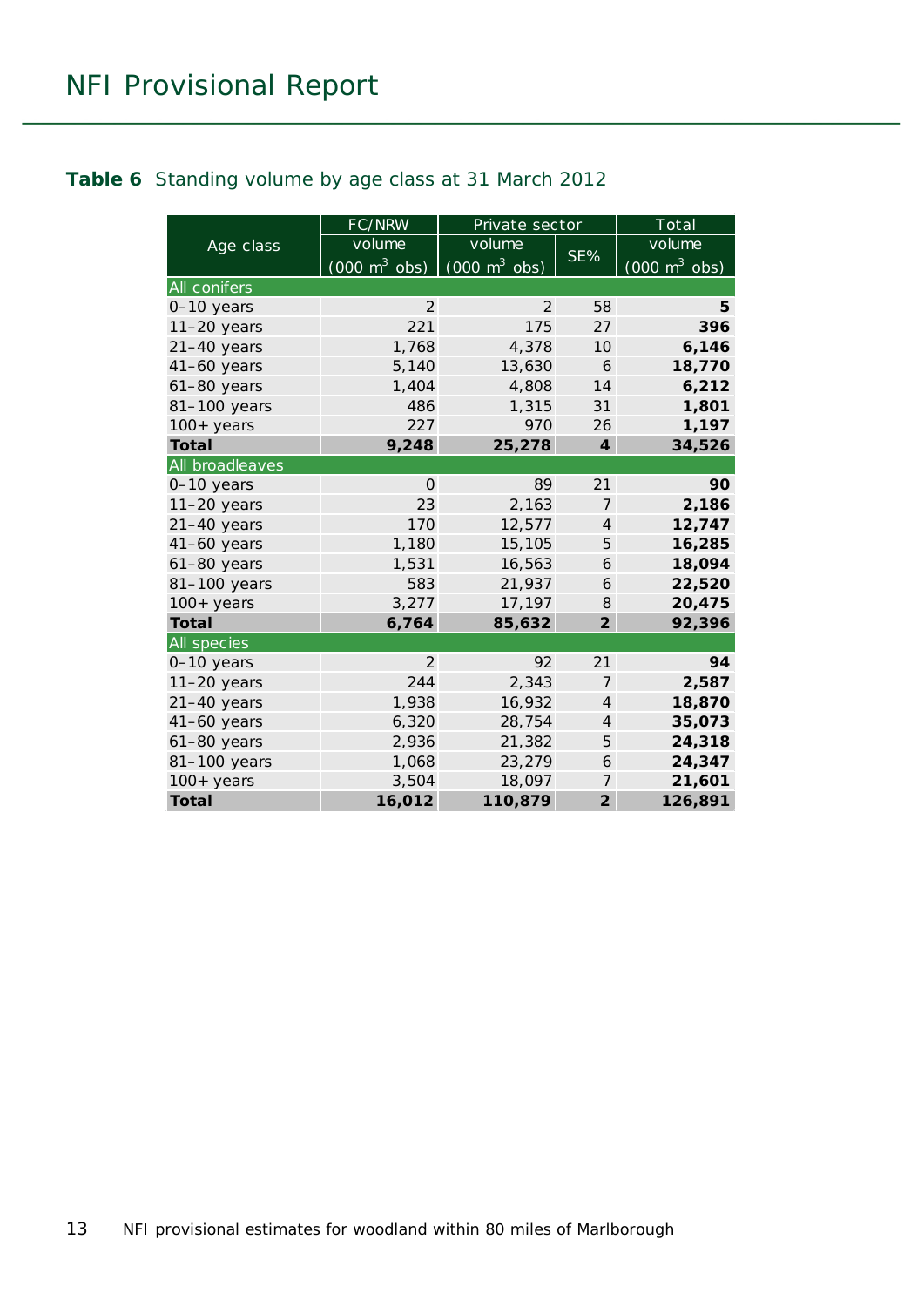#### <span id="page-13-0"></span>**Table 7** Standing volume by mean stand DBH class at 31 March 2012

|                    | FC/NRW                          | Private sector                  |                               | Total                           |
|--------------------|---------------------------------|---------------------------------|-------------------------------|---------------------------------|
| Mean stand DBH     | volume                          | volume                          |                               | volume                          |
|                    | $(000 \text{ m}^3 \text{ obs})$ | $(000 \text{ m}^3 \text{ obs})$ | SE%                           | $(000 \text{ m}^3 \text{ obs})$ |
| All conifers       |                                 |                                 |                               |                                 |
| $0-7$ cm           | 1                               | 1                               | 78                            | 2                               |
| 7-10 cm            | 39                              | 89                              | 19                            | 128                             |
| 10-15 cm           | 420                             | 476                             | 17                            | 895                             |
| 15-20 cm           | 904                             | 1,501                           | 12                            | 2,405                           |
| 20-30 cm           | 2,782                           | 5,469                           | 8                             | 8,251                           |
| 30-40 cm           | 2,411                           | 7,445                           | 7                             | 9,856                           |
| 40-60 cm           | 2,215                           | 8,096                           | 10 <sup>°</sup>               | 10,311                          |
| 60-80 cm           | 354                             | 1,135                           | 19                            | 1,489                           |
| $80+cm$            | 122                             | 1,066                           | 40                            | 1,188                           |
| <b>Total</b>       | 9,248                           | 25,278                          | $\overline{\mathbf{4}}$       | 34,526                          |
| All broadleaves    |                                 |                                 |                               |                                 |
| $0-7$ cm           | 11                              | 237                             | 10                            | 248                             |
| 7-10 cm            | 125                             | 2,610                           | $\overline{4}$                | 2,735                           |
| 10-15 cm           | 522                             | 5,820                           | $\sqrt{5}$                    | 6,342                           |
| 15-20 cm           | 885                             | 6,146                           | 5                             | 7,031                           |
| 20-30 cm           | 2,530                           | 13,774                          | $\overline{4}$                | 16,305                          |
| 30-40 cm           | 1,694                           | 12,461                          | 5                             | 14,155                          |
| 40-60 cm           | 767                             | 21,677                          | 5                             | 22,443                          |
| 60-80 cm           | 182                             | 12,729                          | 7                             | 12,911                          |
| $80+cm$            | 48                              | 10,178                          | 12                            | 10,227                          |
| <b>Total</b>       | 6,764                           | 85,632                          | $\overline{2}$                | 92,396                          |
| <b>All species</b> |                                 |                                 |                               |                                 |
| $0-7$ cm           | 12                              | 238                             | 10 <sup>1</sup>               | 250                             |
| $7 - 10$ cm        | 164                             | 2,706                           | $\overline{4}$                | 2,869                           |
| 10-15 cm           | 941                             | 6,306                           | $\ensuremath{\mathnormal{4}}$ | 7,248                           |
| 15-20 cm           | 1,789                           | 7,665                           | 5                             | 9,454                           |
| 20-30 cm           | 5,313                           | 19,233                          | $\overline{4}$                | 24,546                          |
| 30-40 cm           | 4,105                           | 19,934                          | $\overline{4}$                | 24,039                          |
| 40-60 cm           | 2,982                           | 29,769                          | 5                             | 32,751                          |
| 60-80 cm           | 536                             | 13,742                          | $\overline{7}$                | 14,278                          |
| $80+cm$            | 171                             | 11,285                          | 12                            | 11,456                          |
| <b>Total</b>       | 16,012                          | 110,879                         | $\overline{2}$                | 126,891                         |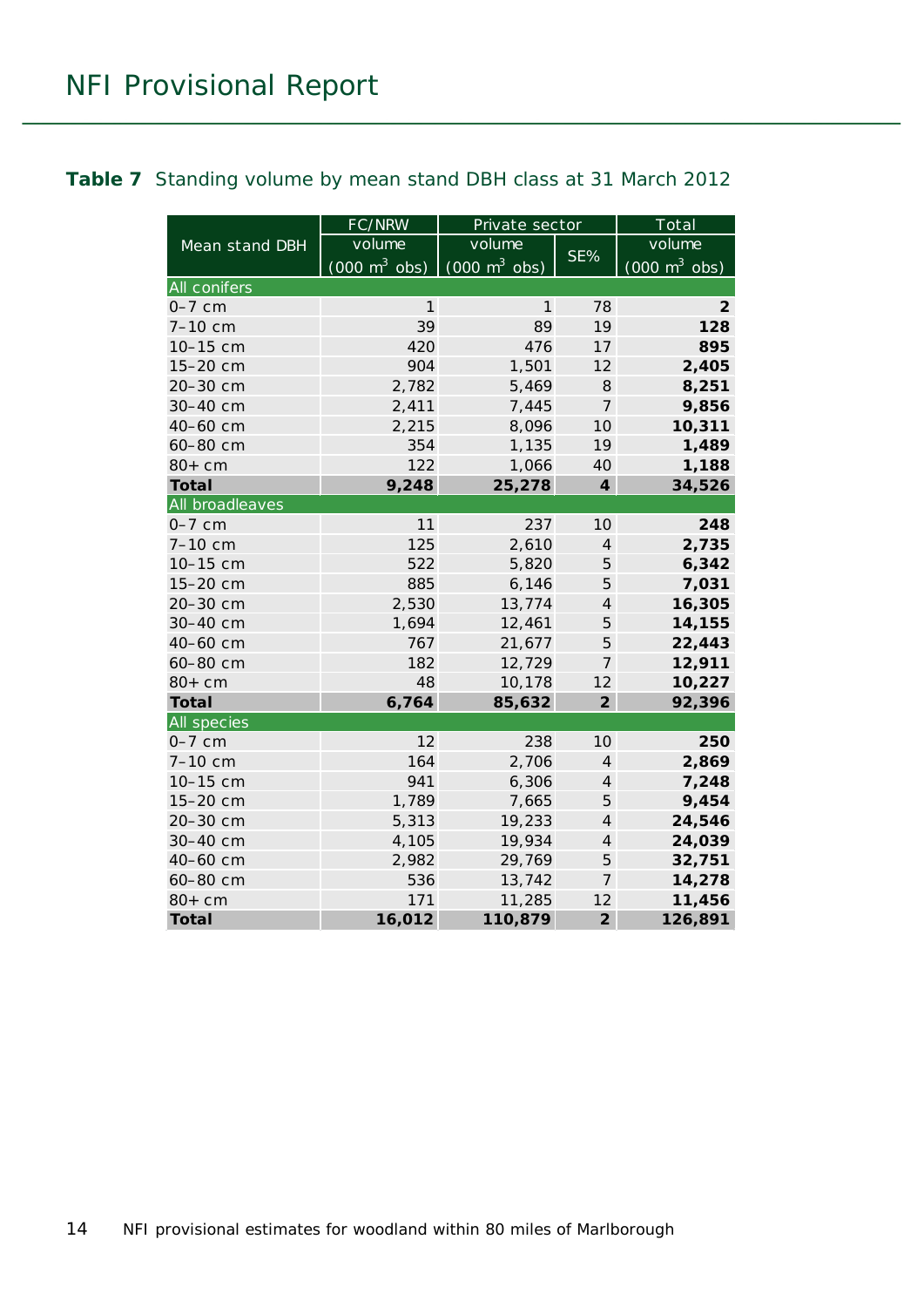### <span id="page-14-0"></span>Biomass and carbon stocks at 31 March 2012

<span id="page-14-1"></span>**Table 8** Standing biomass by principal tree species at 31 March 2012

|                        | FC/NRW              | Private sector |                  | Total               |
|------------------------|---------------------|----------------|------------------|---------------------|
| Principal species      | biomass             | biomass        | SE%              | biomass             |
|                        | $(000 \text{ odt})$ | $(000$ odt)    |                  | $(000 \text{ odt})$ |
| Conifers               |                     |                |                  |                     |
| Sitka spruce           | 779                 | 335            | 28               | 1,114               |
| Scots pine             | 852                 | 3,832          | 8                | 4,684               |
| Corsican pine          | 840                 | 823            | 16               | 1,664               |
| Norway spruce          | 541                 | 1,907          | 10               | 2,447               |
| Larches                | 882                 | 2,546          | 8                | 3,428               |
| Douglas fir            | 1,256               | 2,460          | 13               | 3,717               |
| Lodgepole pine         | 91                  | 70             | 52               | 162                 |
| Other conifers         | 574                 | 2,933          | 12               | 3,507               |
| <b>All conifers</b>    | 5,816               | 14,928         | $\boldsymbol{4}$ | 20,744              |
| <b>Broadleaves</b>     |                     |                |                  |                     |
| Oak                    | 2,512               | 21,715         | 5                | 24,227              |
| <b>Beech</b>           | 2,295               | 10,534         | $\overline{7}$   | 12,829              |
| Sycamore               | 37                  | 3,366          | 10               | 3,403               |
| Ash                    | 247                 | 13,956         | 6                | 14,203              |
| <b>Birch</b>           | 207                 | 4,310          | 6                | 4,517               |
| Sweet chestnut         | 96                  | 2,609          | 12               | 2,705               |
| Hazel                  | 22                  | 3,152          | 6                | 3,174               |
| Hawthorn               | $\Omega$            | 1,736          | 8                | 1,736               |
| Alder                  | 37                  | 2,294          | 11               | 2,332               |
| Willow                 | $\Omega$            | 2,309          | 12               | 2,309               |
| Other broadleaves      | 786                 | 6,856          | 6                | 7,641               |
| <b>All broadleaves</b> | 6,240               | 72,861         | $\overline{2}$   | 79,101              |
| All species            |                     |                |                  |                     |
| <b>All species</b>     | 12,055              | 87,806         | $\overline{2}$   | 99,861              |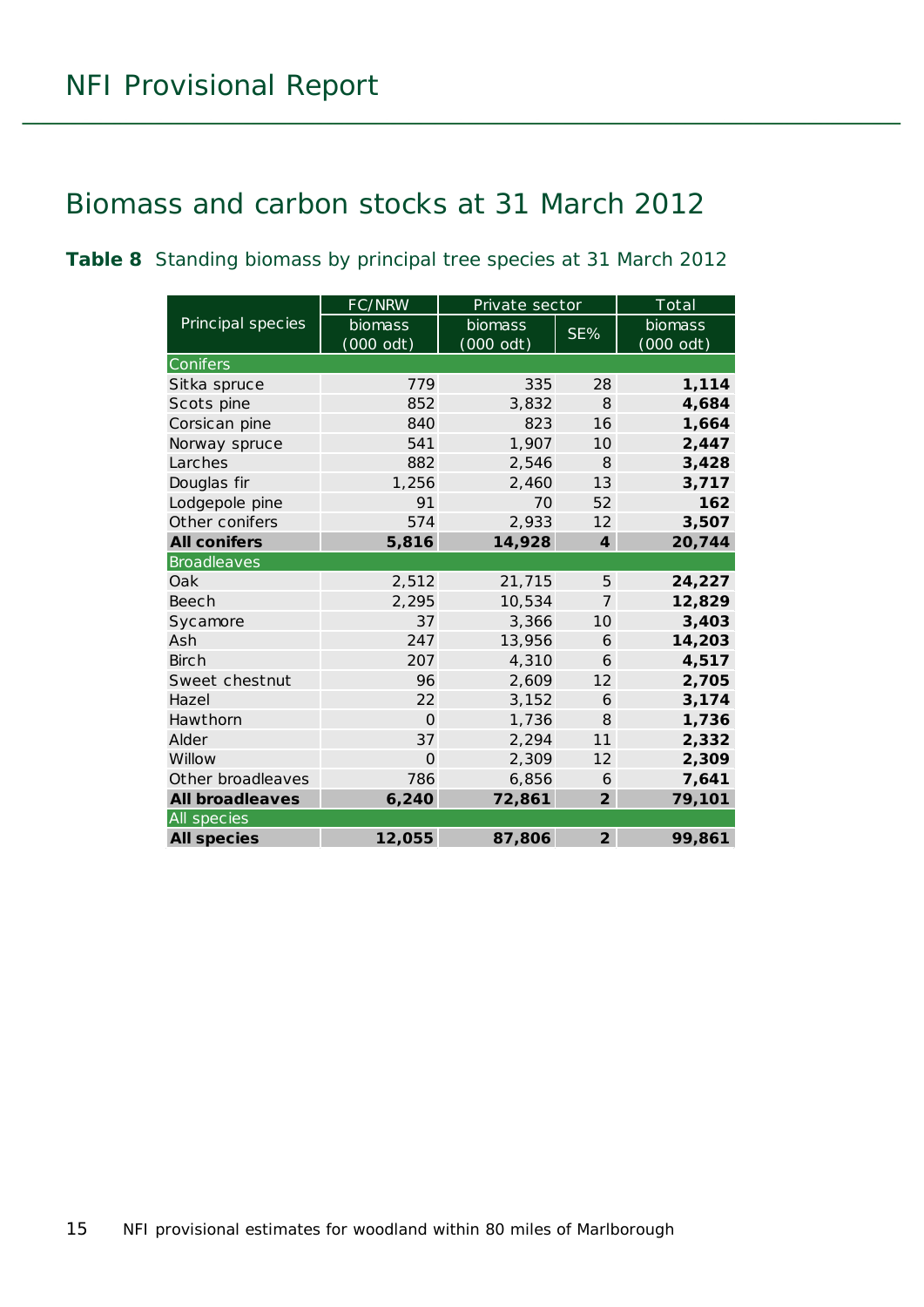#### <span id="page-15-0"></span>**Table 9** Total carbon stocks in principal tree species at 31 March 2012

|                        | FC/NRW   | Private sector |                  | Total   |  |  |
|------------------------|----------|----------------|------------------|---------|--|--|
| Principal species      | carbon   | carbon         | SE%              | carbon  |  |  |
|                        | (000 t)  | (000 t)        |                  | (000 t) |  |  |
| Conifers               |          |                |                  |         |  |  |
| Sitka spruce           | 390      | 168            | 28               | 557     |  |  |
| Scots pine             | 426      | 1,916          | $\mathcal{B}$    | 2,342   |  |  |
| Corsican pine          | 420      | 412            | 16               | 832     |  |  |
| Norway spruce          | 270      | 953            | 10 <sup>1</sup>  | 1,224   |  |  |
| Larches                | 441      | 1,273          | $\mathcal{B}$    | 1,714   |  |  |
| Douglas fir            | 628      | 1,230          | 13               | 1,858   |  |  |
| Lodgepole pine         | 46       | 35             | 52               | 81      |  |  |
| Other conifers         | 287      | 1,467          | 12               | 1,754   |  |  |
| <b>All conifers</b>    | 2,908    | 7,464          | $\boldsymbol{4}$ | 10,372  |  |  |
| <b>Broadleaves</b>     |          |                |                  |         |  |  |
| Oak                    | 1,256    | 10,858         | 5                | 12,114  |  |  |
| Beech                  | 1,148    | 5,267          | $\overline{7}$   | 6,415   |  |  |
| Sycamore               | 18       | 1,683          | 10 <sup>1</sup>  | 1,702   |  |  |
| Ash                    | 123      | 6,978          | 6                | 7,101   |  |  |
| <b>Birch</b>           | 104      | 2,155          | 6                | 2,259   |  |  |
| Sweet chestnut         | 48       | 1,304          | 12               | 1,352   |  |  |
| Hazel                  | 11       | 1,576          | 6                | 1,587   |  |  |
| Hawthorn               | $\Omega$ | 868            | 8                | 868     |  |  |
| Alder                  | 19       | 1,147          | 11               | 1,166   |  |  |
| Willow                 | $\Omega$ | 1,154          | 12               | 1,154   |  |  |
| Other broadleaves      | 393      | 3,428          | 6                | 3,821   |  |  |
| <b>All broadleaves</b> | 3,120    | 36,431         | $\overline{2}$   | 39,551  |  |  |
| All species            |          |                |                  |         |  |  |
| <b>All species</b>     | 6,028    | 43,903         | $\overline{2}$   | 49,931  |  |  |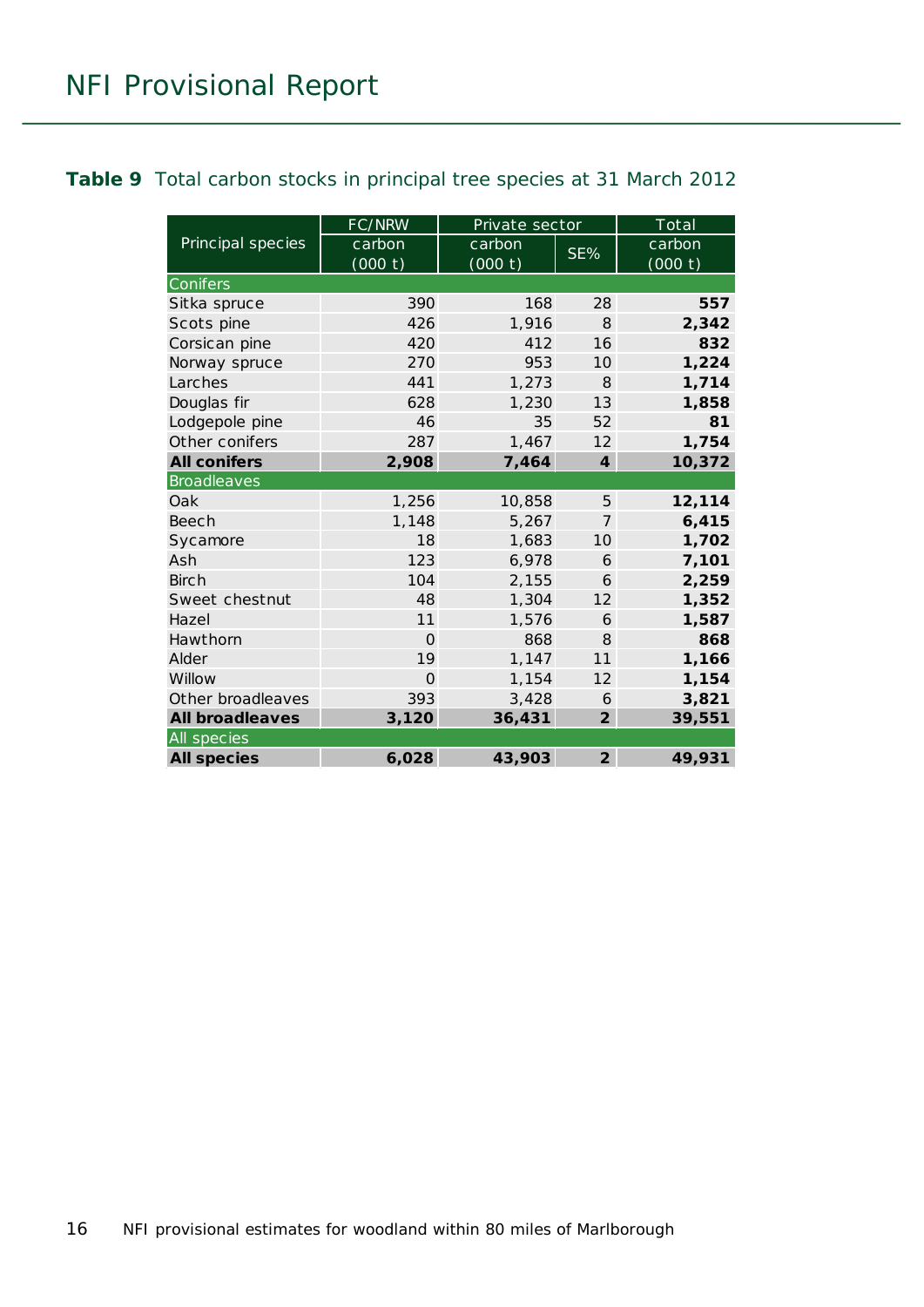### <span id="page-16-0"></span>Evidence of thinning



#### <span id="page-16-1"></span>**Figure 3** Evidence of thinning in Private sector sites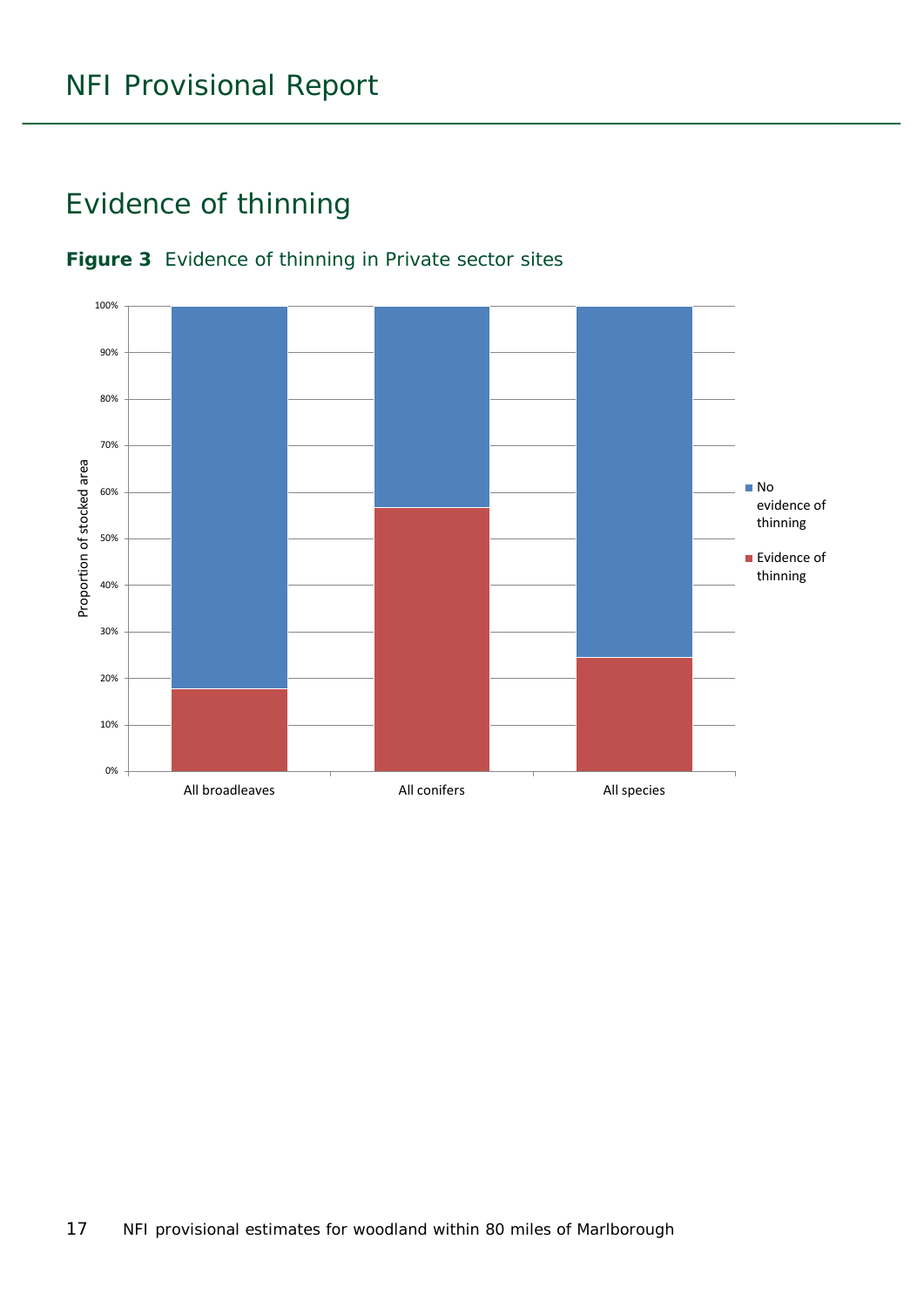### <span id="page-17-0"></span>50-year forecast of timber availability

Refer to the NFI report *50-year forecast of softwood timber availability* (2014) for a description of the underlying methodology and interpretation of the softwood forecast, and also for the England and GB context.

Refer to the NFI report *50-year forecast of hardwood timber availability* (2014) for a description of the underlying methodology and interpretation of the hardwood forecast, and also for the England and GB context.

In **Figures 4–8 and Tables 10–12** the estimates for the Forestry Commission are based on harvesting regimes derived from Forestry Commission felling and thinning plans as of 31 March 2012.

For the Private sector, information for **Figures 4–8 and Tables 10–12** is based on a scenario which assumes felling at age of maximum mean annual increment with moderate wind risk measures for conifers. For broadleaves, however, only those areas where there is evidence of thinning are assumed to be managed in future. This is a highly conservative assumption but better reflects current practice than assuming all stands will be managed. In turn it is assumed that these broadleaved stands are managed to felling at age of maximum mean annual increment with moderate wind risk measures.

Restocking assumptions for conifer stands clearfelled during the forecast period have been implemented that assume:

- a 10% reduction in the area of conifers on the subsequent rotation
- restocking of currently clearfelled land
- a change in the composition of conifer species on restocking

Restocking assumptions for broadleaved stands clearfelled during the forecast period have been included that assume:

- no reduction in stocked area
- like-for-like species choices are used for broadleaves
- 50% of the land associated with the reduction in conifer stocked area arising from the assumption above is stocked with broadleaves

A full description of the restocking assumptions is to be found in Table D3 of the *50-year forecast of softwood timber availability* (2014). The same restocking assumptions have been applied to both the Forestry Commission and Private sector forecasts.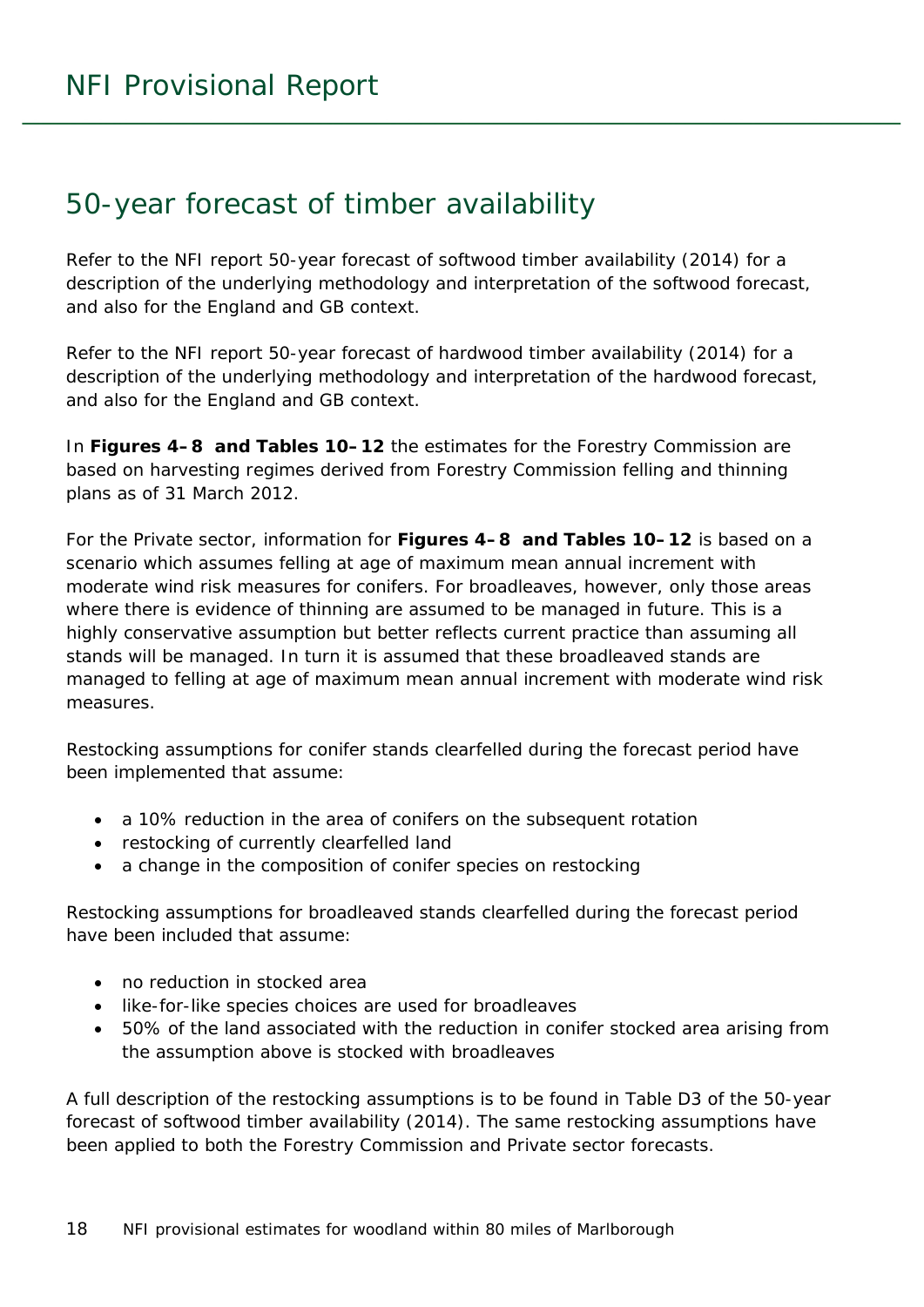Woodland that is classed as currently clearfelled will be restocked according to the restock prescription.

In **Figures 9–13** and **Tables 13–15** the management assumptions for the Private sector hardwoods have been changed to assume all hardwoods are thinned and felled rather than only those in areas that have evidence of thinning. In this report, the tables and figures for estimates under this management scenario will be labelled as 'unrestricted'.

**Figures 14–15** and **Table 16** compare the Private sector hardwood timber availability under the two scenarios. **Figure 14** shows the Private sector hardwood availability for the two scenarios during the 50-year forecast. **Figure 15** and **Table 16** compare the hardwood availability in first 15 years of the forecast under the two scenarios.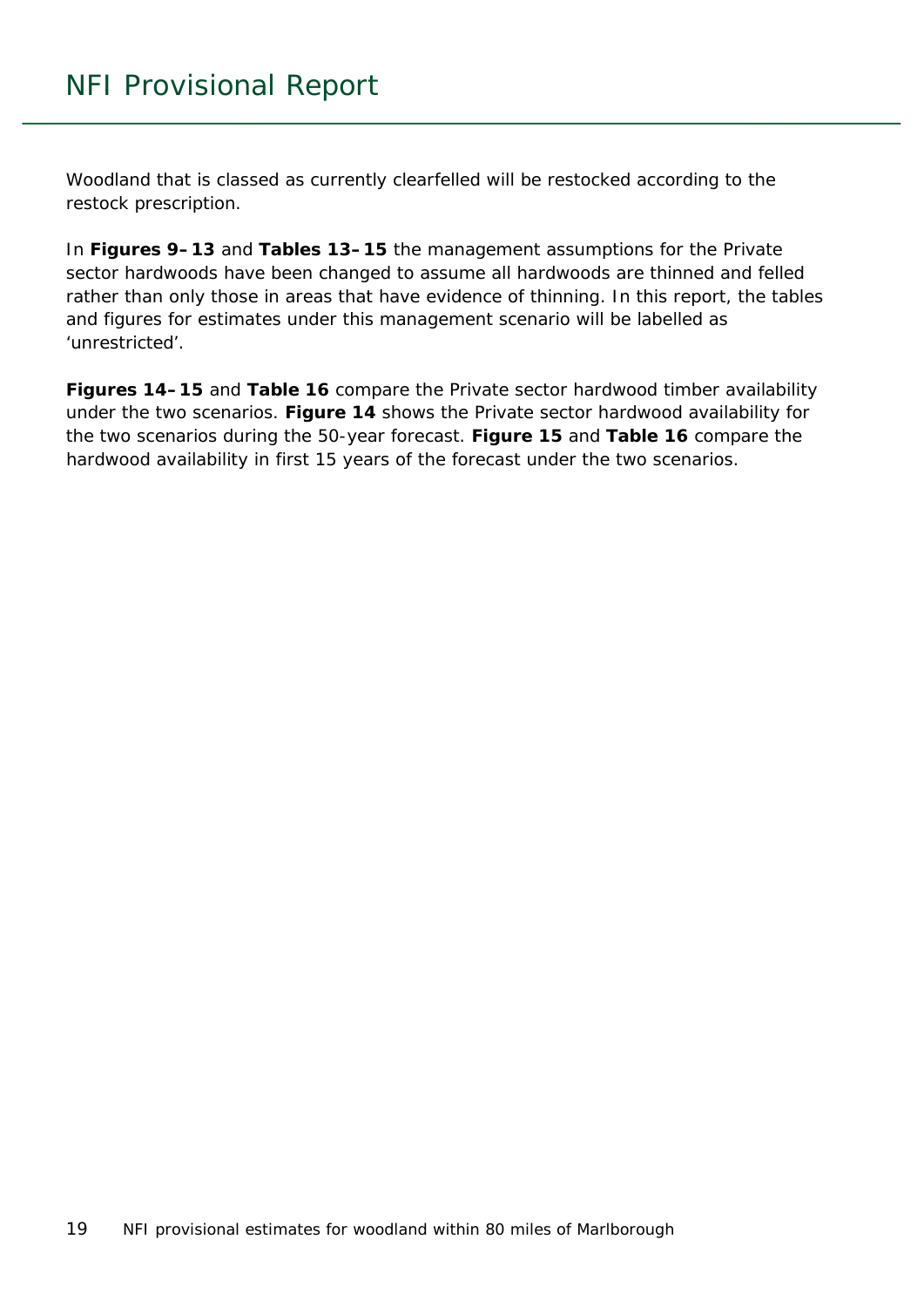50-year forecast of timber availability under the 'headline' harvesting scenario

|  |  | Table 10 50-year forecast of timber availability by time period and principal species |  |  |
|--|--|---------------------------------------------------------------------------------------|--|--|
|  |  |                                                                                       |  |  |

<span id="page-19-1"></span><span id="page-19-0"></span>

|                        |                                 | $2013 - 16$    |                |                                 | $2017 - 21$<br>$2022 - 26$      |                |     |                             | $2027 - 31$                     |                |     |                                 |                                 |                |                |                                 |
|------------------------|---------------------------------|----------------|----------------|---------------------------------|---------------------------------|----------------|-----|-----------------------------|---------------------------------|----------------|-----|---------------------------------|---------------------------------|----------------|----------------|---------------------------------|
|                        | FC/NRW                          | Private sector |                | Total                           | FC/NRW                          | Private sector |     | Total                       | FC/NRW                          | Private sector |     | Total                           | FC/NRW                          | Private sector |                | Total                           |
| Principal species      | volume                          |                | SE%            | volume                          | volume                          |                | SE% | volume                      | volume                          |                | SE% | volume                          | volume                          |                | SE%            | volume                          |
|                        | $(000 \text{ m}^3 \text{ obs})$ |                |                | $(000 \text{ m}^3 \text{ obs})$ | $(000 \text{ m}^3 \text{ obs})$ |                |     | $(000 \text{ m}^3)$<br>obs) | $(000 \text{ m}^3 \text{ obs})$ |                |     | $(000 \text{ m}^3 \text{ obs})$ | $(000 \text{ m}^3 \text{ obs})$ |                |                | $(000 \text{ m}^3 \text{ obs})$ |
|                        |                                 |                |                |                                 |                                 |                |     |                             |                                 |                |     |                                 |                                 |                |                |                                 |
| <b>All conifers</b>    | 412                             | 1,325          | $\overline{7}$ | 1,737                           | 361                             | 1,185          | 6   | 1,546                       | 304                             | 1,122          | 8   | 1,426                           | 290                             | 1,075          | $\overline{7}$ | 1,366                           |
| Sitka spruce           | 73                              | 19             | 31             | 91                              | 64                              | 23             | 26  | 88                          | 54                              | 18             | 34  | 72                              | 57                              | 15             | 36             | 72                              |
| Scots pine             | 35                              | 246            | 19             | 281                             | 39                              | 206            | 13  | 245                         | 28                              | 234            | 14  | 261                             | 25                              | 328            | 15             | 353                             |
| Corsican pine          | 79                              | 129            | 24             | 208                             | 69                              | 95             | 27  | 164                         | 60                              | 83             | 32  | 143                             | 42                              | 31             | 27             | 73                              |
| Norway spruce          | 44                              | 147            | 18             | 192                             | 43                              | 168            | 19  | 210                         | 33                              | 211            | 24  | 244                             | 34                              | 256            | 17             | 290                             |
| Larches                | 44                              | 248            | 15             | 291                             | 37                              | 232            | 12  | 268                         | 33                              | 146            | 10  | 179                             | 28                              | 134            | 11             | 162                             |
| Douglas fir            | 81                              | 276            | 19             | 358                             | 63                              | 191            | 16  | 254                         | 61                              | 152            | 18  | 213                             | 64                              | 112            | 20             | 176                             |
| Lodgepole pine         |                                 | 3              | 52             | 10                              | 5                               | $\overline{2}$ | 54  |                             | 3                               | 6              | 64  | $\mathsf{Q}$                    |                                 |                | 56             | 6                               |
| Other conifers         | 48                              | 256            | 16             | 305                             | 41                              | 266            | 16  | 307                         | 33                              | 270            | 23  | 303                             | 36                              | 197            | 16             | 233                             |
| <b>All broadleaves</b> | 132                             | 1,109          | 9              | 1,241                           | 28                              | 983            | 10  | 1,011                       | 108                             | 524            | 9   | 632                             | 26                              | 523            | 12             | 549                             |
| Oak                    | 41                              | 176            | 16             | 217                             | 10                              | 225            | 20  | 235                         | 31                              | 171            | 20  | 202                             |                                 | 186            | 18             | 194                             |
| Beech                  | 66                              | 168            | 24             | 235                             | 10                              | 279            | 27  | 290                         | 57                              | 118            | 18  | 175                             | 9                               | 146            | 31             | 155                             |
| Sycamore               | $\overline{2}$                  | 129            | 26             | 131                             | $\mathbf 0$                     | 69             | 24  | 70                          |                                 | 22             | 18  | 23                              |                                 | 12             | 19             | 13                              |
| Ash                    | 6                               | 360            | 17             | 366                             | $\overline{2}$                  | 196            | 12  | 198                         | 6                               | 74             | 20  | 80                              |                                 | 35             | 17             | 37                              |
| <b>Birch</b>           |                                 | 79             | 20             | 82                              |                                 | 77             | 17  | 78                          |                                 | 47             | 20  | 49                              |                                 | 33             | 33             | 35                              |
| Sweet chestnut         |                                 | 49             | 51             | 52                              |                                 | 12             | 18  | 13                          |                                 | 24             | 24  | 26                              |                                 | 29             | 53             | 30                              |
| Hazel                  | $\Omega$                        | 12             | 37             | 12                              | $\mathbf{O}$                    | 13             | 32  | 13                          | $\Omega$                        | 12             | 18  | 12                              | $\Omega$                        | 12             | 32             | 12                              |
| Hawthorn               | $\Omega$                        | $\overline{4}$ | 26             | 4                               | $\mathbf{O}$                    | $\overline{4}$ | 19  | $\overline{4}$              | $\mathbf{O}$                    | 5              | 12  | 5                               | $\mathbf{O}$                    | 5              | 14             | 5                               |
| Alder                  |                                 | 11             | 66             | 11                              | $\mathbf{O}$                    | 6              | 35  | 6                           | $\Omega$                        | 6              | 40  |                                 | $\Omega$                        |                | 57             |                                 |
| Willow                 | $\Omega$                        |                | 21             | $\Omega$                        | $\mathbf{O}$                    | 3              | 16  | 3                           |                                 | 3              | 14  |                                 | $\mathcal{C}$                   | 6              | 43             |                                 |
| Other broadleaves      | 10                              | 113            | 25             | 124                             | 3                               | 97             | 26  | 100                         |                                 | 41             | 15  | 50                              |                                 | 49             | 24             | 52                              |
| <b>All species</b>     | 544                             | 2,427          | 6              | 2,971                           | 389                             | 2,166          | 6   | 2,554                       | 412                             | 1,636          | 6   | 2,048                           | 316                             | 1,601          | 6              | 1,917                           |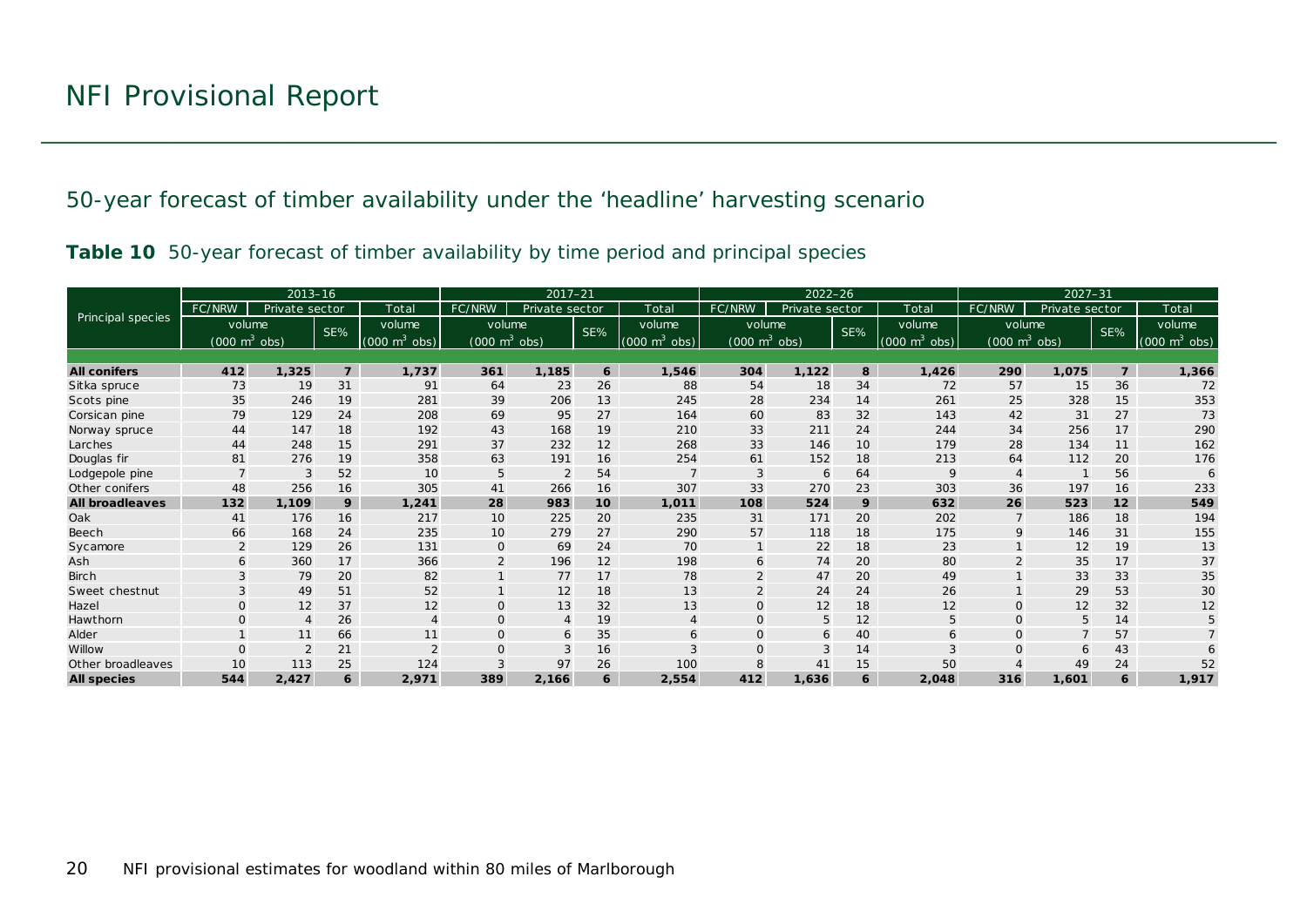#### **Table 10 (cont'd)** 50-year forecast of timber availability by time period and principal species

|                        |                                 | $2032 - 36$    |                |                                 |                                 | $2037 - 41$    |                 |                             | $2042 - 46$                         |                |                |                                 | $2047 - 51$                         |                |                |                                 |
|------------------------|---------------------------------|----------------|----------------|---------------------------------|---------------------------------|----------------|-----------------|-----------------------------|-------------------------------------|----------------|----------------|---------------------------------|-------------------------------------|----------------|----------------|---------------------------------|
|                        | FC/NRW                          | Private sector |                | Total                           | FC/NRW                          | Private sector |                 | Total                       | FC/NRW                              | Private sector |                | Total                           | FC/NRW                              | Private sector |                | Total                           |
| Principal species      | volume                          |                | SE%            | volume                          | volume                          |                | SE%             | volume                      | volume                              |                | SE%            | volume                          | volume                              |                | SE%            | volume                          |
|                        | $(000 \text{ m}^3 \text{ obs})$ |                |                | $(000 \text{ m}^3 \text{ obs})$ | $(000 \text{ m}^3 \text{ obs})$ |                |                 | $(000 \text{ m}^3)$<br>obs) | $(000 \; \text{m}^3 \; \text{obs})$ |                |                | $(000 \text{ m}^3 \text{ obs})$ | $(000 \; \text{m}^3 \; \text{obs})$ |                |                | $(000 \text{ m}^3 \text{ obs})$ |
|                        |                                 |                |                |                                 |                                 |                |                 |                             |                                     |                |                |                                 |                                     |                |                |                                 |
| <b>All conifers</b>    | 304                             | 1,097          | 9              | 1,402                           | 305                             | 835            | 10 <sup>1</sup> | 1,140                       | 324                                 | 655            | 10             | 979                             | 283                                 | 599            | 9              | 882                             |
| Sitka spruce           | 89                              | 123            | 53             | 211                             | 63                              | 18             | 23              | 81                          | 41                                  | 47             | 41             | 88                              | 37                                  | 23             | 18             | 60                              |
| Scots pine             | 20                              | 339            | 14             | 359                             | 27                              | 249            | 22              | 276                         | 29                                  | 123            | 20             | 152                             | 25                                  | 171            | 21             | 196                             |
| Corsican pine          | 42                              | 25             | 56             | 67                              | 39                              | 53             | 49              | 92                          | 74                                  | 25             | 40             | 99                              | 40                                  | $\overline{2}$ | 31             | 43                              |
| Norway spruce          | 28                              | 229            | 21             | 257                             | 31                              | 182            | 21              | 214                         | 20                                  | 184            | 23             | 204                             | 26                                  | 111            | 24             | 137                             |
| Larches                | 31                              | 115            | 13             | 147                             | 45                              | 73             | 12              | 118                         | 66                                  | 57             | 12             | 123                             | 54                                  | 69             | 19             | 123                             |
| Douglas fir            | 70                              | 98             | 18             | 168                             | 68                              | 80             | 16              | 148                         | 67                                  | 81             | 18             | 148                             | 73                                  | 75             | 10             | 148                             |
| Lodgepole pine         |                                 |                | 56             |                                 | $\overline{2}$                  | 17             | 72              | 20                          |                                     |                | 68             |                                 |                                     | 5              | 91             | 6                               |
| Other conifers         | 22                              | 167            | 21             | 189                             | 30                              | 161            | 22              | 191                         | 28                                  | 135            | 28             | 163                             | 26                                  | 142            | 14             | 169                             |
| <b>All broadleaves</b> | 91                              | 433            | 11             | 524                             | 77                              | 384            | 8               | 461                         | 174                                 | 511            | 9              | 685                             | 64                                  | 536            | 10             | 600                             |
| Oak                    | 25                              | 81             | 13             | 106                             | 16                              | 87             | 20              | 104                         | 73                                  | 103            | 30             | 176                             | 24                                  | 130            | 26             | 154                             |
| Beech                  | 47                              | 154            | 24             | 201                             | 44                              | 102            | 22              | 146                         | 63                                  | 115            | 25             | 178                             | 21                                  | 141            | 27             | 162                             |
| Sycamore               |                                 | 13             | 17             | 15                              |                                 | 22             | 31              | 23                          | 2                                   | 26             | 14             | 28                              |                                     | 28             | 17             | 29                              |
| Ash                    | 5                               | 50             | 21             | 55                              | 3                               | 52             | 10              | 55                          | 11                                  | 74             | 8              | 85                              | 6                                   | 70             | 10             | 76                              |
| <b>Birch</b>           |                                 | 22             | 18             | 24                              | $\overline{2}$                  | 26             | 12              | 29                          | 3                                   | 46             | 14             | 49                              | 3                                   | 43             | 14             | 45                              |
| Sweet chestnut         | $\overline{2}$                  | 51             | 45             | 53                              | $\overline{2}$                  | 10             | 20              | 12                          |                                     | 38             | 39             | 41                              |                                     | 14             | 38             | 16                              |
| Hazel                  | $\Omega$                        | 10             | 14             | 10                              | $\mathbf{O}$                    | 18             | 19              | 18                          |                                     | 19             | 19             | 20                              | $\Omega$                            | 24             | 13             | 24                              |
| Hawthorn               | $\Omega$                        | 6              | 10             | 6                               | $\mathbf{O}$                    | $\overline{7}$ | 9               | $\overline{7}$              | $\Omega$                            | 8              | 8              | 8                               | $\mathbf 0$                         | 9              | 14             | 9                               |
| Alder                  | $\Omega$                        | 3              | 26             | 3                               | $\mathbf{O}$                    | 3              | 25              | $\overline{4}$              |                                     | 8              | 17             | 9                               | $\Omega$                            | 5              | 26             | 5                               |
| Willow                 | $\Omega$                        | 5              | 11             |                                 | $\mathbf{O}$                    | 6              | 16              | 6                           | $\Omega$                            | 10             | 27             | 10                              | $\Omega$                            | 6              | 16             | 6                               |
| Other broadleaves      | 8                               | 36             | 8              | 43                              | $\mathsf{Q}$                    | 48             | 11              | 58                          | 18                                  | 62             | 12             | 80                              |                                     | 64             | 19             | 72                              |
| <b>All species</b>     | 395                             | 1,531          | $\overline{z}$ | 1,927                           | 382                             | 1,213          | $\overline{z}$  | 1,596                       | 498                                 | 1,154          | $\overline{7}$ | 1.652                           | 347                                 | 1,135          | $\overline{z}$ | 1,482                           |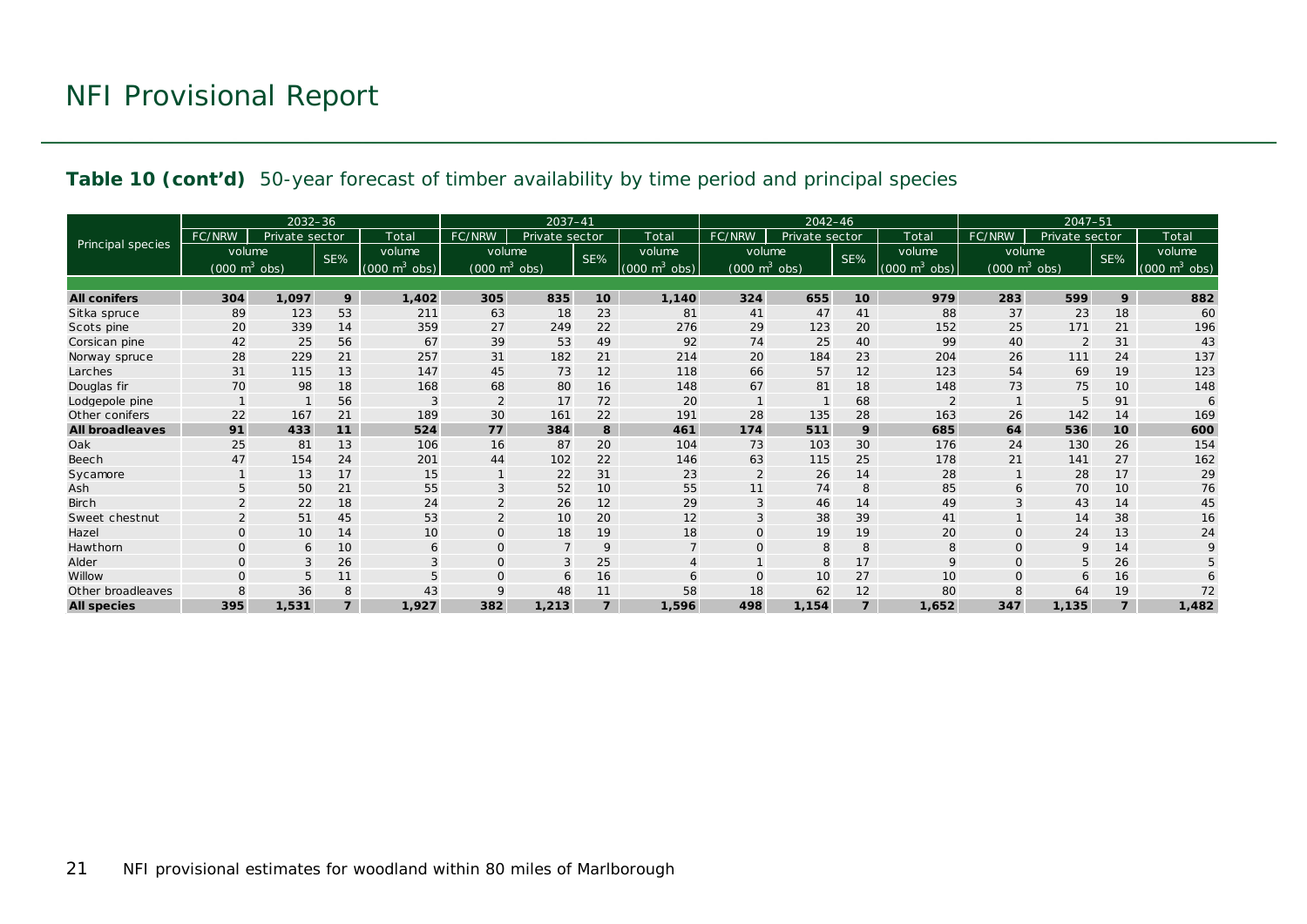#### **Table 10 (cont'd)** 50-year forecast of timber availability by time period and principal species

|                        |                                     | 2052-56        |     |                                     | $2057 - 61$                         |                |     |                                     |  |  |
|------------------------|-------------------------------------|----------------|-----|-------------------------------------|-------------------------------------|----------------|-----|-------------------------------------|--|--|
|                        | <b>FC/NRW</b>                       | Private sector |     | Total                               | FC/NRW                              | Private sector |     | Total                               |  |  |
| Principal species      | volume                              |                | SE% | volume                              | volume                              |                | SE% | volume                              |  |  |
|                        | $(000 \; \text{m}^3 \; \text{obs})$ |                |     | $(000 \; \text{m}^3 \; \text{obs})$ | $(000 \; \text{m}^3 \; \text{obs})$ |                |     | $(000 \; \text{m}^3 \; \text{obs})$ |  |  |
|                        |                                     |                |     |                                     |                                     |                |     |                                     |  |  |
| <b>All conifers</b>    | 280                                 | 560            | 10  | 839                                 | 304                                 | 483            | 6   | 787                                 |  |  |
| Sitka spruce           | 43                                  | 30             | 14  | 73                                  | 46                                  | 36             | 13  | 82                                  |  |  |
| Scots pine             | 23                                  | 112            | 18  | 135                                 | 30                                  | 118            | 16  | 148                                 |  |  |
| Corsican pine          | 34                                  | 3              | 28  | 37                                  | 31                                  | $\overline{2}$ | 30  | 32                                  |  |  |
| Norway spruce          | 20                                  | 155            | 33  | 175                                 | 31                                  | 60             | 14  | 91                                  |  |  |
| Larches                | 54                                  | 53             | 12  | 107                                 | 49                                  | 57             | 11  | 107                                 |  |  |
| Douglas fir            | 76                                  | 102            | 12  | 177                                 | 78                                  | 86             | 8   | 164                                 |  |  |
| Lodgepole pine         | $\overline{4}$                      | $\Omega$       | 35  | $\overline{4}$                      | 5                                   | $\Omega$       | 35  | 5                                   |  |  |
| Other conifers         | 26                                  | 104            | 11  | 130                                 | 35                                  | 123            | 12  | 157                                 |  |  |
| <b>All broadleaves</b> | 107                                 | 513            | 8   | 620                                 | 75                                  | 452            | 9   | 527                                 |  |  |
| Oak                    | 37                                  | 93             | 17  | 130                                 | 27                                  | 89             | 20  | 116                                 |  |  |
| Beech                  | 49                                  | 126            | 20  | 175                                 | 28                                  | 146            | 22  | 174                                 |  |  |
| Sycamore               | $\mathbf{1}$                        | 27             | 16  | 28                                  | 1                                   | 15             | 20  | 16                                  |  |  |
| Ash                    | 5                                   | 86             | 10  | 91                                  | 4                                   | 71             | 19  | 75                                  |  |  |
| <b>Birch</b>           | 3                                   | 40             | 19  | 43                                  | $\overline{4}$                      | 32             | 14  | 36                                  |  |  |
| Sweet chestnut         | $\overline{2}$                      | 32             | 52  | 34                                  | 3                                   | 18             | 38  | 21                                  |  |  |
| Hazel                  | $\mathbf{1}$                        | 13             | 14  | 14                                  | 1                                   | 13             | 21  | 14                                  |  |  |
| Hawthorn               | 0                                   | 8              | 8   | 8                                   | $\Omega$                            | 9              | 16  | 9                                   |  |  |
| Alder                  | $\overline{O}$                      | 5              | 28  | 5                                   | $\Omega$                            | 3              | 44  | 3                                   |  |  |
| Willow                 | 0                                   | 9              | 28  | 9                                   | $\overline{0}$                      | 6              | 22  | 6                                   |  |  |
| Other broadleaves      | 9                                   | 73             | 15  | 82                                  | 7                                   | 48             | 20  | 55                                  |  |  |
| <b>All species</b>     | 387                                 | 1,072          | 6   | 1.459                               | 379                                 | 934            | 5   | 1,313                               |  |  |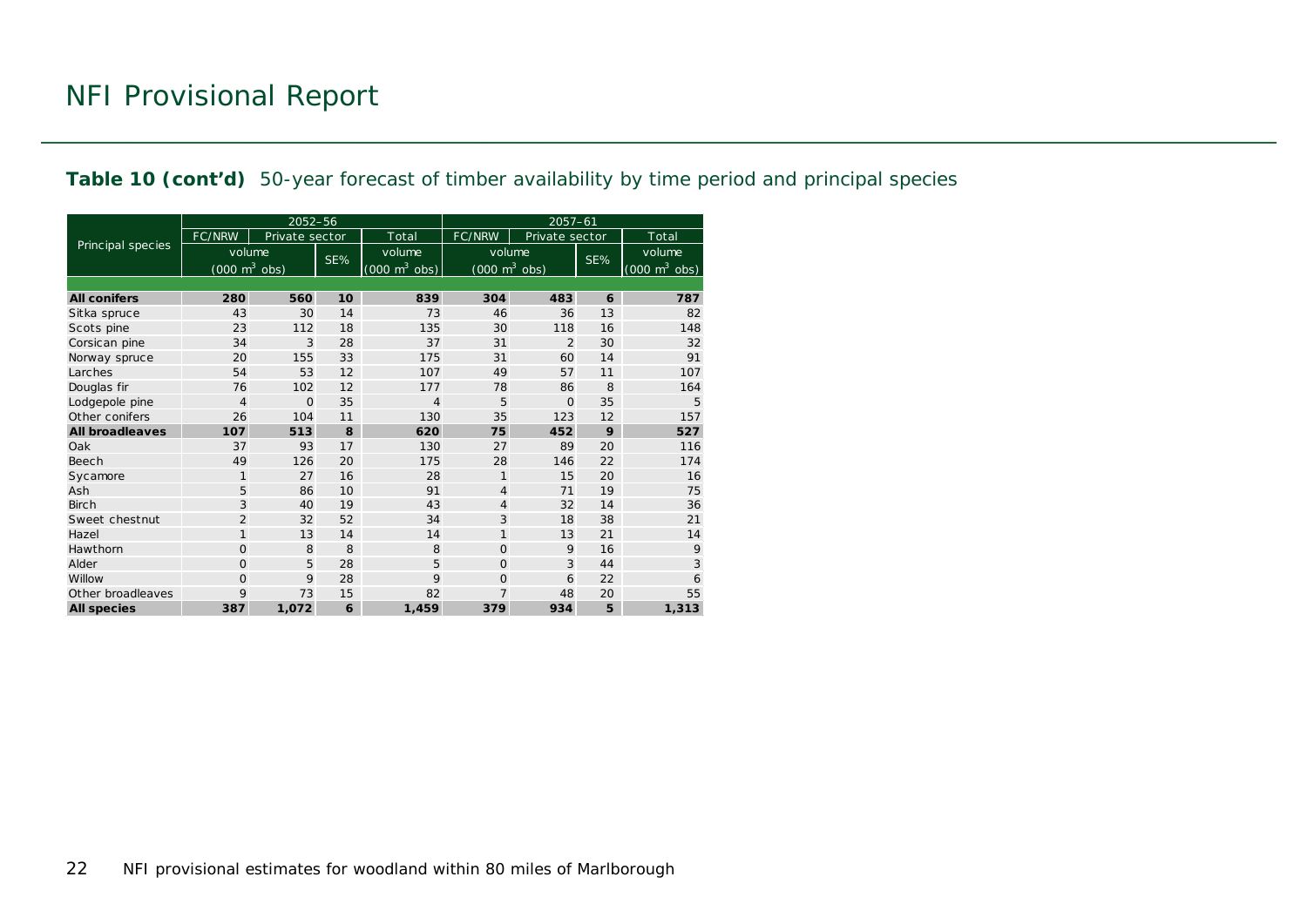<span id="page-22-0"></span>**Table 11** 50-year forecast of standing volume; average annual volumes within periods

|                    | FC/NRW                          | Private sector                  |                          | Total                           |  |  |
|--------------------|---------------------------------|---------------------------------|--------------------------|---------------------------------|--|--|
| Forecast period    | volume                          | volume                          | SE%                      | volume                          |  |  |
|                    | $(000 \text{ m}^3 \text{ obs})$ | $(000 \text{ m}^3 \text{ obs})$ |                          | $(000 \text{ m}^3 \text{ obs})$ |  |  |
| All conifers       |                                 |                                 |                          |                                 |  |  |
| $2013 - 16$        | 9,149                           | 23,558                          | 4                        | 32,707                          |  |  |
| $2017 - 21$        | 9,420                           | 21,750                          | $\overline{4}$           | 31,170                          |  |  |
| $2022 - 26$        | 9,736                           | 19,143                          | 5                        | 28,879                          |  |  |
| $2027 - 31$        | 10,115                          | 16,463                          | 5                        | 26,578                          |  |  |
| $2032 - 36$        | 10,338                          | 13,535                          | 6                        | 23,873                          |  |  |
| 2037-41            | 10,466                          | 11,601                          | 6                        | 22,067                          |  |  |
| $2042 - 46$        | 10,688                          | 10,265                          | 6                        | 20,953                          |  |  |
| $2047 - 51$        | 10,873                          | 10,160                          | 5                        | 21,033                          |  |  |
| 2052-56            | 11,184                          | 10,478                          | 5                        | 21,661                          |  |  |
| $2057 - 61$        | 11,405                          | 11,281                          | $\overline{\mathcal{A}}$ | 22,686                          |  |  |
| All broadleaves    |                                 |                                 |                          |                                 |  |  |
| $2013 - 16$        | 6,682                           | 87,007                          | $\overline{2}$           | 93,689                          |  |  |
| $2017 - 21$        | 7,006                           | 91,265                          | $\overline{2}$           | 98,271                          |  |  |
| $2022 - 26$        | 7,241                           | 98,018                          | $\overline{2}$           | 105,259                         |  |  |
| $2027 - 31$        | 7,561                           | 106,110                         | $\overline{2}$           | 113,671                         |  |  |
| $2032 - 36$        | 7,864                           | 113,870                         | $\overline{2}$           | 121,734                         |  |  |
| $2037 - 41$        | 8,064                           | 121,806                         | $\overline{2}$           | 129,870                         |  |  |
| $2042 - 46$        | 8,071                           | 128,593                         | $\overline{2}$           | 136,663                         |  |  |
| $2047 - 51$        | 8,028                           | 134,593                         | $\overline{2}$           | 142,621                         |  |  |
| 2052-56            | 8,164                           | 140,174                         | $\overline{2}$           | 148,338                         |  |  |
| $2057 - 61$        | 8,293                           | 144,896                         | $\overline{2}$           | 153,189                         |  |  |
| <b>All species</b> |                                 |                                 |                          |                                 |  |  |
| $2013 - 16$        | 15,831                          | 110,502                         | $\overline{2}$           | 126,334                         |  |  |
| $2017 - 21$        | 16,426                          | 112,957                         | $\overline{2}$           | 129,383                         |  |  |
| $2022 - 26$        | 16,977                          | 117,150                         | $\overline{2}$           | 134,127                         |  |  |
| $2027 - 31$        | 17,676                          | 122,559                         | $\overline{2}$           | 140,235                         |  |  |
| $2032 - 36$        | 18,202                          | 127,379                         | $\overline{2}$           | 145,580                         |  |  |
| 2037-41            | 18,530                          | 133,380                         | $\overline{2}$           | 151,910                         |  |  |
| $2042 - 46$        | 18,758                          | 138,874                         | $\overline{2}$           | 157,632                         |  |  |
| $2047 - 51$        | 18,901                          | 144,784                         | $\overline{2}$           | 163,685                         |  |  |
| $2052 - 56$        | 19,347                          | 150,677                         | $\mathcal{I}$            | 170,025                         |  |  |
| $2057 - 61$        | 19,697                          | 156,193                         | $\mathcal{I}$            | 175,891                         |  |  |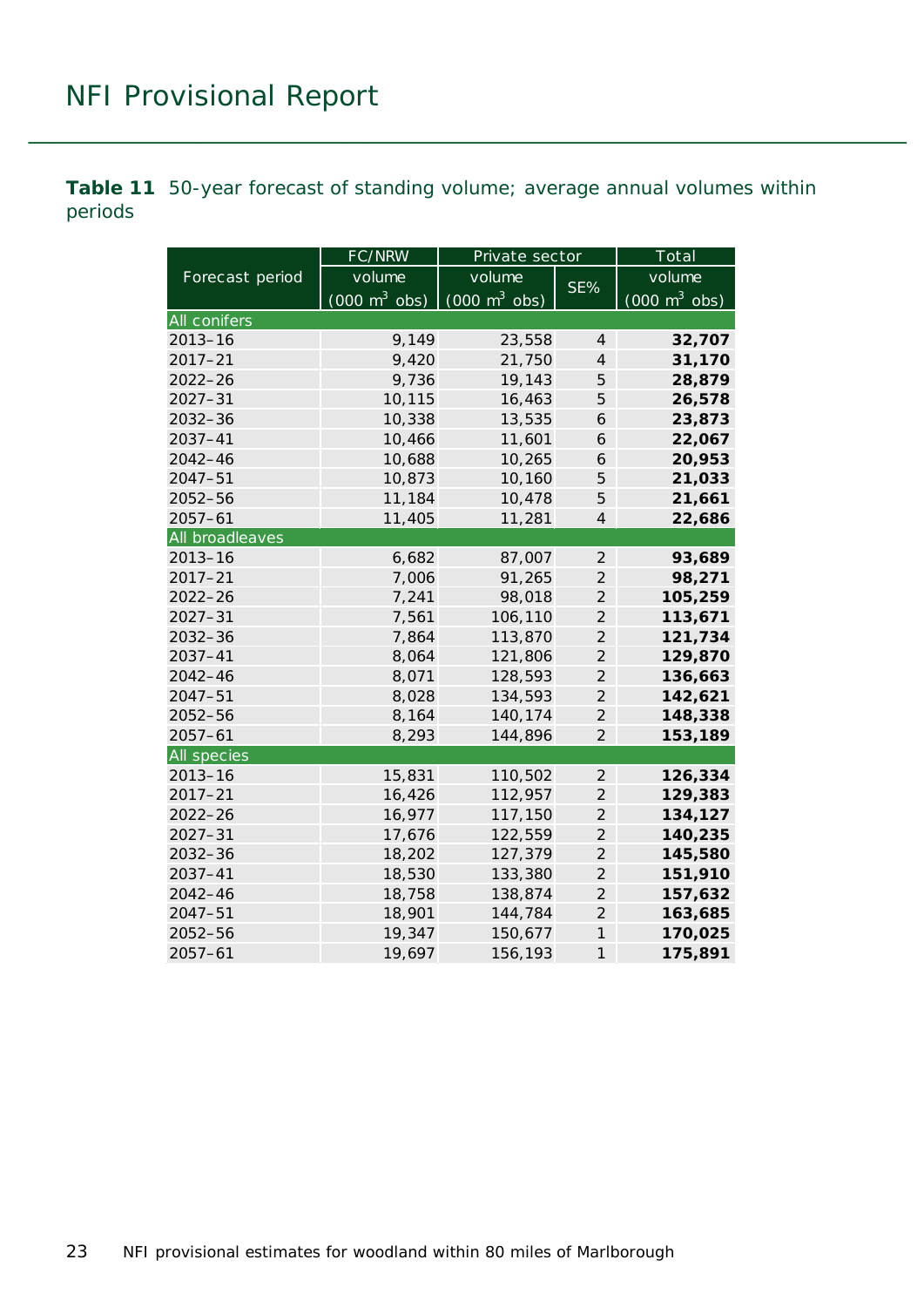<span id="page-23-0"></span>**Table 12** 50-year forecast of net increment; average annual volumes within periods

|                 | FC/NRW                          | Private sector                  |                | Total                           |  |  |
|-----------------|---------------------------------|---------------------------------|----------------|---------------------------------|--|--|
| Forecast period | volume                          | volume                          | SE%            | volume                          |  |  |
|                 | $(000 \text{ m}^3 \text{ obs})$ | $(000 \text{ m}^3 \text{ obs})$ |                | $(000 \text{ m}^3 \text{ obs})$ |  |  |
| All conifers    |                                 |                                 |                |                                 |  |  |
| $2013 - 16$     | 371                             | 802                             | $\mathcal{S}$  | 1,172                           |  |  |
| $2017 - 21$     | 385                             | 733                             | $\overline{4}$ | 1,118                           |  |  |
| $2022 - 26$     | 362                             | 624                             | $\overline{4}$ | 986                             |  |  |
| $2027 - 31$     | 354                             | 553                             | 5              | 908                             |  |  |
| $2032 - 36$     | 338                             | 497                             | 5              | 835                             |  |  |
| 2037-41         | 331                             | 496                             | $\overline{4}$ | 827                             |  |  |
| 2042-46         | 334                             | 523                             | $\overline{4}$ | 857                             |  |  |
| $2047 - 51$     | 339                             | 589                             | $\overline{4}$ | 928                             |  |  |
| 2052-56         | 343                             | 658                             | $\overline{4}$ | 1,002                           |  |  |
| $2057 - 61$     | 347                             | 721                             | 3              | 1,068                           |  |  |
| All broadleaves |                                 |                                 |                |                                 |  |  |
| $2013 - 16$     | 118                             | 1,814                           | $\overline{2}$ | 1,932                           |  |  |
| $2017 - 21$     | 121                             | 1,991                           | $\overline{2}$ | 2,112                           |  |  |
| $2022 - 26$     | 121                             | 2,095                           | $\overline{1}$ | 2,216                           |  |  |
| $2027 - 31$     | 123                             | 2,093                           | $\overline{1}$ | 2,216                           |  |  |
| 2032-36         | 124                             | 2,023                           | 1              | 2,147                           |  |  |
| $2037 - 41$     | 121                             | 1,934                           | $\mathcal{I}$  | 2,056                           |  |  |
| $2042 - 46$     | 118                             | 1,809                           | $\mathcal{I}$  | 1,927                           |  |  |
| $2047 - 51$     | 115                             | 1,675                           | $\overline{2}$ | 1,790                           |  |  |
| 2052-56         | 115                             | 1,545                           | $\overline{2}$ | 1,660                           |  |  |
| $2057 - 61$     | 114                             | 1,425                           | $\overline{2}$ | 1,539                           |  |  |
| All species     |                                 |                                 |                |                                 |  |  |
| $2013 - 16$     | 489                             | 2,614                           | $\overline{2}$ | 3,103                           |  |  |
| $2017 - 21$     | 506                             | 2,723                           | $\mathcal{I}$  | 3,230                           |  |  |
| $2022 - 26$     | 482                             | 2,720                           | $\mathcal{I}$  | 3,202                           |  |  |
| $2027 - 31$     | 477                             | 2,646                           | $\mathcal{I}$  | 3,123                           |  |  |
| $2032 - 36$     | 462                             | 2,519                           | $\mathcal{I}$  | 2,981                           |  |  |
| 2037-41         | 453                             | 2,428                           | $\mathcal{I}$  | 2,881                           |  |  |
| 2042-46         | 452                             | 2,331                           | $\mathcal{I}$  | 2,783                           |  |  |
| $2047 - 51$     | 454                             | 2,263                           | $\mathcal{I}$  | 2,717                           |  |  |
| 2052-56         | 458                             | 2,202                           | $\mathcal{I}$  | 2,660                           |  |  |
| $2057 - 61$     | 461                             | 2,145                           | $\mathcal{I}$  | 2,605                           |  |  |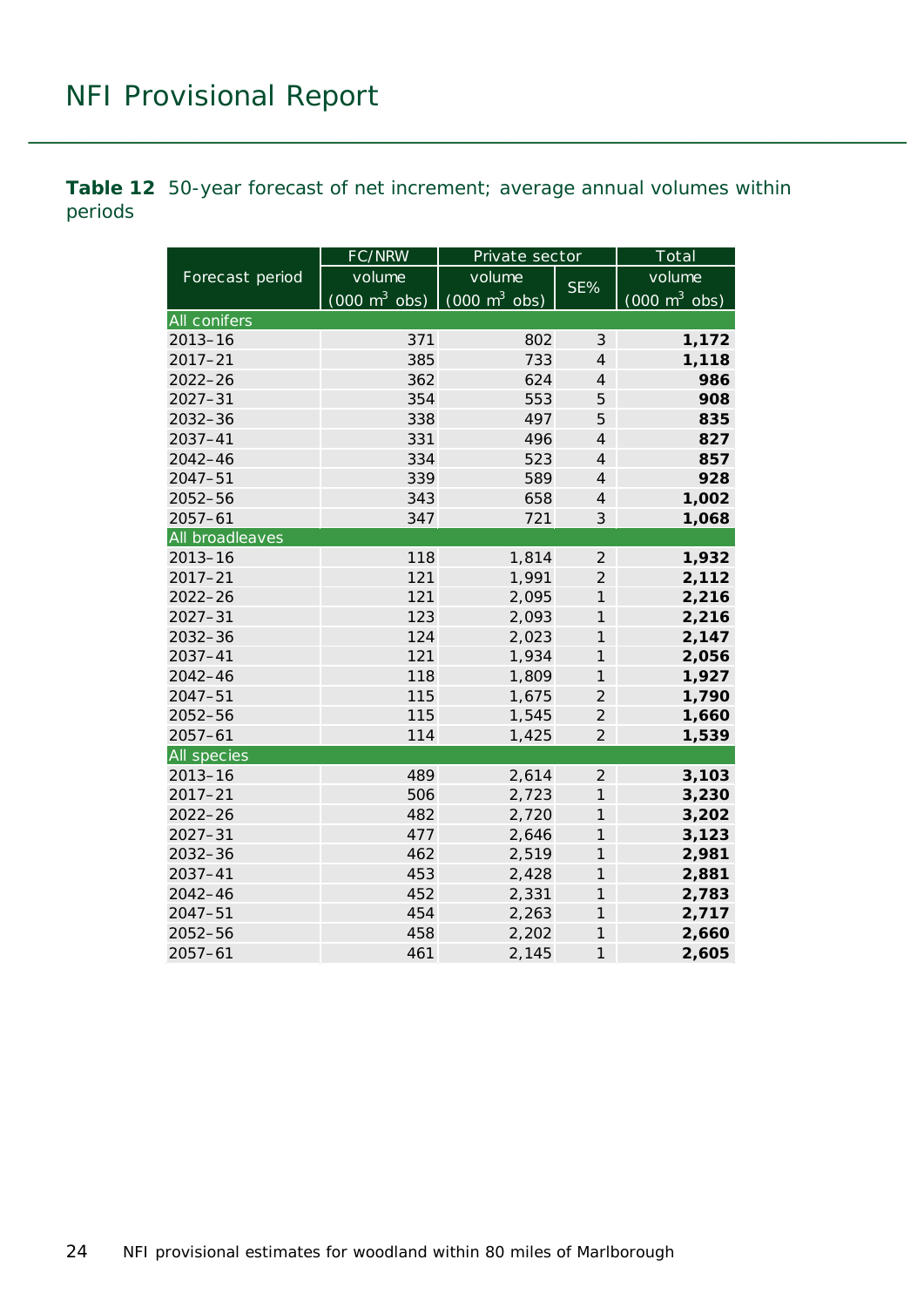<span id="page-24-0"></span>

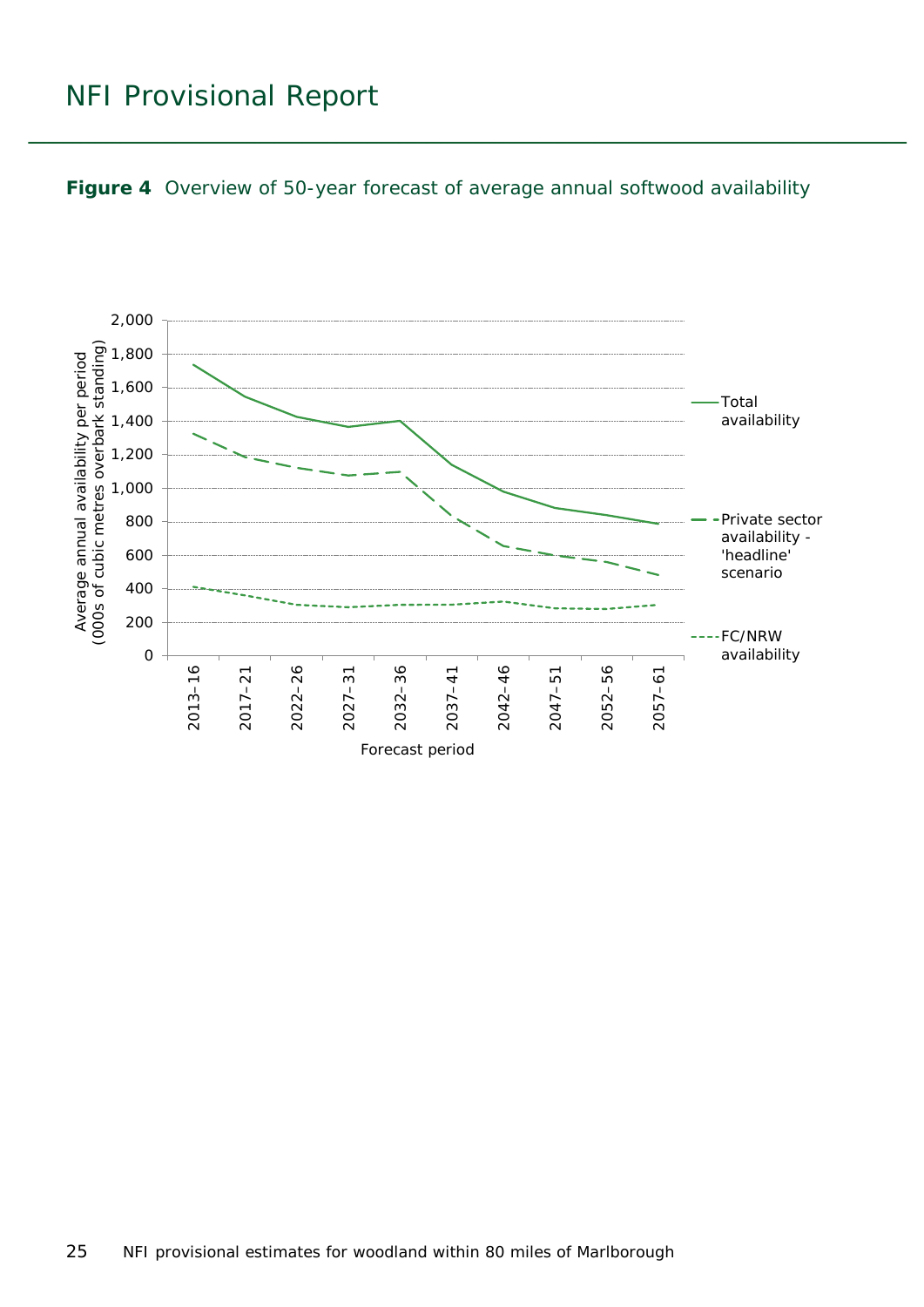

<span id="page-25-0"></span>

<span id="page-25-1"></span>**Figure 6** 50-year forecast of average annual hardwood availability

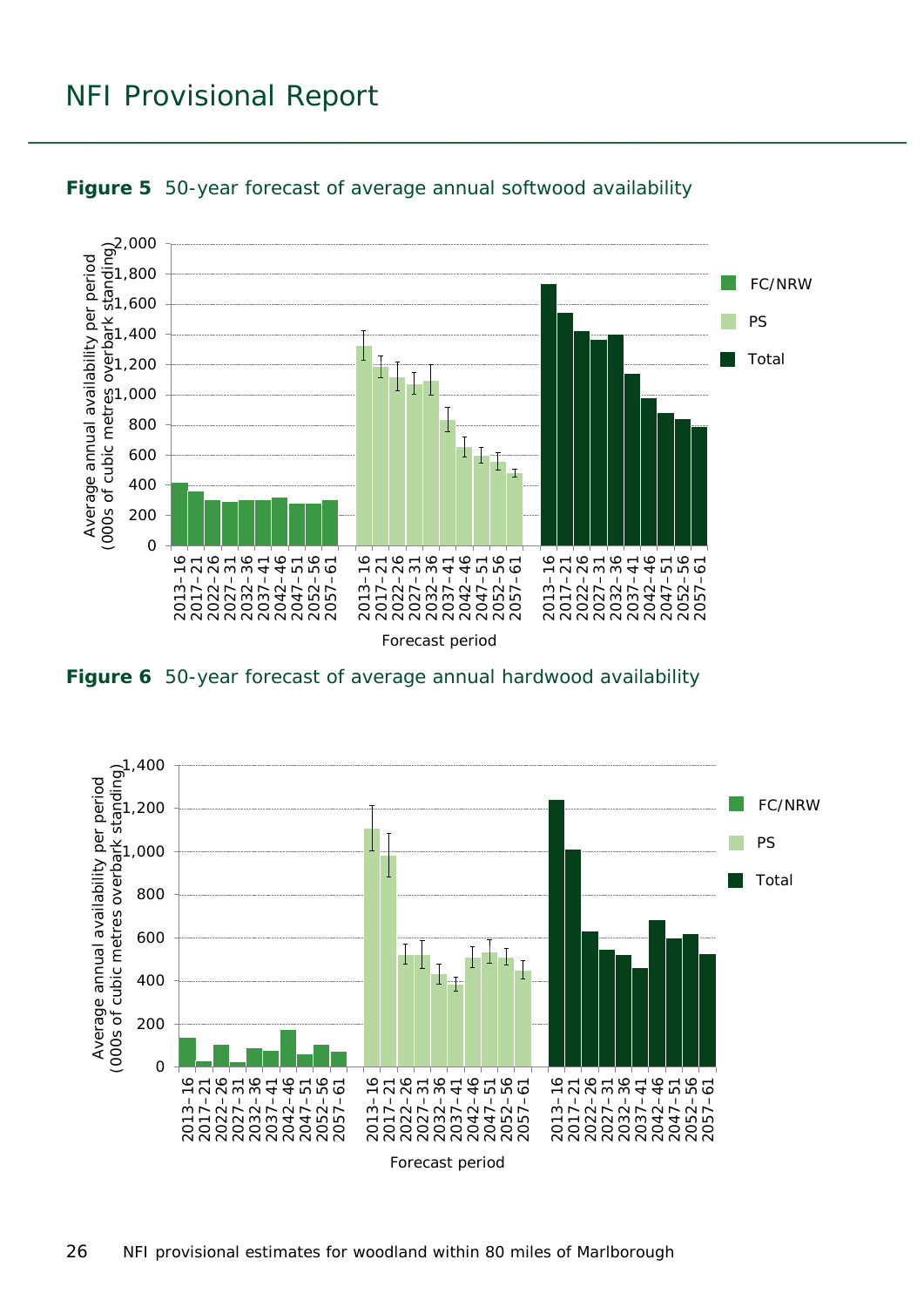

<span id="page-26-0"></span>

<span id="page-26-1"></span>**Figure 8** 50-year forecast of hardwood standing volume, increment and availability

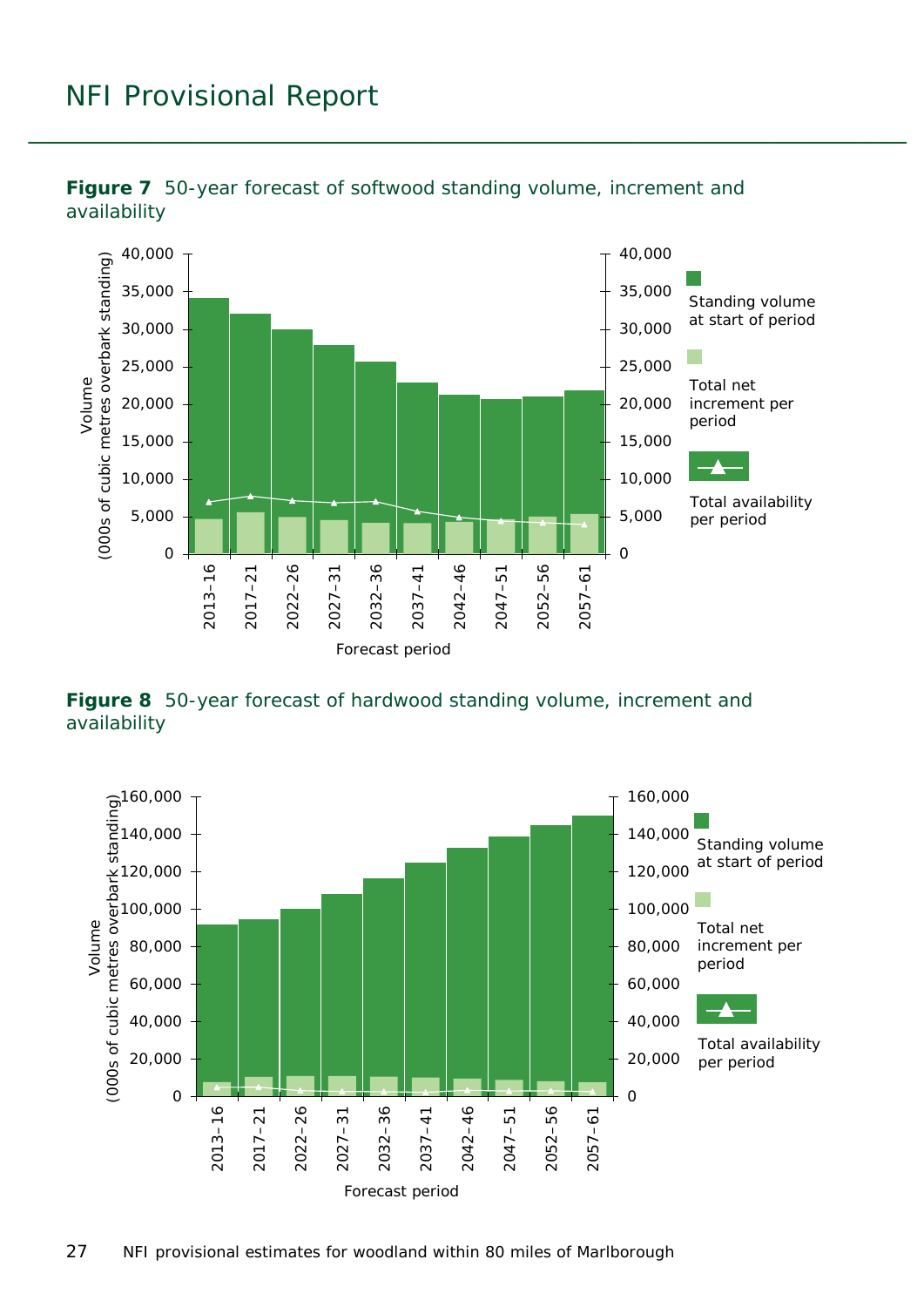50-year forecast of timber availability under the 'unrestricted' scenario

**Table 13** 50-year forecast of timber availability by time period and principal species – unrestricted biological potential for Private sector hardwoods

<span id="page-27-1"></span><span id="page-27-0"></span>

|                          |                                 | $2013 - 16$    |                         |                             | $2022 - 26$<br>$2017 - 21$      |                |                |                                 | $2027 - 31$                     |                |                         |                                 |                                 |                |                |                                 |
|--------------------------|---------------------------------|----------------|-------------------------|-----------------------------|---------------------------------|----------------|----------------|---------------------------------|---------------------------------|----------------|-------------------------|---------------------------------|---------------------------------|----------------|----------------|---------------------------------|
|                          | FC/NRW                          | Private sector |                         | Total                       | FC/NRW                          | Private sector |                | Total                           | FC/NRW                          | Private sector |                         | Total                           | FC/NRW                          | Private sector |                | Total                           |
| <b>Principal species</b> | volume                          |                | SE%                     | volume                      | volume                          |                | SE%            | volume                          | volume                          |                | SE%                     | volume                          | volume                          |                | SE%            | volume                          |
|                          | $(000 \text{ m}^3 \text{ obs})$ |                |                         | $(000 \text{ m}^3)$<br>obs) | $(000 \text{ m}^3 \text{ obs})$ |                |                | $(000 \text{ m}^3 \text{ obs})$ | $(000 \text{ m}^3 \text{ obs})$ |                |                         | $(000 \text{ m}^3 \text{ obs})$ | $(000 \text{ m}^3 \text{ obs})$ |                |                | $(000 \text{ m}^3 \text{ obs})$ |
|                          |                                 |                |                         |                             |                                 |                |                |                                 |                                 |                |                         |                                 |                                 |                |                |                                 |
| <b>All conifers</b>      | 412                             | 1,325          | $\overline{z}$          | 1,737                       | 361                             | 1,185          | 6              | 1,546                           | 304                             | 1,122          | 8                       | 1,426                           | 290                             | 1,075          | $\overline{7}$ | 1,366                           |
| Sitka spruce             | 73                              | 19             | 31                      | 91                          | 64                              | 23             | 26             | 88                              | 54                              | 18             | 34                      | 72                              | 57                              | 15             | 36             | 72                              |
| Scots pine               | 35                              | 246            | 19                      | 281                         | 39                              | 206            | 13             | 245                             | 28                              | 234            | 14                      | 261                             | 25                              | 328            | 15             | 353                             |
| Corsican pine            | 79                              | 129            | 24                      | 208                         | 69                              | 95             | 27             | 164                             | 60                              | 83             | 32                      | 143                             | 42                              | 31             | 27             | 73                              |
| Norway spruce            | 44                              | 147            | 18                      | 192                         | 43                              | 168            | 19             | 210                             | 33                              | 211            | 24                      | 244                             | 34                              | 256            | 17             | 290                             |
| Larches                  | 44                              | 248            | 15                      | 291                         | 37                              | 232            | 12             | 268                             | 33                              | 146            | 10                      | 179                             | 28                              | 134            | 11             | 162                             |
| Douglas fir              | 81                              | 276            | 19                      | 358                         | 63                              | 191            | 16             | 254                             | 61                              | 152            | 18                      | 213                             | 64                              | 112            | 20             | 176                             |
| Lodgepole pine           |                                 | 3              | 52                      | 10                          | 5                               | $\overline{2}$ | 54             |                                 | 3                               | 6              | 64                      | 9                               |                                 |                | 56             | 6                               |
| Other conifers           | 48                              | 256            | 16                      | 305                         | 41                              | 266            | 16             | 307                             | 33                              | 270            | 23                      | 303                             | 36                              | 197            | 16             | 233                             |
| <b>All broadleaves</b>   | 132                             | 5.951          | $\overline{4}$          | 6,084                       | 28                              | 4,630          | 3              | 4,658                           | 108                             | 2,519          | 3                       | 2.627                           | 26                              | 2,268          | 5              | 2,294                           |
| Oak                      | 41                              | 694            | 10                      | 735                         | 10                              | 718            | 11             | 728                             | 31                              | 553            | 9                       | 584                             |                                 | 757            | 9              | 764                             |
| Beech                    | 66                              | 344            | 14                      | 410                         | 10                              | 448            | 17             | 459                             | 57                              | 331            | 13                      | 388                             |                                 | 296            | 17             | 304                             |
| Sycamore                 | $\overline{2}$                  | 478            | 13                      | 479                         | $\mathbf{O}$                    | 329            | 11             | 330                             |                                 | 137            | 12                      | 138                             |                                 | 83             | 16             | 84                              |
| Ash                      | 6                               | 2243           | 8                       | 2250                        | $\overline{2}$                  | 1386           | 6              | 1387                            | 6                               | 488            | 6                       | 494                             |                                 | 237            | 8              | 240                             |
| <b>Birch</b>             |                                 | 436            | 8                       | 438                         |                                 | 466            | $\overline{7}$ | 467                             | 2                               | 232            | 8                       | 234                             |                                 | 173            | 12             | 174                             |
| Sweet chestnut           |                                 | 254            | 24                      | 256                         |                                 | 108            | 16             | 109                             | 2                               | 86             | 16                      | 88                              |                                 | 129            | 27             | 130                             |
| Hazel                    | $\mathsf{O}$                    | 265            | 8                       | 265                         | $\mathbf{O}$                    | 294            | 9              | 294                             | $\mathbf{O}$                    | 173            | 9                       | 173                             | $\Omega$                        | 94             | 12             | 94                              |
| Hawthorn                 | $\Omega$                        | 55             | 10                      | 55                          | $\mathbf{O}$                    | 59             | 9              | 59                              | $\mathbf 0$                     | 53             | 8                       | 53                              | $\mathbf{0}$                    | 55             | 11             | 55                              |
| Alder                    |                                 | 323            | 15                      | 324                         | $\mathbf{O}$                    | 255            | 12             | 255                             | $\Omega$                        | 115            | 16                      | 116                             | $\Omega$                        | 64             | 21             | 64                              |
| Willow                   | $\Omega$                        | 115            | 20                      | 115                         | $\Omega$                        | 101            | 21             | 101                             | $\Omega$                        | 60             | 11                      | 60                              |                                 | 122            | 25             | 122                             |
| Other broadleaves        | 10                              | 744            | 12                      | 754                         | 3                               | 470            | 9              | 473                             | 8                               | 285            | $\overline{7}$          | 293                             |                                 | 264            | 8              | 268                             |
| <b>All species</b>       | 544                             | 7,262          | $\overline{\mathbf{4}}$ | 7,807                       | 389                             | 5,817          | 3              | 6,205                           | 412                             | 3,634          | $\overline{\mathbf{3}}$ | 4,046                           | 316                             | 3,349          |                | 3,665                           |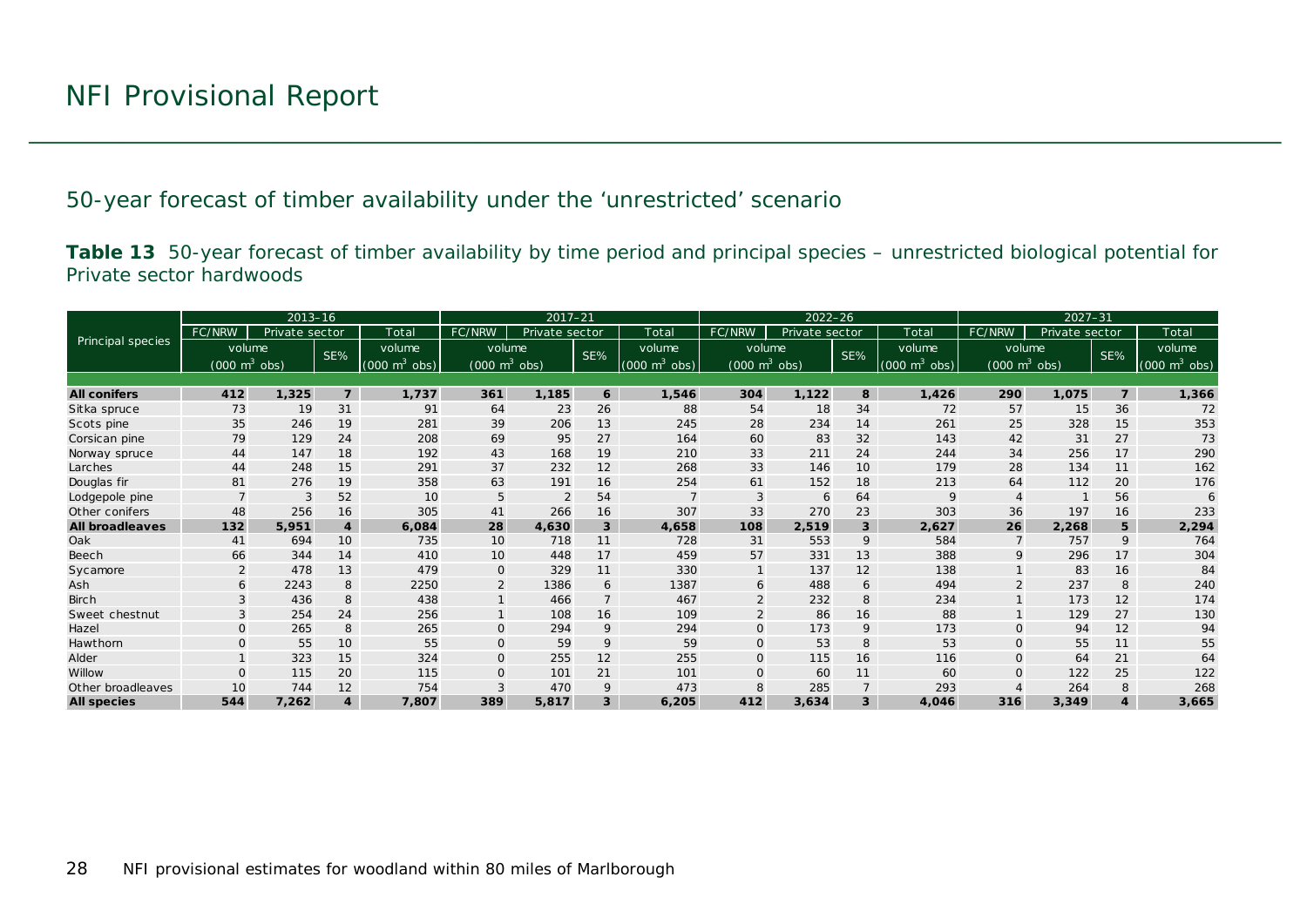**Table 13 (cont'd)** 50-year forecast of timber availability by time period and principal species – unrestricted biological potential for Private sector hardwoods

|                        |                                 | $2032 - 36$    |                  |                             |                                 | $2037 - 41$    |                 |                                 |                                 | $2042 - 46$    |                  |                                 |                                     | 2047-51        |                |                                 |
|------------------------|---------------------------------|----------------|------------------|-----------------------------|---------------------------------|----------------|-----------------|---------------------------------|---------------------------------|----------------|------------------|---------------------------------|-------------------------------------|----------------|----------------|---------------------------------|
|                        | FC/NRW                          | Private sector |                  | Total                       | FC/NRW                          | Private sector |                 | Total                           | FC/NRW                          | Private sector |                  | Total                           | FC/NRW                              | Private sector |                | Total                           |
| Principal species      | volume                          |                | SE%              | volume                      | volume                          |                | SE%             | volume                          | volume                          |                | SE%              | volume                          | volume                              |                | SE%            | volume                          |
|                        | $(000 \text{ m}^3 \text{ obs})$ |                |                  | $(000 \text{ m}^3)$<br>obs) | $(000 \text{ m}^3 \text{ obs})$ |                |                 | $(000 \text{ m}^3 \text{ obs})$ | $(000 \text{ m}^3 \text{ obs})$ |                |                  | $(000 \text{ m}^3 \text{ obs})$ | $(000 \; \text{m}^3 \; \text{obs})$ |                |                | $(000 \text{ m}^3 \text{ obs})$ |
|                        |                                 |                |                  |                             |                                 |                |                 |                                 |                                 |                |                  |                                 |                                     |                |                |                                 |
| <b>All conifers</b>    | 304                             | 1,097          | 9                | 1,402                       | 305                             | 835            | 10 <sup>1</sup> | 1,140                           | 324                             | 655            | 10               | 979                             | 283                                 | 599            | 9              | 882                             |
| Sitka spruce           | 89                              | 123            | 53               | 211                         | 63                              | 18             | 23              | 81                              | 41                              | 47             | 41               | 88                              | 37                                  | 23             | 18             | 60                              |
| Scots pine             | 20                              | 339            | 14               | 359                         | 27                              | 249            | 22              | 276                             | 29                              | 123            | 20               | 152                             | 25                                  | 171            | 21             | 196                             |
| Corsican pine          | 42                              | 25             | 56               | 67                          | 39                              | 53             | 49              | 92                              | 74                              | 25             | 40               | 99                              | 40                                  | $\overline{2}$ | 31             | 43                              |
| Norway spruce          | 28                              | 229            | 21               | 257                         | 31                              | 182            | 21              | 214                             | 20                              | 184            | 23               | 204                             | 26                                  | 111            | 24             | 137                             |
| Larches                | 31                              | 115            | 13               | 147                         | 45                              | 73             | 12              | 118                             | 66                              | 57             | 12               | 123                             | 54                                  | 69             | 19             | 123                             |
| Douglas fir            | 70                              | 98             | 18               | 168                         | 68                              | 80             | 16              | 148                             | 67                              | 81             | 18               | 148                             | 73                                  | 75             | 10             | 148                             |
| Lodgepole pine         |                                 |                | 56               | 3                           | $\overline{2}$                  | 17             | 72              | 20                              |                                 |                | 68               |                                 |                                     | 5              | 91             | 6                               |
| Other conifers         | 22                              | 167            | 21               | 189                         | 30                              | 161            | 22              | 191                             | 28                              | 135            | 28               | 163                             | 26                                  | 142            | 14             | 169                             |
| <b>All broadleaves</b> | 91                              | 1,847          | $\boldsymbol{4}$ | 1,938                       | 77                              | 1,820          | $\overline{4}$  | 1,897                           | 174                             | 2,086          | $\boldsymbol{4}$ | 2,260                           | 64                                  | 2,071          | $\overline{4}$ | 2,135                           |
| Oak                    | 25                              | 353            | 9                | 378                         | 16                              | 414            | 12              | 430                             | 73                              | 335            | 11               | 408                             | 24                                  | 344            | 12             | 368                             |
| <b>Beech</b>           | 47                              | 326            | 16               | 373                         | 44                              | 214            | 13              | 258                             | 63                              | 269            | 14               | 332                             | 21                                  | 314            | 17             | 335                             |
| Sycamore               |                                 | 80             | 11               | 82                          | $\mathbf{1}$                    | 86             | 11              | 87                              | 2                               | 122            | 9                | 123                             |                                     | 111            | 10             | 112                             |
| Ash                    | 5                               | 298            | 8                | 303                         | 3                               | 303            | 6               | 306                             | 11                              | 389            | 6                | 400                             | 6                                   | 337            | 8              | 343                             |
| <b>Birch</b>           | 2                               | 149            | 9                | 151                         | $\overline{2}$                  | 139            | 8               | 141                             | 3                               | 192            | 8                | 195                             | 3                                   | 181            |                | 184                             |
| Sweet chestnut         | 2                               | 112            | 25               | 114                         | $\overline{2}$                  | 39             | 14              | 41                              | 3                               | 88             | 22               | 91                              |                                     | 79             | 26             | 80                              |
| Hazel                  | $\mathbf{O}$                    | 106            | 13               | 106                         | $\mathsf{O}$                    | 130            | 10              | 130                             | $\mathsf{O}$                    | 116            | 9                | 116                             | $\mathbf{O}$                        | 160            | $\overline{7}$ | 160                             |
| Hawthorn               | $\mathbf{O}$                    | 53             | $\overline{7}$   | 53                          | $\mathbf 0$                     | 90             | 15              | 90                              | $\mathbf{O}$                    | 76             | 21               | 76                              | $\Omega$                            | 90             | 15             | 90                              |
| Alder                  | $\Omega$                        | 56             | 15               | 56                          | $\mathbf 0$                     | 49             | 11              | 49                              |                                 | 73             | 11               | 74                              | $\Omega$                            | 58             | 12             | 58                              |
| Willow                 | $\Omega$                        | 48             | 8                | 48                          | $\mathbf 0$                     | 103            | 20              | 103                             | $\mathbf{O}$                    | 85             | 24               | 85                              | $\mathbf{O}$                        | 69             | 13             | 69                              |
| Other broadleaves      | 8                               | 261            | 9                | 268                         | 9                               | 252            | 6               | 262                             | 18                              | 335            | 8                | 353                             | 8                                   | 323            | 9              | 331                             |
| <b>All species</b>     | 395                             | 2,947          | $\overline{4}$   | 3,342                       | 382                             | 2,652          | $\overline{4}$  | 3,034                           | 498                             | 2,730          | $\overline{4}$   | 3,228                           | 347                                 | 2,672          |                | 3,020                           |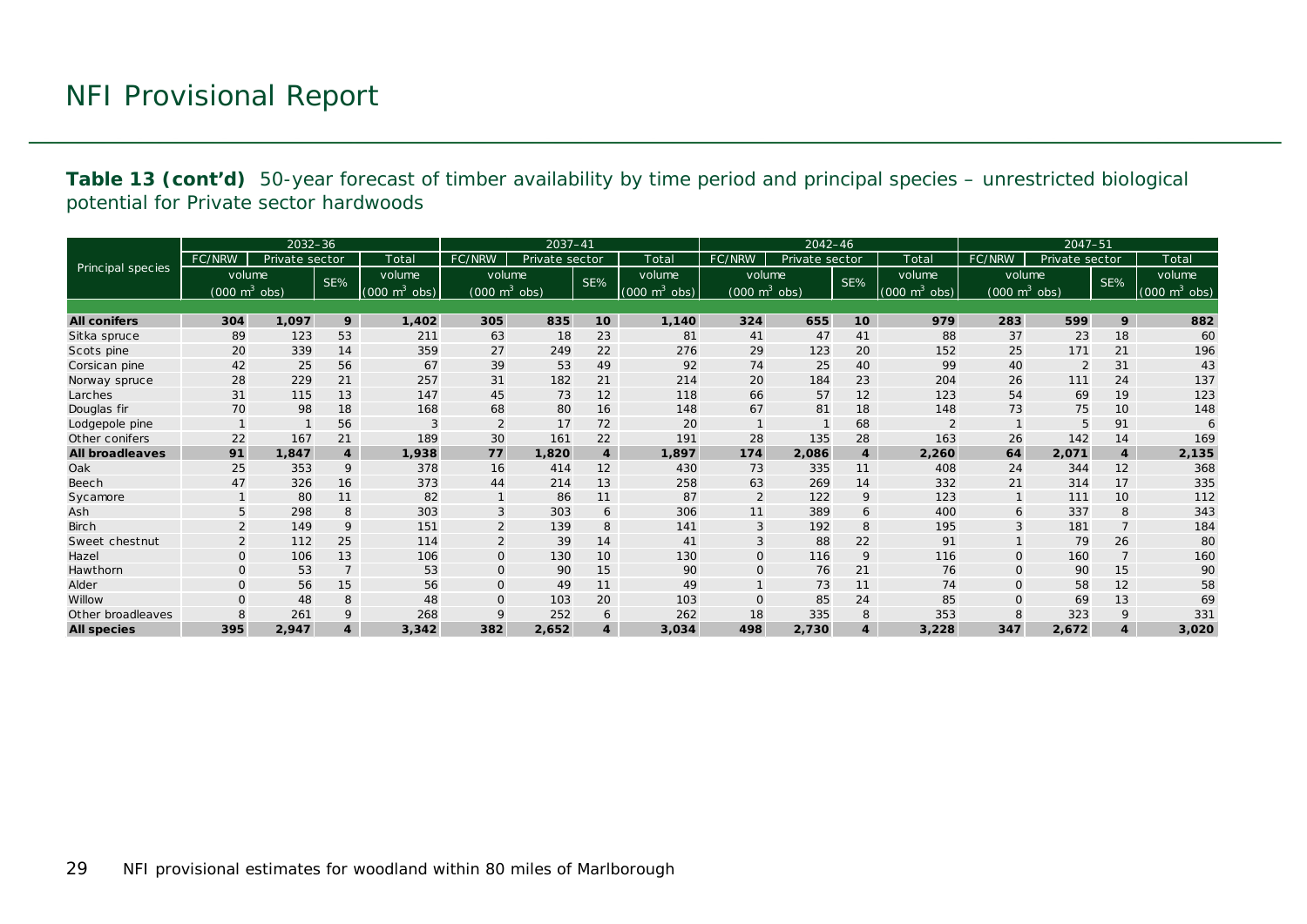**Table 13 (cont'd)** 50-year forecast of timber availability by time period and principal species – unrestricted biological potential for Private sector hardwoods

|                        |                                     | 2052-56        |     |                                     | 2057-61                             |                |                  |                                 |  |  |  |
|------------------------|-------------------------------------|----------------|-----|-------------------------------------|-------------------------------------|----------------|------------------|---------------------------------|--|--|--|
|                        | FC/NRW                              | Private sector |     | Total                               | FC/NRW                              | Private sector |                  | Total                           |  |  |  |
| Principal species      | volume                              |                | SE% | volume                              | volume                              |                | SE%              | volume                          |  |  |  |
|                        | $(000 \; \text{m}^3 \; \text{obs})$ |                |     | $(000 \; \text{m}^3 \; \text{obs})$ | $(000 \; \text{m}^3 \; \text{obs})$ |                |                  | $(000 \text{ m}^3 \text{ obs})$ |  |  |  |
|                        |                                     |                |     |                                     |                                     |                |                  |                                 |  |  |  |
| <b>All conifers</b>    | 280                                 | 560            | 10  | 839                                 | 304                                 | 483            | 6                | 787                             |  |  |  |
| Sitka spruce           | 43                                  | 30             | 14  | 73                                  | 46                                  | 36             | 13               | 82                              |  |  |  |
| Scots pine             | 23                                  | 112            | 18  | 135                                 | 30                                  | 118            | 16               | 148                             |  |  |  |
| Corsican pine          | 34                                  | 3              | 28  | 37                                  | 31                                  | $\overline{2}$ | 30               | 32                              |  |  |  |
| Norway spruce          | 20                                  | 155            | 33  | 175                                 | 31                                  | 60             | 14               | 91                              |  |  |  |
| Larches                | 54                                  | 53             | 12  | 107                                 | 49                                  | 57             | 11               | 107                             |  |  |  |
| Douglas fir            | 76                                  | 102            | 12  | 177                                 | 78                                  | 86             | 8                | 164                             |  |  |  |
| Lodgepole pine         | $\overline{4}$                      | $\Omega$       | 35  | $\overline{4}$                      | 5                                   | $\Omega$       | 35               | 5                               |  |  |  |
| Other conifers         | 26                                  | 104            | 11  | 130                                 | 35                                  | 123            | 12               | 157                             |  |  |  |
| <b>All broadleaves</b> | 107                                 | 2,094          | 3   | 2,202                               | 75                                  | 1,951          | $\boldsymbol{4}$ | 2,025                           |  |  |  |
| Oak                    | 37                                  | 297            | 8   | 335                                 | 27                                  | 309            | 9                | 337                             |  |  |  |
| Beech                  | 49                                  | 267            | 13  | 316                                 | 28                                  | 348            | 15               | 376                             |  |  |  |
| Sycamore               | $\mathbf{1}$                        | 112            | 11  | 113                                 | 1                                   | 75             | 10               | 76                              |  |  |  |
| Ash                    | 5                                   | 412            | 5   | 417                                 | $\overline{4}$                      | 291            | 6                | 295                             |  |  |  |
| <b>Birch</b>           | 3                                   | 188            | 8   | 191                                 | $\overline{4}$                      | 159            | $\overline{7}$   | 163                             |  |  |  |
| Sweet chestnut         | $\overline{2}$                      | 69             | 25  | 71                                  | 3                                   | 103            | 24               | 105                             |  |  |  |
| Hazel                  | $\mathbf{1}$                        | 116            | 8   | 117                                 | $\mathbf{1}$                        | 115            | $\overline{7}$   | 116                             |  |  |  |
| Hawthorn               | $\Omega$                            | 81             | 13  | 81                                  | $\Omega$                            | 94             | 12               | 94                              |  |  |  |
| Alder                  | $\Omega$                            | 60             | 12  | 60                                  | $\Omega$                            | 46             | 11               | 46                              |  |  |  |
| Willow                 | $\Omega$                            | 119            | 16  | 119                                 | $\Omega$                            | 100            | 16               | 100                             |  |  |  |
| Other broadleaves      | 9                                   | 365            | 8   | 374                                 | 7                                   | 303            | 12               | 310                             |  |  |  |
| <b>All species</b>     | 387                                 | 2,657          | 3   | 3,044                               | 379                                 | 2,436          | 3                | 2,815                           |  |  |  |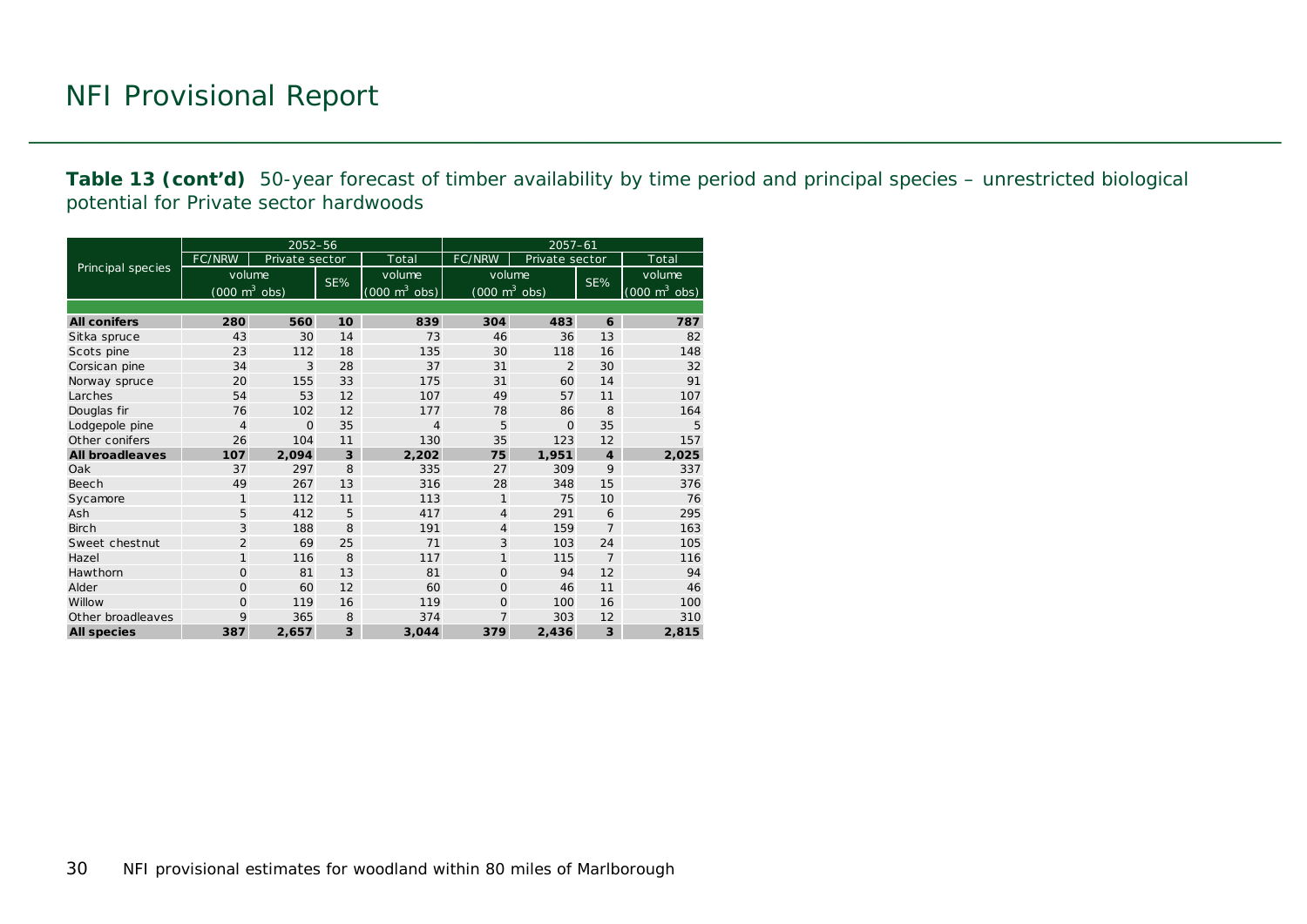<span id="page-30-0"></span>**Table 14** 50-year forecast of standing volume; average annual volumes within periods – unrestricted biological potential for Private sector hardwoods

|                    | FC/NRW                          | Private sector                  |                | Total                           |  |  |
|--------------------|---------------------------------|---------------------------------|----------------|---------------------------------|--|--|
| Forecast period    | volume                          | volume                          | SE%            | volume                          |  |  |
|                    | $(000 \text{ m}^3 \text{ obs})$ | $(000 \text{ m}^3 \text{ obs})$ |                | $(000 \text{ m}^3 \text{ obs})$ |  |  |
| All conifers       |                                 |                                 |                |                                 |  |  |
| $2013 - 16$        | 9,149                           | 23,558                          | $\overline{4}$ | 32,707                          |  |  |
| $2017 - 21$        | 9,420                           | 21,750                          | $\overline{4}$ | 31,170                          |  |  |
| $2022 - 26$        | 9,736                           | 19,143                          | 5              | 28,879                          |  |  |
| $2027 - 31$        | 10,115                          | 16,463                          | 5              | 26,578                          |  |  |
| $2032 - 36$        | 10,338                          | 13,535                          | 6              | 23,873                          |  |  |
| 2037-41            | 10,466                          | 11,601                          | 6              | 22,067                          |  |  |
| $2042 - 46$        | 10,688                          | 10,265                          | 6              | 20,953                          |  |  |
| 2047-51            | 10,873                          | 10,160                          | 5              | 21,033                          |  |  |
| 2052-56            | 11,184                          | 10,478                          | 5              | 21,661                          |  |  |
| $2057 - 61$        | 11,405                          | 11,281                          | $\overline{4}$ | 22,686                          |  |  |
| All broadleaves    |                                 |                                 |                |                                 |  |  |
| $2013 - 16$        | 6,682                           | 72,445                          | $\overline{2}$ | 79,127                          |  |  |
| $2017 - 21$        | 7,006                           | 59,961                          | $\overline{2}$ | 66,967                          |  |  |
| $2022 - 26$        | 7,241                           | 50,847                          | $\overline{2}$ | 58,087                          |  |  |
| $2027 - 31$        | 7,561                           | 49,347                          | $\overline{2}$ | 56,908                          |  |  |
| 2032-36            | 7,864                           | 49,157                          | $\overline{2}$ | 57,021                          |  |  |
| 2037-41            | 8,064                           | 50,919                          | $\overline{2}$ | 58,983                          |  |  |
| 2042-46            | 8,071                           | 52,226                          | $\overline{2}$ | 60,296                          |  |  |
| 2047-51            | 8,028                           | 53,687                          | $\overline{2}$ | 61,715                          |  |  |
| 2052-56            | 8,164                           | 54,724                          | $\overline{2}$ | 62,888                          |  |  |
| $2057 - 61$        | 8,293                           | 55,443                          | $\overline{2}$ | 63,736                          |  |  |
| <b>All species</b> |                                 |                                 |                |                                 |  |  |
| $2013 - 16$        | 15,831                          | 95,977                          | $\mathfrak{2}$ | 111,808                         |  |  |
| $2017 - 21$        | 16,426                          | 81,673                          | $\overline{2}$ | 98,099                          |  |  |
| $2022 - 26$        | 16,977                          | 69,978                          | $\overline{2}$ | 86,955                          |  |  |
| $2027 - 31$        | 17,676                          | 65,779                          | $\mathfrak{2}$ | 83,455                          |  |  |
| $2032 - 36$        | 18,202                          | 62,636                          | $\overline{2}$ | 80,838                          |  |  |
| 2037-41            | 18,530                          | 62,445                          | $\overline{c}$ | 80,975                          |  |  |
| $2042 - 46$        | 18,758                          | 62,450                          | $\overline{2}$ | 81,208                          |  |  |
| $2047 - 51$        | 18,901                          | 63,813                          | $\overline{2}$ | 82,714                          |  |  |
| 2052-56            | 19,347                          | 65,150                          | $\overline{2}$ | 84,498                          |  |  |
| $2057 - 61$        | 19,697                          | 66,651                          | $\overline{2}$ | 86,348                          |  |  |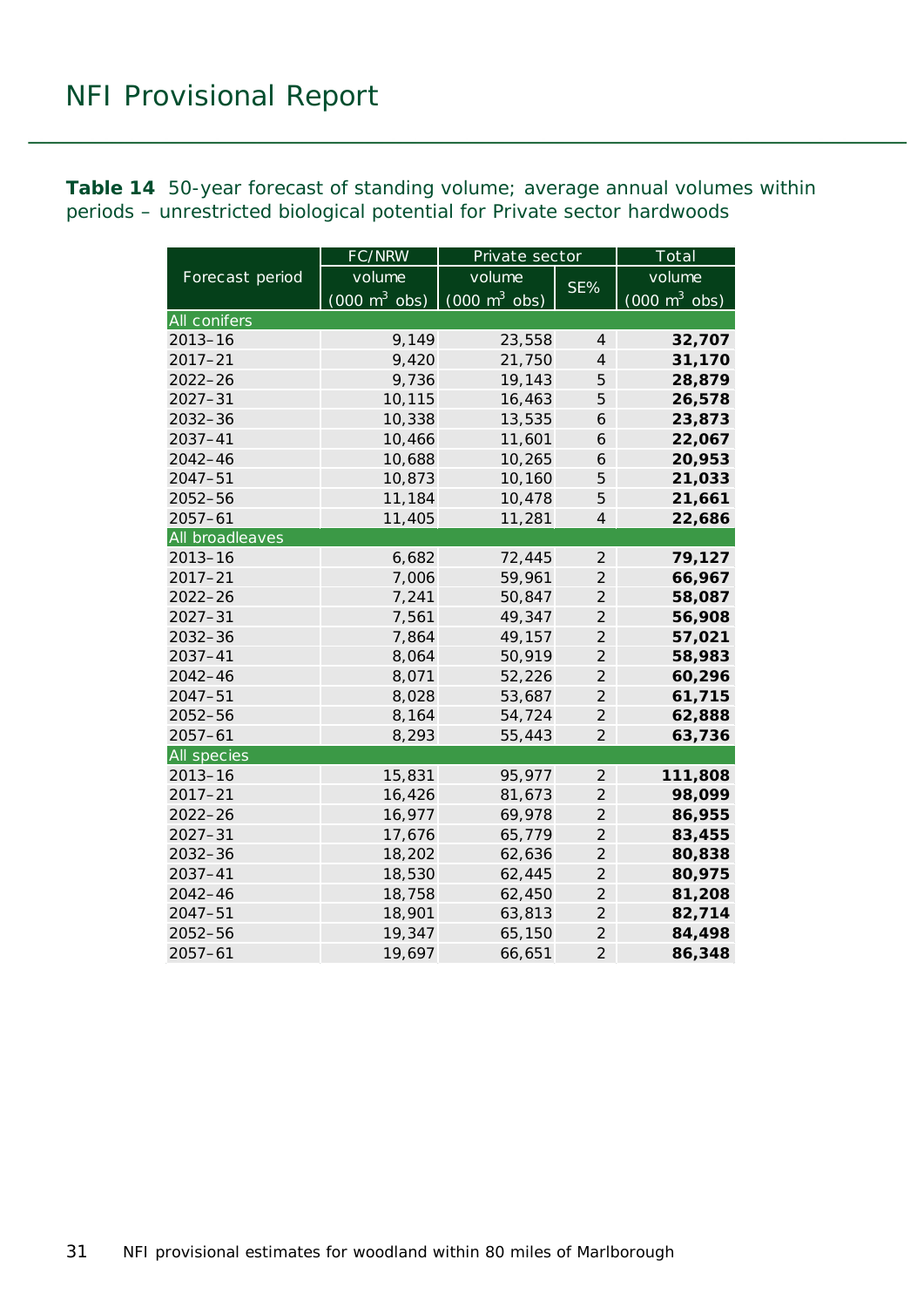<span id="page-31-0"></span>**Table 15** 50-year forecast of net increment; average annual volumes within periods – unrestricted biological potential for Private sector hardwoods

|                     | FC/NRW                          | Private sector                  | Total               |                                 |  |
|---------------------|---------------------------------|---------------------------------|---------------------|---------------------------------|--|
| Forecast period     | volume                          | volume                          |                     | volume                          |  |
|                     | $(000 \text{ m}^3 \text{ obs})$ | $(000 \text{ m}^3 \text{ obs})$ | SE%                 | $(000 \text{ m}^3 \text{ obs})$ |  |
| <b>All conifers</b> |                                 |                                 |                     |                                 |  |
| $2013 - 16$         | 371                             | 802                             | 3                   | 1,172                           |  |
| $2017 - 21$         | 385                             | 733                             | $\overline{4}$      | 1,118                           |  |
| $2022 - 26$         | 362                             | 624                             | $\overline{4}$      | 986                             |  |
| $2027 - 31$         | 354                             | 553                             | 5                   | 908                             |  |
| $2032 - 36$         | 338                             | 497                             | 5                   | 835                             |  |
| 2037-41             | 331                             | 496                             | $\overline{4}$      | 827                             |  |
| 2042-46             | 334                             | 523                             | $\overline{4}$      | 857                             |  |
| $2047 - 51$         | 339                             | 589                             | $\overline{4}$      | 928                             |  |
| $2052 - 56$         | 343                             | 658                             | $\overline{4}$      | 1,002                           |  |
| $2057 - 61$         | 347                             | 721                             | 3                   | 1,068                           |  |
| All broadleaves     |                                 |                                 |                     |                                 |  |
| $2013 - 16$         | 118                             | 1,756                           | $\overline{2}$      | 1,874                           |  |
| $2017 - 21$         | 121                             | 1,759                           | $\overline{2}$      | 1,880                           |  |
| $2022 - 26$         | 121                             | 1,754                           | $\overline{2}$      | 1,874                           |  |
| $2027 - 31$         | 123                             | 1,875                           | $\overline{2}$      | 1,998                           |  |
| $2032 - 36$         | 124                             | 2,050                           | $\overline{2}$      | 2,174                           |  |
| $2037 - 41$         | 121                             | 2,256                           | $\overline{1}$      | 2,377                           |  |
| $2042 - 46$         | 118                             | 2,366                           | $\mathcal{I}$       | 2,484                           |  |
| $2047 - 51$         | 115                             | 2,355                           | $\mathcal{I}$       | 2,469                           |  |
| 2052-56             | 115                             | 2,245                           | $\mathcal{I}$       | 2,359                           |  |
| $2057 - 61$         | 114                             | 2,142                           | $\mathcal{I}$       | 2,256                           |  |
| <b>All species</b>  |                                 |                                 |                     |                                 |  |
| $2013 - 16$         | 489                             | 2,556                           | $\overline{2}$      | 3,045                           |  |
| $2017 - 21$         | 506                             | 2,491                           | $\overline{2}$      | 2,997                           |  |
| $2022 - 26$         | 482                             | 2,377                           | $\overline{2}$      | 2,860                           |  |
| $2027 - 31$         | 477                             | 2,427                           | $\mathcal{I}$       | 2,904                           |  |
| 2032-36             | 462                             | 2,545                           | $\mathcal{I}$       | 3,007                           |  |
| 2037-41             | 453                             | 2,748                           | $\boldsymbol{\eta}$ | 3,201                           |  |
| $2042 - 46$         | 452                             | 2,887                           | $\mathcal{I}$       | 3,339                           |  |
| 2047-51             | 454                             | 2,942                           | $\overline{1}$      | 3,396                           |  |
| 2052-56             | 458                             | 2,902                           | $\overline{1}$      | 3,360                           |  |
| $2057 - 61$         | 461                             | 2,862                           | $\mathcal{I}$       | 3,323                           |  |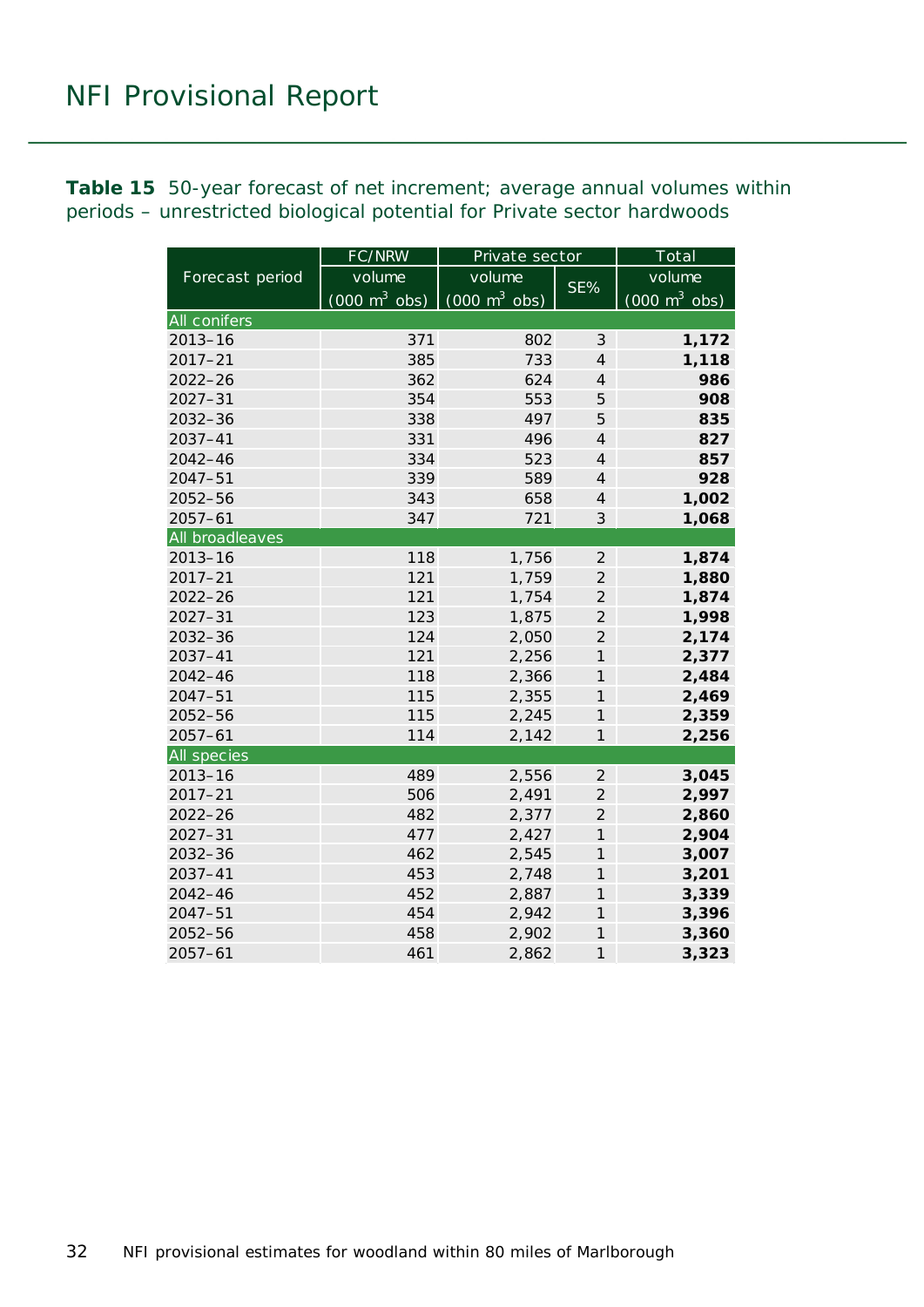<span id="page-32-0"></span>**Figure 9** Overview of 50-year forecast of average annual softwood availability – unrestricted biological potential for Private sector hardwoods

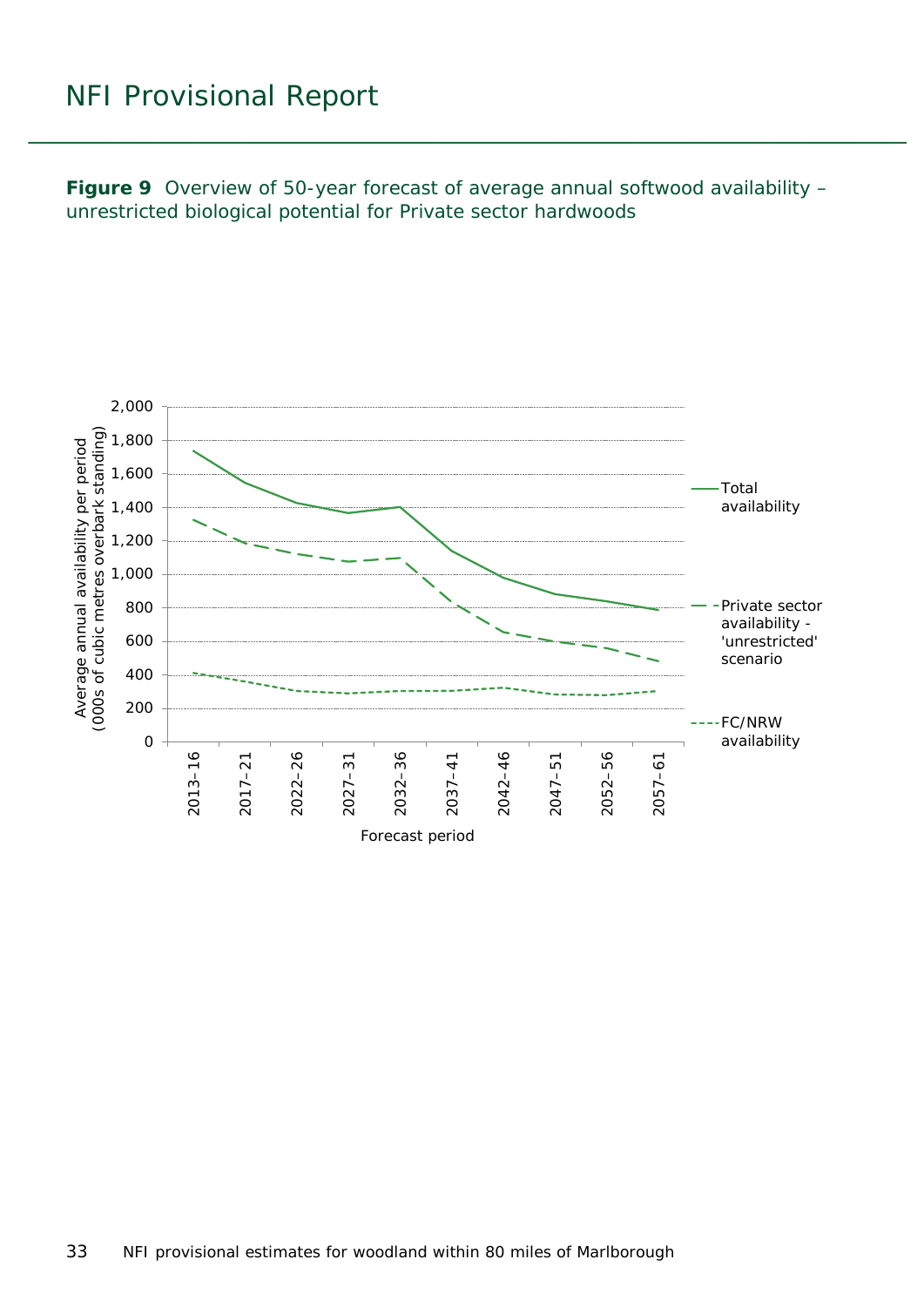

<span id="page-33-0"></span>**Figure 10** 50-year forecast comparison of average annual softwood availability– unrestricted biological potential for Private sector hardwoods

<span id="page-33-1"></span>**Figure 11** 50-year forecast comparison of average annual hardwood availability – unrestricted biological potential for Private sector hardwoods

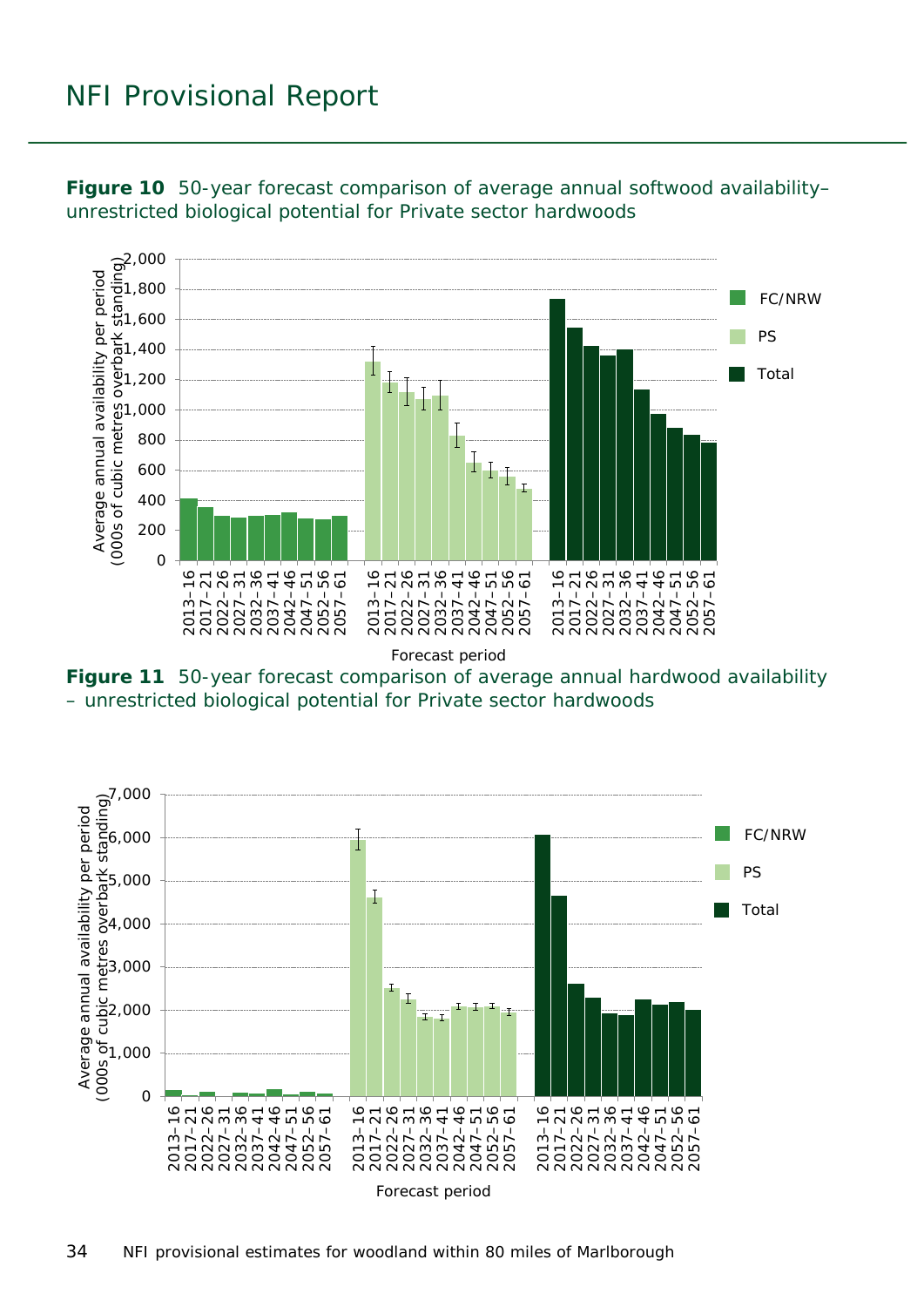

<span id="page-34-0"></span>**Figure 12** 50-year summary of softwood standing volume, increment and availability – unrestricted biological potential for Private sector hardwoods

<span id="page-34-1"></span>

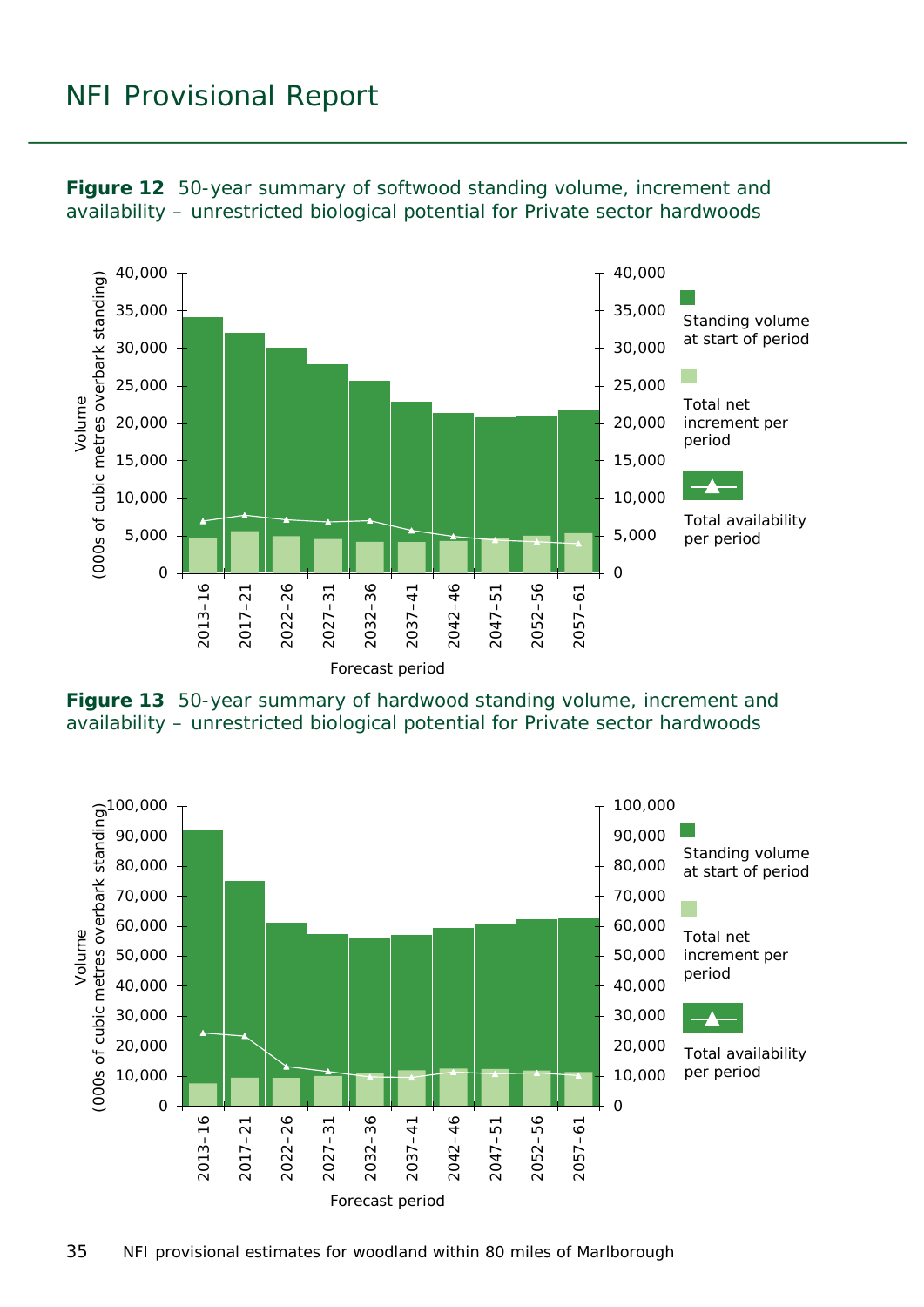<span id="page-35-0"></span>Comparison of hardwood production between harvesting scenarios

<span id="page-35-1"></span>

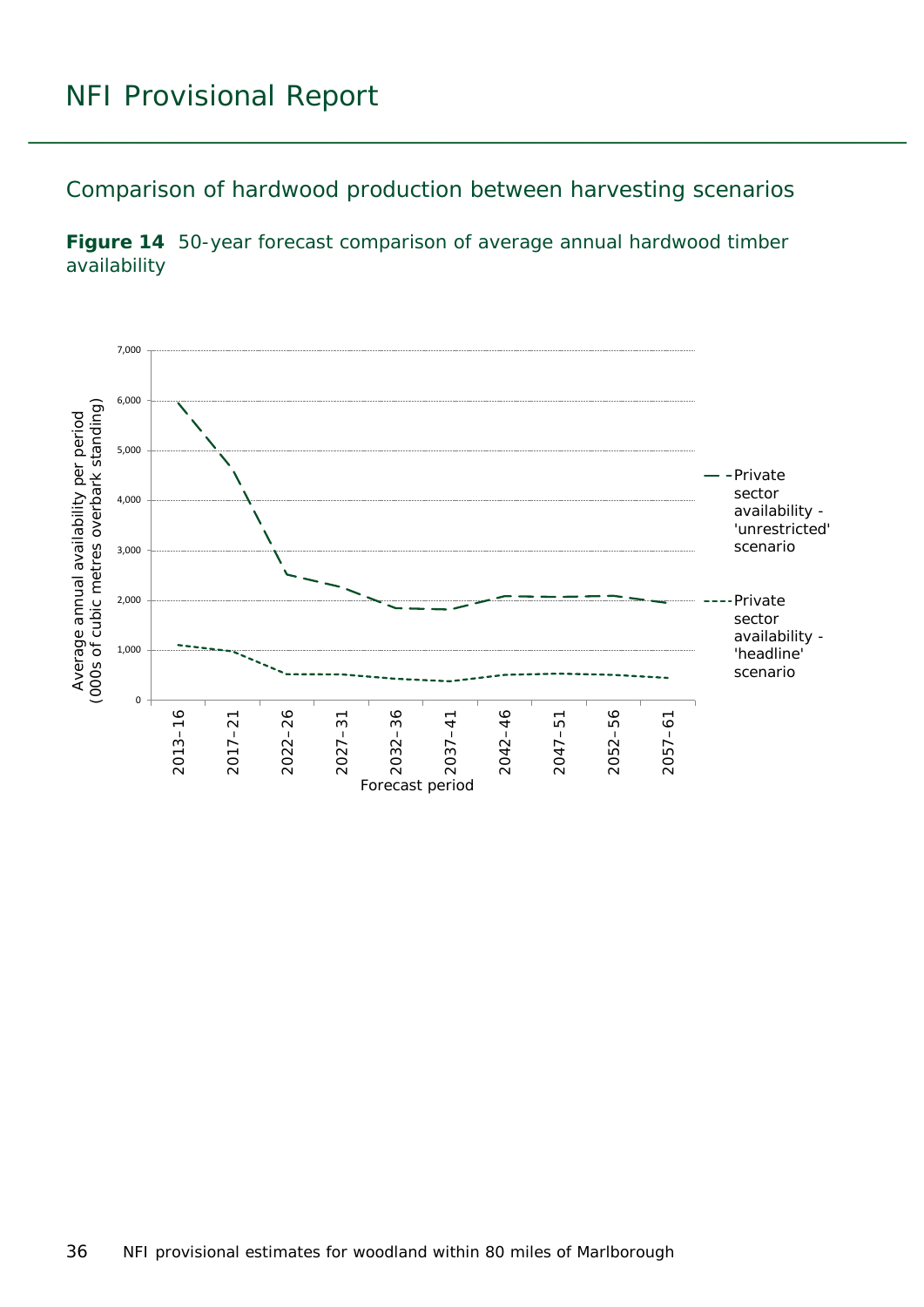

<span id="page-36-0"></span>

<span id="page-36-1"></span>2013–16 2017–21 2022–26 **Table 16** 15-year forecast comparison of average annual timber availability

|                        | $2013 - 16$                         |              |              | $2017 - 21$                         |                |              | $2022 - 26$                         |              |              |
|------------------------|-------------------------------------|--------------|--------------|-------------------------------------|----------------|--------------|-------------------------------------|--------------|--------------|
| Principal species      | Headline                            | Unrestricted | Difference   | Headline                            | Unrestricted   | Difference   | Headline                            | Unrestricted | Difference,  |
|                        |                                     | volume       |              |                                     | volume         |              |                                     | volume       |              |
|                        | $(000 \; \text{m}^3 \; \text{obs})$ |              |              | $(000 \; \text{m}^3 \; \text{obs})$ |                |              | $(000 \; \text{m}^3 \; \text{obs})$ |              |              |
|                        |                                     |              |              |                                     |                |              |                                     |              |              |
| <b>All conifers</b>    | 1,737                               | 1,737        | $\mathbf 0$  | 1,546                               | 1,546          | $\mathbf{o}$ | 1,426                               | 1,426        | $\mathbf 0$  |
| Sitka spruce           | 91                                  | 91           | $\mathbf{O}$ | 88                                  | 88             | $\mathbf{O}$ | 72                                  | 72           | $\mathbf{O}$ |
| Scots pine             | 281                                 | 281          | $\mathbf 0$  | 245                                 | 245            | $\mathbf 0$  | 261                                 | 261          | $\circ$      |
| Corsic an pine         | 208                                 | 208          | $\mathbf{O}$ | 164                                 | 164            | $\circ$      | 143                                 | 143          | $\circ$      |
| Norway spruce          | 192                                 | 192          | $\circ$      | 210                                 | 210            | $\mathbf 0$  | 244                                 | 244          | $\circ$      |
| Larches                | 291                                 | 291          | $\circ$      | 268                                 | 268            | 0            | 179                                 | 179          | $\circ$      |
| Douglas fir            | 358                                 | 358          | $\mathbf 0$  | 254                                 | 254            | $\mathbf 0$  | 213                                 | 213          | 0            |
| Lodgepole pine         | 10                                  | 10           | $\Omega$     | $\overline{7}$                      | $\overline{7}$ | $\circ$      | 9                                   | 9            | $\Omega$     |
| Other conifers         | 305                                 | 305          | $\circ$      | 307                                 | 307            | $\mathbf{O}$ | 303                                 | 303          | $\Omega$     |
| <b>All broadleaves</b> | 1,241                               | 6,084        | 4,843        | 1,011                               | 4,658          | 3,647        | 632                                 | 2,627        | 1,995        |
| Oak                    | 217                                 | 735          | 518          | 235                                 | 728            | 493          | 202                                 | 584          | 383          |
| <b>Beech</b>           | 235                                 | 410          | 175          | 290                                 | 459            | 169          | 175                                 | 388          | 213          |
| Sycamore               | 131                                 | 479          | 348          | 70                                  | 330            | 260          | 23                                  | 138          | 115          |
| Ash                    | 366                                 | 2,250        | 1,883        | 198                                 | 1,387          | 1,189        | 80                                  | 494          | 414          |
| <b>Birch</b>           | 82                                  | 438          | 356          | 78                                  | 467            | 389          | 49                                  | 234          | 185          |
| Sweet chestnut         | 52                                  | 256          | 205          | 13                                  | 109            | 96           | 26                                  | 88           | 62           |
| Hazel                  | 12                                  | 265          | 253          | 13                                  | 294            | 280          | 12                                  | 173          | 161          |
| Hawthorn               | $\sqrt{4}$                          | 55           | 50           | $\overline{4}$                      | 59             | 55           | 5                                   | 53           | 48           |
| Alder                  | 11                                  | 324          | 312          | 6                                   | 255            | 249          | 6                                   | 116          | 110          |
| Willow                 | $\overline{2}$                      | 115          | 113          | 3                                   | 101            | 98           | 3                                   | 60           | 57           |
| Other broadleaves      | 124                                 | 754          | 630          | 100                                 | 473            | 373          | 50                                  | 293          | 244          |
| <b>All species</b>     | 2,971                               | 7,807        | 4,835        | 2,554                               | 6,205          | 3,651        | 2,048                               | 4,046        | 1,998        |